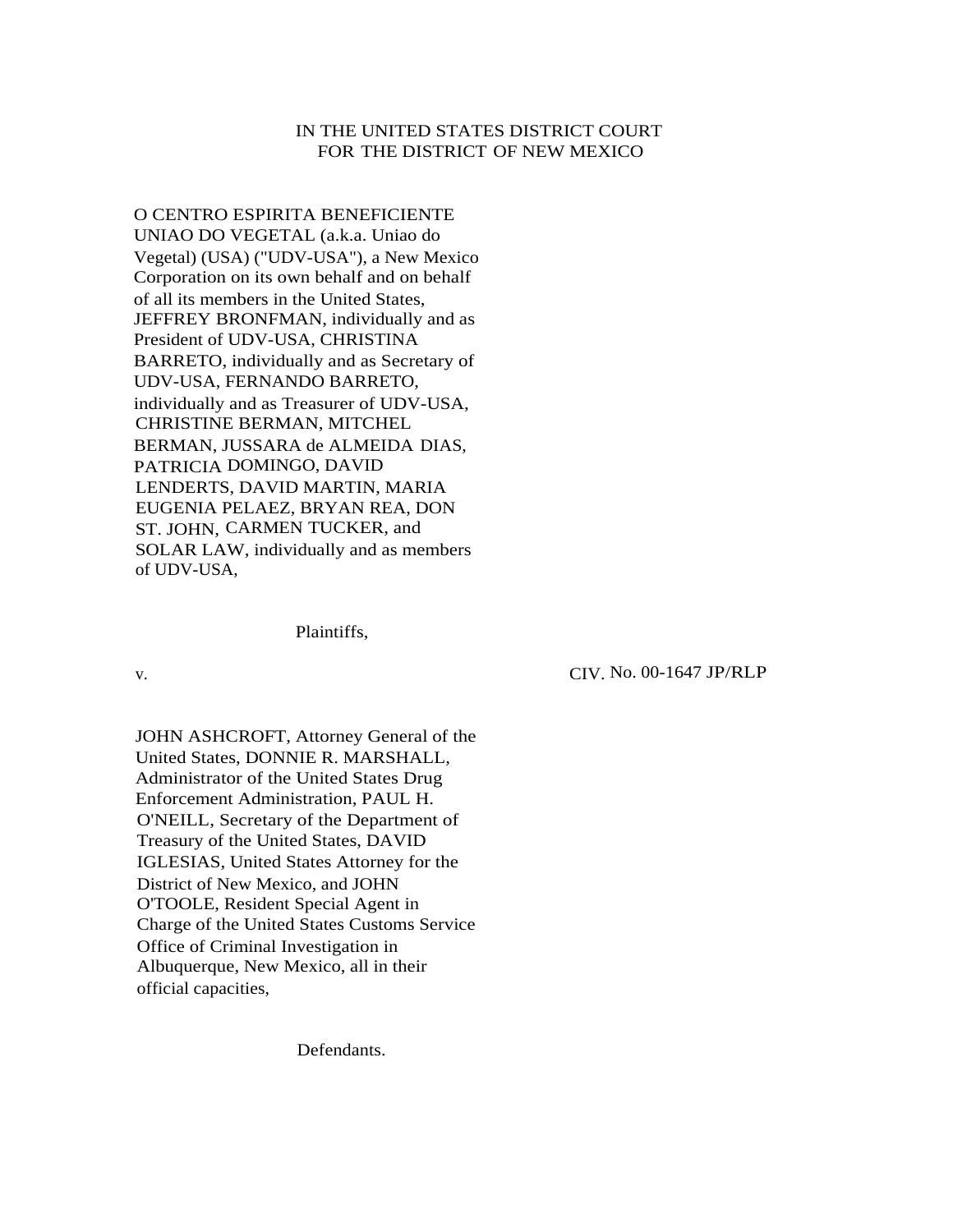#### MEMORANDUM OPINION AND ORDER

The Plaintiffs' Motion for Preliminary Injunction (Doc. No. 10), filed December 22,

2000, raised the following issues:

1. Whether the federal government infringed Plaintiffs' rights under the Equal Protection Clause of the Fourteenth Amendment to the United States Constitution, made applicable to federal statutes by the Due Process Clause of the Fifth Amendment, by selectively enforcing the Controlled Substances Act (CSA) against Plaintiffs. In a Memorandum Opinion and Order filed February 25, 2002, this Court ruled that the Defendants did not violate Plaintiffs' rights under the Equal Protection Clause.

 This Court recognizes that in addition to the claims discussed in this Memorandum Opinion and Order, the Plaintiffs' Complaint and Motion for Preliminary Injunction included a claim under the Administrative Procedure Act (APA), 5 U.S.C. § 701-706. The APA grants courts the authority to "hold unlawful and set aside agency action, findings, and conclusions found to be ... arbitrary, capricious, an abuse of discretion, or otherwise not in accordance with law; ... contrary to constitutional right, . . . [or] in excess of statutory jurisdiction, authority, or limitations, or short of statutory right." 5 U.S.C. § 706(2). As the Government observes, the Plaintiffs' APA claim is derivative- it hinges on the success of the Plaintiffs' analyses of their other claims. The main significance of the APA claim at this stage of litigation seems to relate to the type of relief that the Plaintiffs seek. The Plaintiffs maintained in their brief in support of their Motion for Preliminary Injunction that the APA empowers this Court to set aside the Government's decision that the Plaintiffs are subject to prosecution for possessing hoasca and to order the Government to return the seized hoasca to the UDV.

The Plaintiffs' Complaint and Motion for Preliminary Injunction also raised claims under the Fourth and Fifth Amendments to the United States Constitution. Under the Fourth Amendment, the Plaintiffs argue that the Government lacked a legal basis to seize the hoasca belonging to the Plaintiffs, and under the Fifth Amendment, the Plaintiffs argue that they were deprived of their hoasca without due process of law. The Plaintiffs rely on their Fourth and Fifth Amendment theories to maintain that they are entitled to the return of the hoasca. The Court believes that, like the APA claim, these claims are derivative of the claims asserted by the Plaintiffs that are discussed at great length in this Memorandum Opinion and Order.

Because the Plaintiffs' APA, Fourth Amendment, and Fifth Amendment claims primarily concern questions about the type of relief the Plaintiffs seek, the Court will defer ruling on these claims at this time.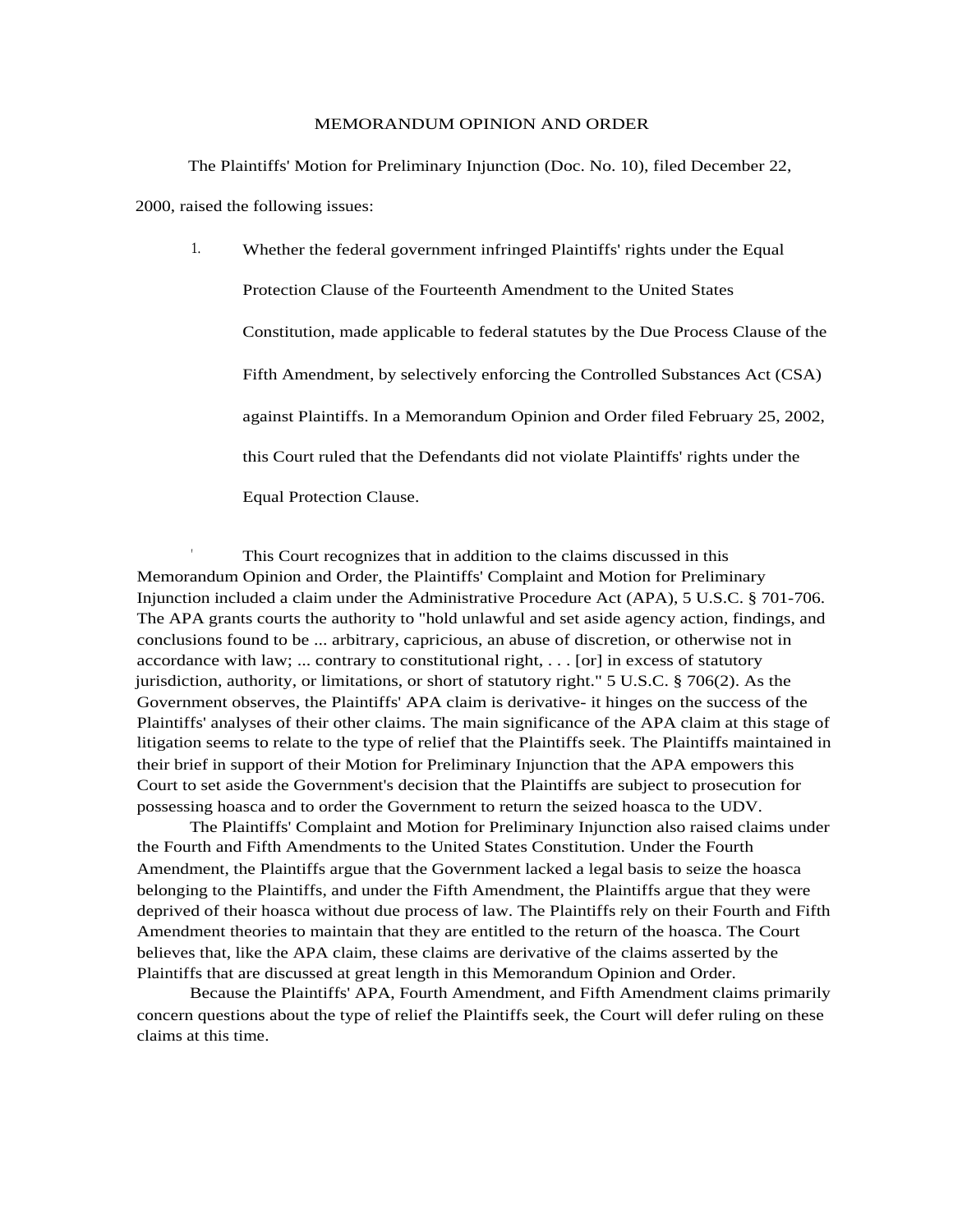- 2. Whether, as Plaintiffs contend, several canons of statutory construction instruct that the CSA's treatment of dimethyltryptamine (DMT) as a controlled substance does not extend also to include hoasca as a controlled substance. The Court rejects this argument and holds that the plain language of CSA chosen by Congress clearly covers hoasca as a controlled substance.
- 3. Whether by interpreting CSA to prohibit the Plaintiffs' use of hoasca, the Defendants have violated Plaintiffs' rights under the Free Exercise Clause of the First Amendment to the United States Constitution by restricting Plaintiffs' religious practices, which focus on the use of hoasca. The Court concludes that the Defendants have not infringed Plaintiffs' rights under the First Amendment because Congress drafted and promulgated CSA as a neutral law of general applicability and the burden it puts on Plaintiffs' practices does not violate the First Amendment.
- 4. Whether doctrines of international law direct that Defendants, as representatives of the United States government, should per hoasca. The Court rules that international law principles do not override Congress' clear application of the CSA to any use of hoasca in the United States. the Plaintiffs' ceremonial use of
- 5. Whether the Defendants have met the heavy burden, imposed by Congress on the government through passage of the Religious Freedom Restoration Act (RFRA), to prove that the GSA's restriction on Plaintiffs' religious practices regarding use of hoasca furthers a compelling governmental interest through the least restrictive means. The Court begins with the observation that Defendants, at this stage of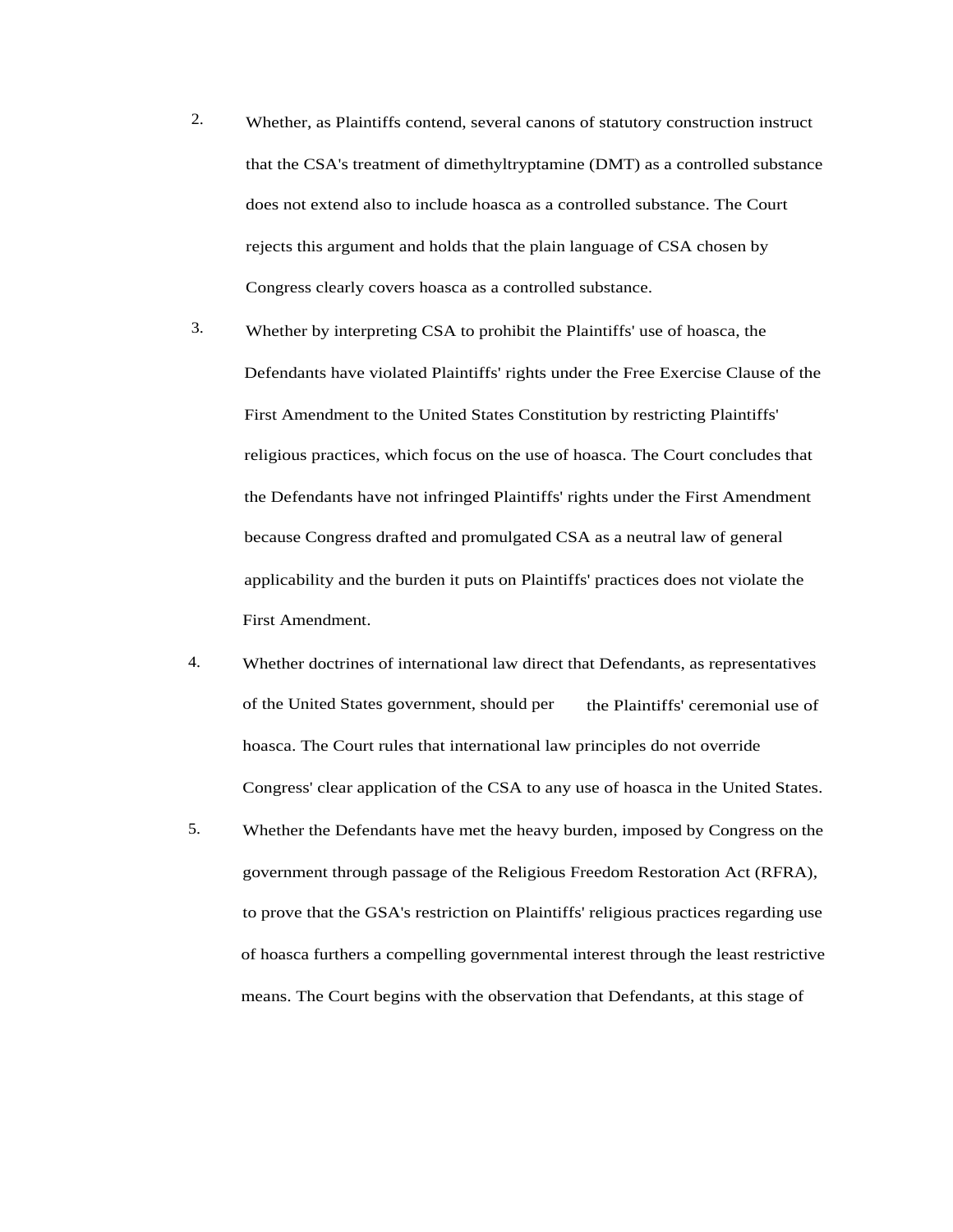this action, have explicitly conceded that Plaintiffs have established a prima facie case under RFRA, and the Court concludes that, on the basis of the evidence presented thus far, the government has failed to meet its high burden of proof, entitling Plaintiffs to a preliminary injunction based on RFRA.

#### I. BACKGROUND

This case centers on a tea, called hoasca, brewed from two plants native to the Amazon River Basin in South America. The consumption of hoasca plays a central role in the religious ceremonies of the O Centro Espirita Beneficiente Uniao do Vegetal (UDV).' Founded in Brazil in 1961, the UDV church blends Christian theology with traditional indigenous religious beliefs. Church doctrine instructs that hoasca is a sacrament, and UDV members ingest the tea during church services. About 8,000 people belong to the UDV in Brazil. In 1993, the UDV officially established a branch of the church in the United States. The United States branch of the UDV, headquartered in Santa Fe, New Mexico, has about 130 members.

The plants used to make hoasca do not grow in this country, and prior to 1999, UDV leaders in the United States imported the tea from Brazil for use in church ceremonies. On May 21, 1999, the United States Customs Service seized a substantial quantity of hoasca from the UDV in the United States. The federal government takes the position that the Controlled Substances Act (CSA), 21 U.S.C. § 801, *et seq.,* prohibits the possession and use of hoasca. One of the plant components of the tea contains dimethyltryptamine (DMT), a hallucinogenic chemical. Under the CSA, DMT is a "Schedule I" controlled substance and hence subject to

The term "hoasca" refers to the specific tea preparation used in the UDV. "Ayahuasca" is a broader term that refers to a category of South American teas containing DMT and beta-carbolines. Some witnesses quoted in this Memorandum Opinion and Order use the terms "hoasca" and "ayahuasca" interchangeably.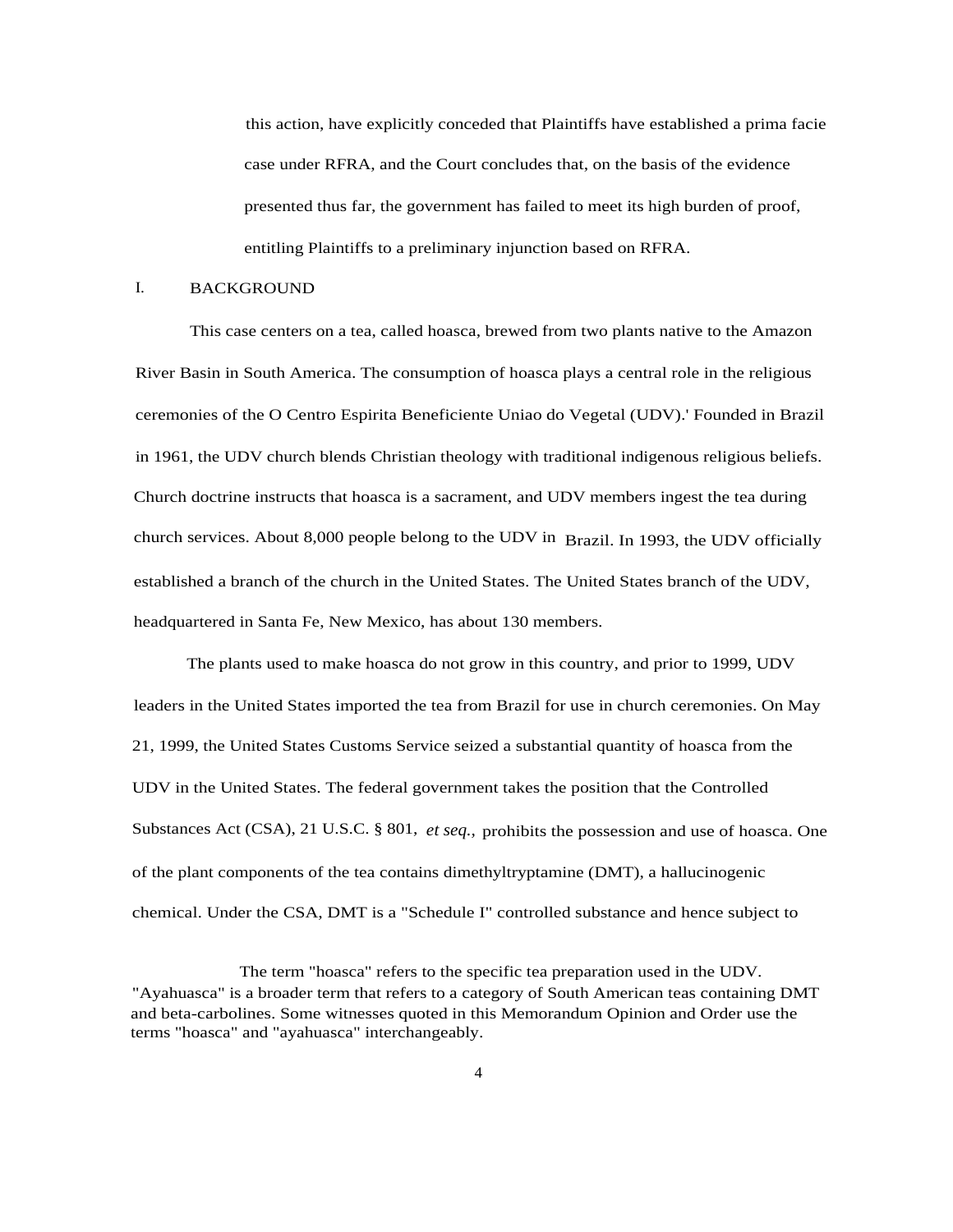strict controls. Although the United States has not filed any criminal charges stemming from UDV officials' possession of hoasca, the government has threatened prosecution for future possession of the tea. In light of the government's interpretation of the CSR's application to hoasca, the UDV has ceased using the tea in the United States.

The Plaintiffs in the present action are the United States branch of the UDV, as well as several church leaders and members in the United States. On November 21, 2000, the Plaintiffs filed a Complaint for Declaratory and Injunctive Relief (Doc. No. 1), alleging violations of the Religious Freedom Restoration Act, the First Amendment to the United States Constitution, Equal Protection principles, the Fourth Amendment, the Fifth Amendment, the Administrative Procedure Act, and international laws and treaties. In addition, the Complaint asserts that the CSA does not apply to hoasca. On December 22, 2000, the Plaintiffs filed a Motion for Preliminary Injunction (Doc. No. 10). This Court held a hearing on the Plaintiffs' motion October 22 through November 2, 2001, during which the parties presented evidence and arguments on a number of issues.

As previously noted, on February 25, 2002, the Court entered a Memorandum Opinion and Order denying the Plaintiffs' Motion for Preliminary Injunction as to their Equal Protection claim. This Memorandum Opinion and Order addresses the other grounds on which the Plaintiffs base their Motion for Preliminary Injunction.

## 11. STANDARD OF REVIEW

Under Tenth Circuit law, "[a] movant is entitled to a preliminary injunction if he can establish the following: (1) a substantial likelihood of success on the merits of the case; (2) irreparable injury to the movant if the preliminary injunction is denied; (3) the threatened injury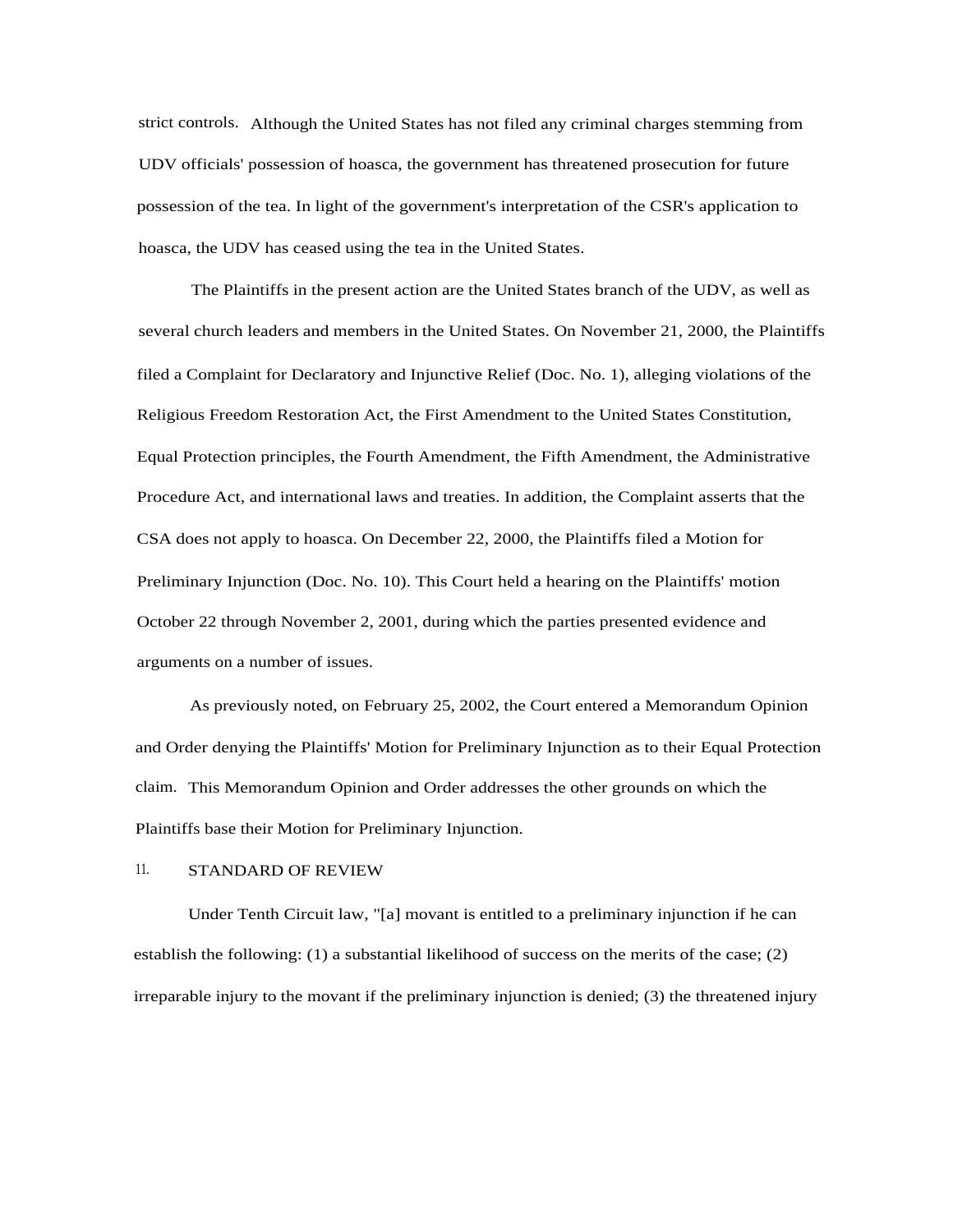to the movant outweighs the injury to the other party under the preliminary injunction; and (4) the injunction is not adverse to the public interest." *Kikumura v. Hut-ley, 242* F.3d 950, 955 (10th Cir. *2001).* This Memorandum Opinion and *Order* focuses on the Plaintiffs' likelihood of success on the merits of their First Amendment, RFRA, statutory construction, and international law claims.

This Court recognizes that "[i]f the party seeking the preliminary injunction can establish the last three factors ... then the first factor becomes less strict--i.e., instead of showing a substantial likelihood of success, the party need only prove that there are `questions going to the merits ... so serious, substantial, difficult, and doubtful as to make the issue ripe for litigation and deserving of more deliberate investigation."' *Prairie Band of Potawatomi Indians v. Pierce, 253* F.3d 1234, *1246-1247* (10th Cir.2001), quoting *Federal Lands Legal Consortium v. United States, 195* F.3d 1190, 1194 (10th Cir. 1999). However, given the breadth of the parties' briefing in this case, and the extensiveness of the arguments and evidence presented at the hearing, it seems appropriate to consider the substance of the Plaintiffs' claims at this time. The Court's decisions in this Memorandum Opinion and Order will not foreclose the parties from presenting additional evidence at a trial on the merits. For example, this Court understands that the Government may *wish* to contest at a later time whether the Plaintiffs have established a prima facie case under RFRA, and that the Plaintiffs may wish to develop a selective prosecution argument.

#### III. DISCUSSION

## A. FIRST AMENDMENT CLAIM

The First Amendment to the United States Constitution states that "Congress shall make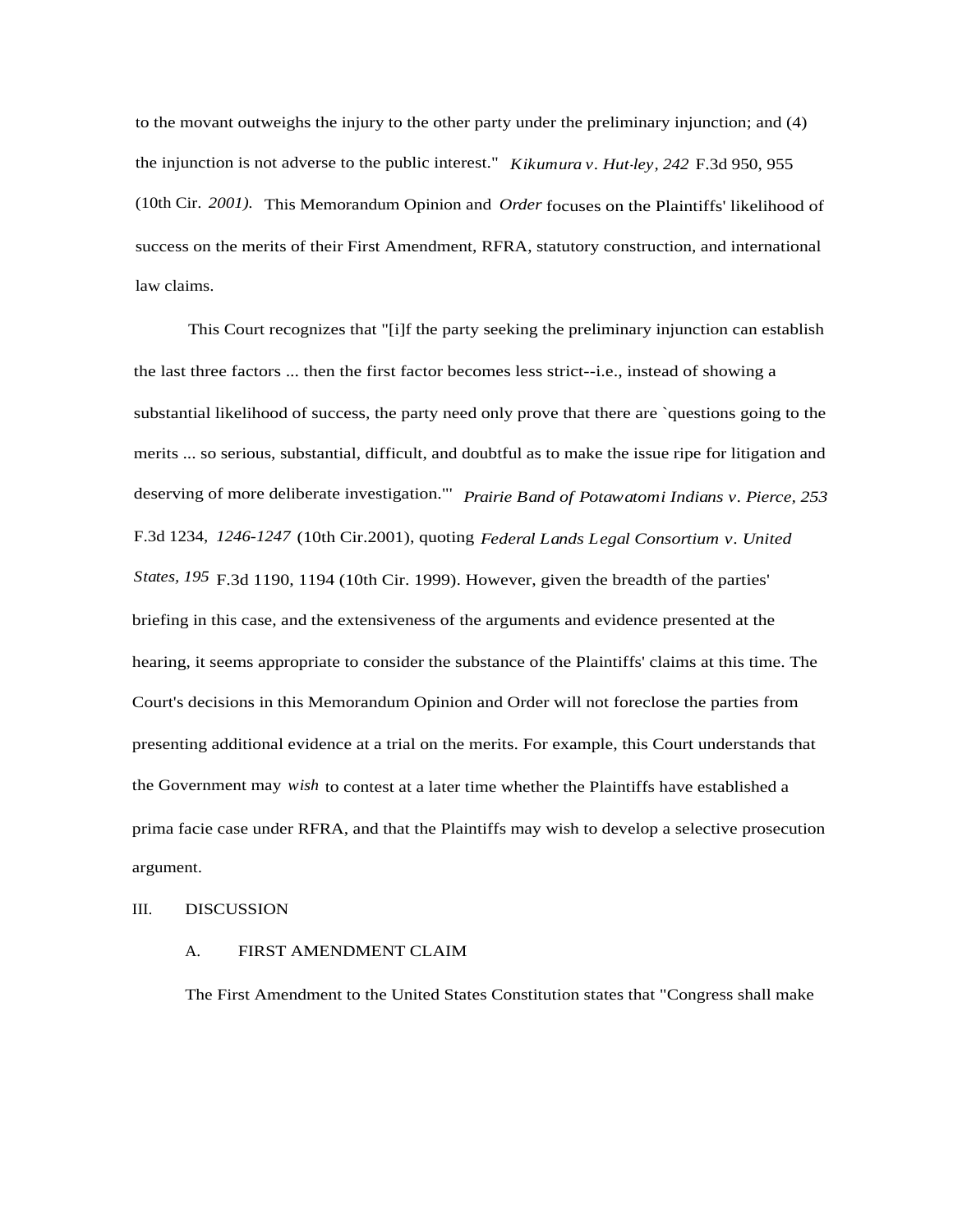no law respecting an establishment of religion, or prohibiting the free exercise thereof . . . ." The Supreme Court has observed that "[i]n addressing the constitutional protection for free exercise of religion, [its] cases establish the general proposition that a law that is neutral and of general applicability need not be justified by a compelling governmental interest even if the law has the incidental effect of burdening a particular religious practice." *Church of the Lukumi Babalu Aye, Inc. v. City of Hialeah, 508 U.S. 520,* 531 (1993), citing *Employment Division, Department of Human Resources of Oregon v. Smith,* 494 U.S. 872 (1990). In contrast, a law that is not neutral and is not generally applicable "must be justified by a compelling governmental interest and must be narrowly tailored to advance that interest." *Lukumi,* 508 U.S. at 531-32.

While an evaluation of a free exercise claim typically begins by considering whether the plaintiffs have shown that a governmental action substantially burdens their religious practices, *Hernandez v. Commissioner of Internal Revenue,* 490 U.S. 680, 699 (1989), the Court need not address that preliminary issue in this case. The Government does not contest, at this stage of litigation, that its interpretation of the CSA which prohibits ceremonial hoasca use substantially burdens the Plaintiffs' exercise of their religion. Therefore, this Court turns to the question of whether the CSA is a neutral law of general applicability.

The Plaintiffs argue that the CSA "cannot be characterized as a neutral law of general applicability," because the statute "provides a wide variety of exceptions, exemptions and licenses permitting the use of controlled substances in non-religious settings." Reply, at 31. As support for their argument that the CSA is neither neutral nor generally applicable, the Plaintiffs point to the exemptions set forth in the statute for certain uses of controlled substances. For example, 21 U.S.C. § 872(e) provides that the Attorney General "may authorize the possession,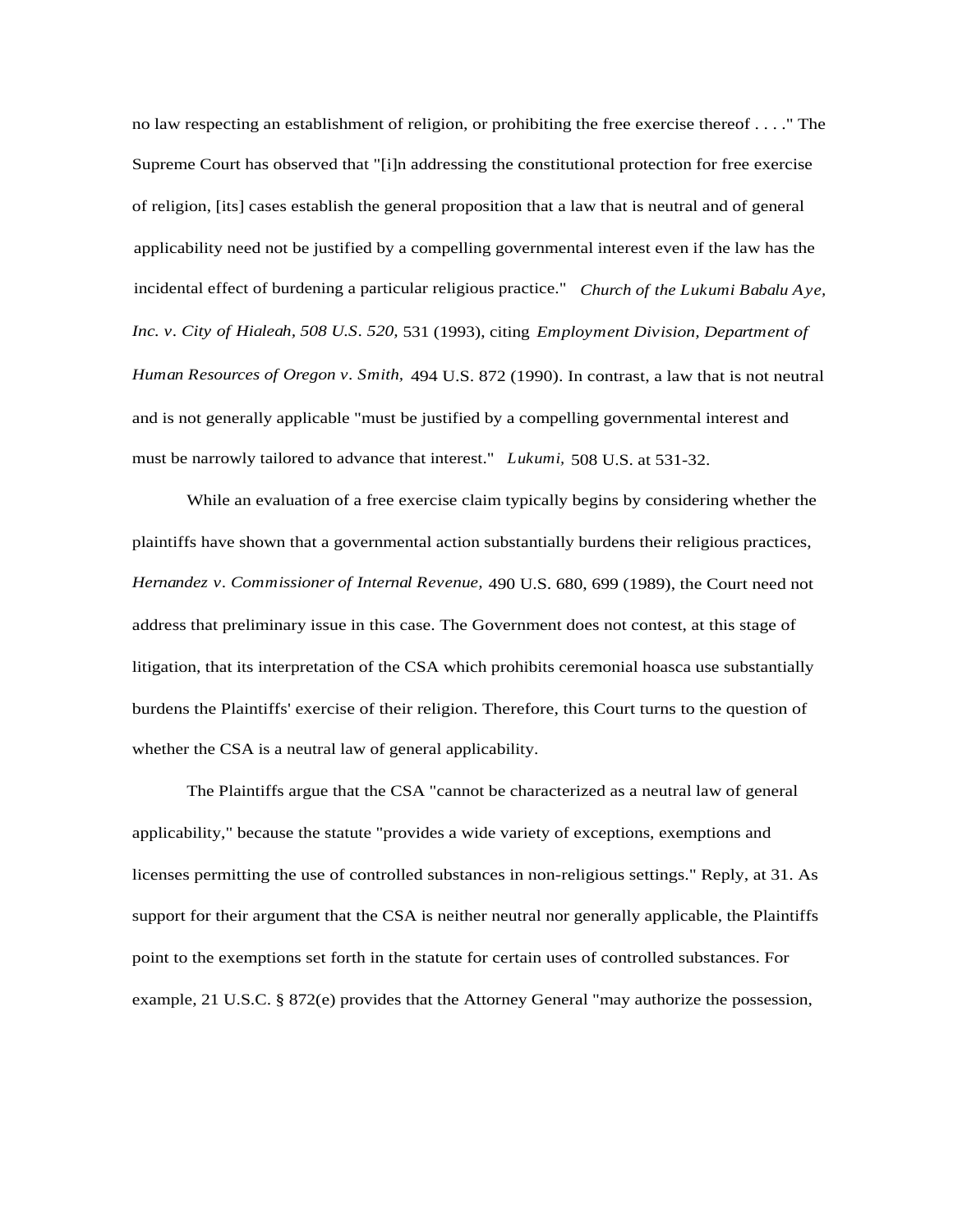distribution, and dispensing of controlled substances by persons engaged in research." Elsewhere in the CSA, 21 U.S.C. §§ 822 and 823 outline procedures for the Attorney General to use in registering entities that engage in the manufacture and distribution of controlled substances for medical, scientific, research, and industrial purposes.

As the Government observes, the Plaintiffs' analysis seems to deviate from Supreme Court and Tenth Circuit precedent regarding whether controlled substances laws are neutral and generally applicable. In Smith, the Supreme Court considered an Oregon drug statute which prohibited the possession of peyote, among other substances, and which contained no exception for the religious use of controlled substances. The plaintiffs in *Smith* had been fired from their jobs for consuming peyote in a ceremonial setting, and the state denied their applications for employment benefits on the basis that the plaintiffs' dismissal stemmed from their use of a controlled substance. The plaintiffs maintained that Oregon had violated their free exercise rights by enforcing the statutory prohibition against peyote to restrict the plaintiffs' religious use of the substance.

Rejecting the Smith plaintiffs' argument, the Supreme Court stated that its "decisions have consistently held that the right of free exercise does not relieve an individual of the obligation to comply with a `valid and neutral law of general applicability on the ground that the law proscribes (or prescribes) conduct that his religion prescribes (or proscribes)."' [Id. at](http://Id.at) 879, quoting *United States v. Lee,* 455 U.S. 252, 263, n.3 (1982) (Stevens, J., concurring in judgment). The Government stresses that the Oregon law upheld in *Smith* provides exemptions for the use of controlled substances similar to those outlined in the federal Controlled Substances Act. O.R.S. § 475.125. Thus, according to the Government, *"Smith* itself effectively answers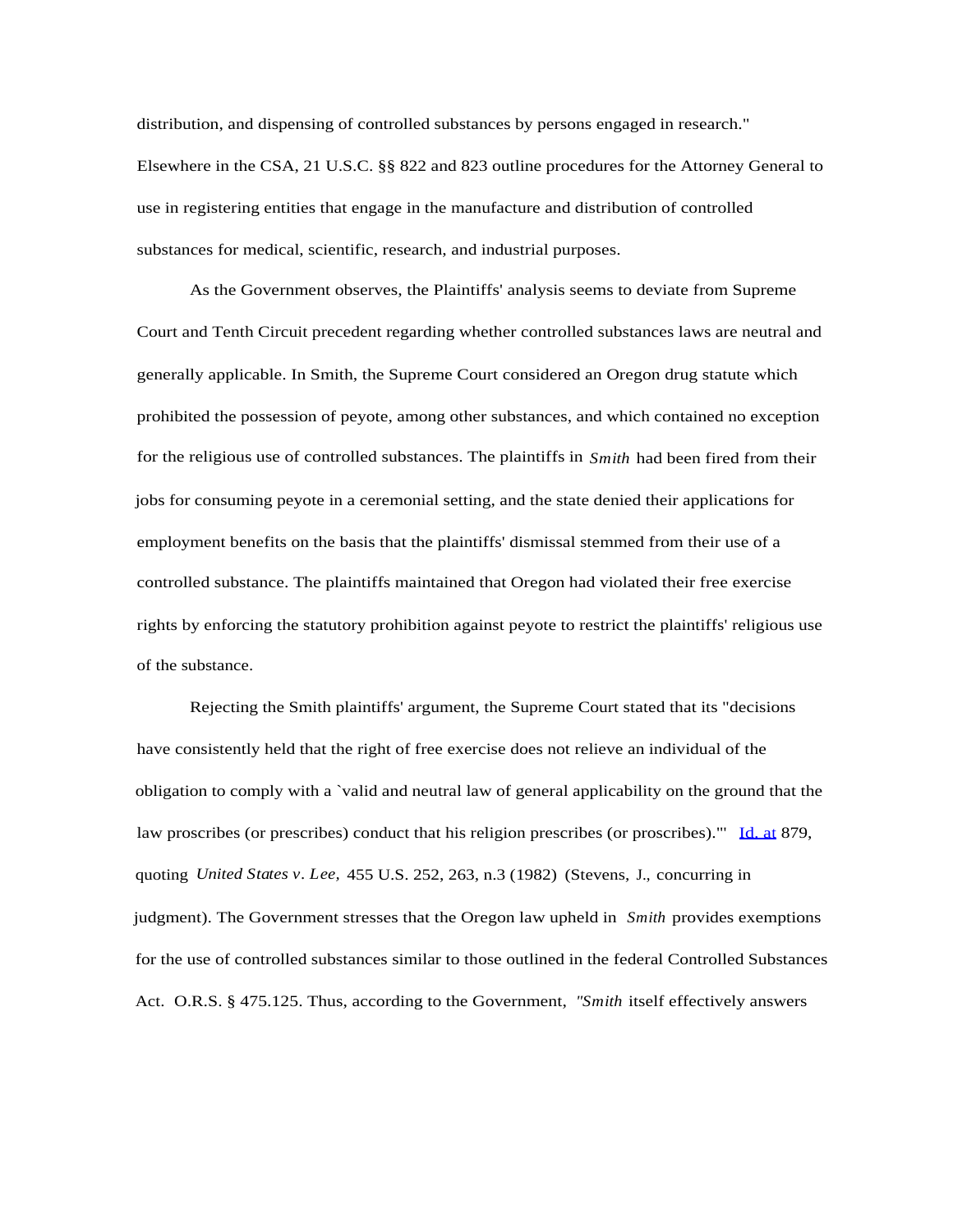Plaintiffs' claim that the medical, scientific, industrial, and research exemptions contained in the Controlled Substances Act render the Act non-neutral and not generally applicable." Response, at 39.

The Tenth Circuit relied on *Smith* in order to reach its decision in *United States v. Meyers, 95* F.3d 1475 (1996). In *Meyers,* a criminal defendant charged with marijuana offenses under the federal Controlled Substances Act alleged that his adherence to the "Church of Marijuana" required him to distribute the drug. The Tenth Circuit declined to accept Mr. Meyers's argument that the CSR's prohibition of marijuana distribution violated his First Amendment rights. The court held that "Meyers' challenge fails for the same reasons as the respondents challenge in Smith failed, i.e., the right to free exercise of religion under the Free Exercise Clause of the First Amendment does not relieve an individual of the obligation to comply with a valid and neutral law of general applicability on the ground that the law incidentally affects religious practice." [Id. at](http://Id.at) 1481. The comments of the *Meyers* court reflect an assumption that the CSA *is a* neutral, generally applicable law within the meaning *of Smith.* The court stated, for example, that "when, as *here,* the challenge is to a valid neutral law of general applicability, the law need not be justified by a compelling governmental interest." Id., citing *Lukumi Babalu Aye, 508 U.S.* at 521 (emphasis added).

Given the opinions in *Smith* and *Meyers,* this Court believes that it has little leeway to accept the Plaintiffs' argument that the CSA is not a neutral, generally applicable law. However, the Plaintiffs contend that this case is distinguishable from *Smith* and *Meyers.* The Plaintiffs maintain that *Smith* and *Meyers* are distinct from the present case in that the courts in *Smith* and *Meyers* were not considering the issue of whether exemptions for scientific research and other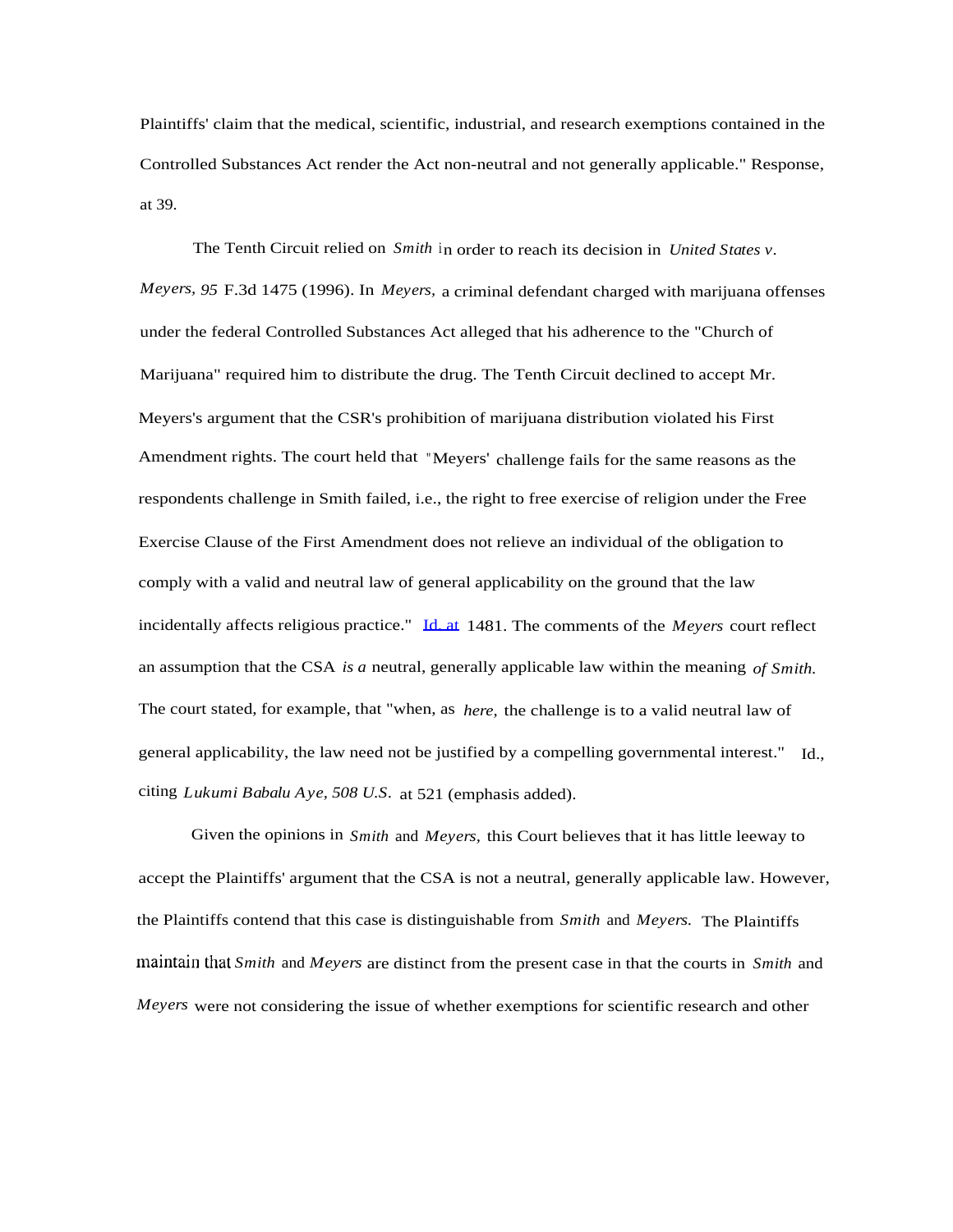uses would render a drug law non-neutral or not generally applicable. In Smith and *Meyers,* the parties raising First Amendment challenges to controlled substance laws were not contesting the neutrality or general applicability of those laws. Instead, they were claiming that otherwise-valid laws that incidentally burden the practice of a person's religion could violate that individual's free exercise rights. See Smith, 494 U.S. at 878 (Observing that the plaintiffs "contend that their religious motivation for using peyote places them beyond the reach of a criminal law that is not specifically directed at their religious practice, and that is concededly constitutional as applied to those who use the drug for other reasons"); *Meyers, 95* F.3d at 1481 (Taking note of criminal defendant's suggestion that even a neutral, generally applicable law must be justified by a compelling government interest if it imposes a burden on religious conduct.)

This Court will therefore consider whether the CSAJs a neutral, generally applicable law in light of the exceptions that it provides for research and other uses. The United States Supreme Court examined the concepts of neutrality and general applicability in *Lukumi, 508 U.S. 520.* In *Lukumi,* a church affiliated with the Santeria religion challenged several ordinances that had been enacted by the Hialeah, Florida city council. Animal sacrifice plays a significant role in the practice of Santeria. When the plaintiff church announced plans to open a house of worship in Hialeah, the city council passed ordinances banning the ritual killing of animals but permitting the killing of animals in many other contexts.

The Supreme Court concluded that Hialeah's regulatory scheme was neither neutral nor generally applicable. The ordinances failed the neutrality test because, taken together, they amounted to a "religious gerrymander." [Id. at](http://Id.at) 535, quoting Walz v. Tax *Comm'n of New York* City, 397 U.S. 664, 696 (1970) (Harlan, J., concurring). The city council had essentially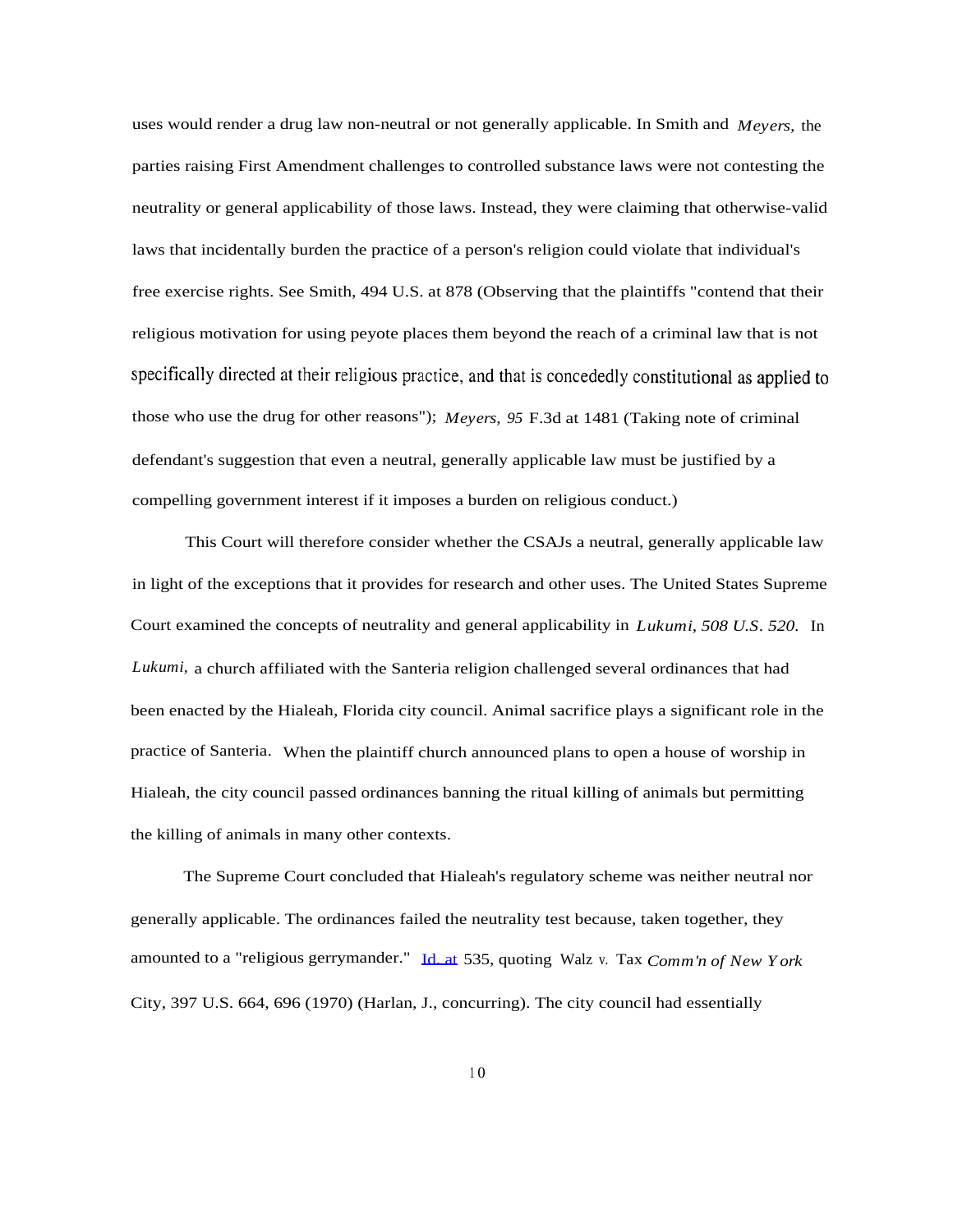prohibited the killing of animals for religious reasons while exempting from prohibition almost all non-religious killing. The Hialeah ordinances were not generally applicable, because they were underinclusive with regard to the laws' purported goals, ultimately "pursu[ing] the city's governmental interests only against conduct motivated by religious belief." In reaching its decision, the *Lukumi* court provided helpful guidelines for analyzing the concepts of neutrality and general applicability. This Court will draw on these guidelines in assessing the Plaintiffs' position.

# I. NEUTRALITY

Under *Lukumi,* in order to establish that a law is not neutral, a plaintiff must show "that the object or purpose of [the] law is the suppression of religion or religious conduct."  $\text{Id}$ , at 533. The *Lukumi* court explained that "the minimum requirement of neutrality is that a law not discriminate on its face," but that "[f]acial neutrality is not determinative." [Id. at](http://Id.at) 533-34. Because "[t]he Free Exercise Clause protects against governmental hostility which is masked, as well as overt," courts should look beyond the surface for indications that the purpose of a law is to suppress [religion. Id. at](http://religion.Id.at) 534. The court observed that "the effect of a law in its real operation is strong evidence of its object." [Id. at](http://Id.at) 535.

The Plaintiffs *in* the present case do not appear to contend that, on its face, the CSA targets the religious use of drugs. Rather, the Plaintiffs seem to argue that a comparison between the statute's treatment of secular uses, as opposed to its treatment of religious uses, supports the inference that the GSA's purpose is to limit the religious use of controlled substances. The Plaintiffs maintain that "the CSA is not neutral as between secular and religious interests," because the law exempts the secular use of controlled substances in medical, scientific,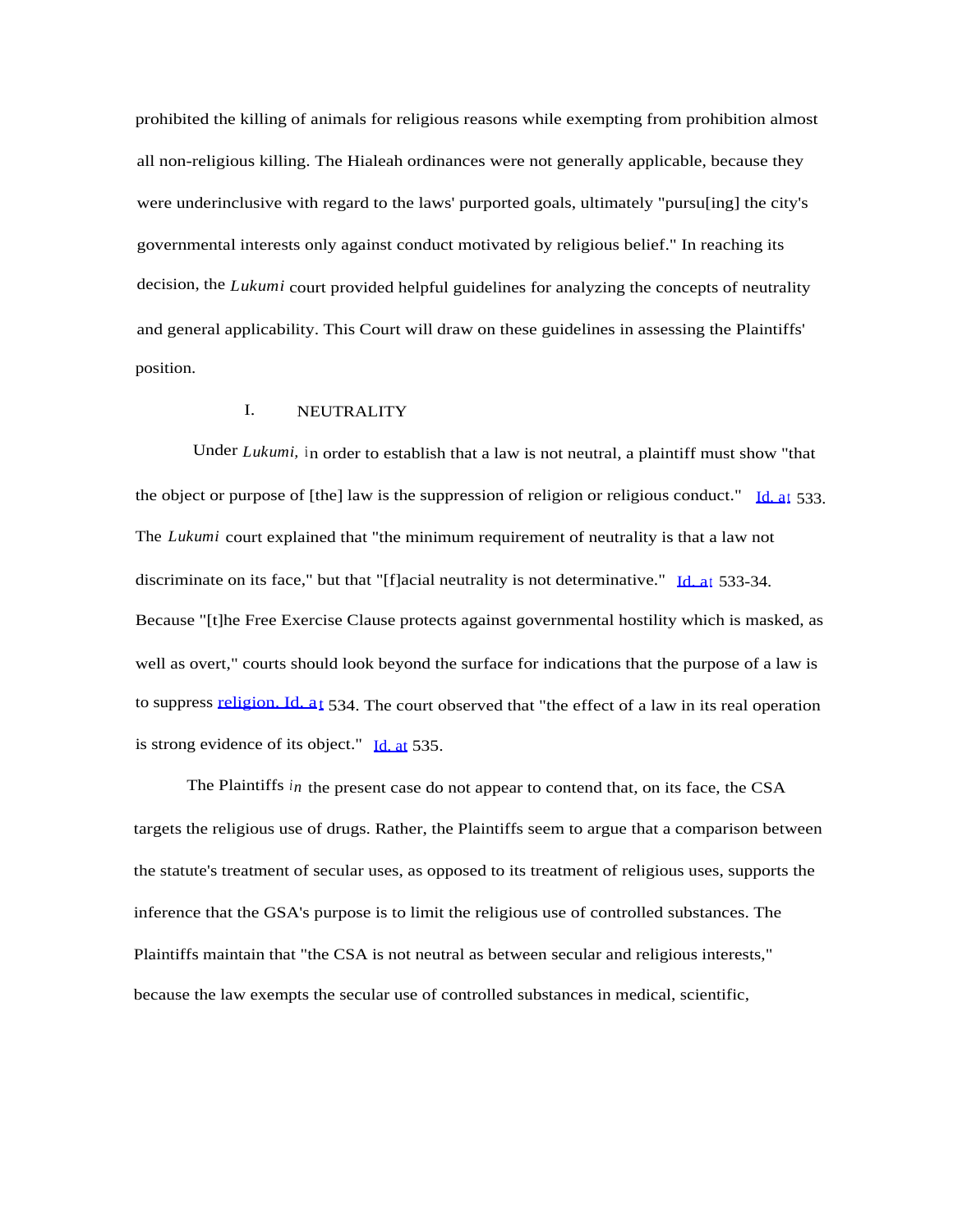industrial, and research settings, but bans almost all religious uses of controlled substances. <sup>3</sup>

The Plaintiffs' failure to take into account the full spectrum of potential uses for drugs undercuts their argument, however. For example, the Plaintiffs ignore a *very* important category of secular drug use- recreational drug use. This Court imagines that there are a number of individuals in the United States who may wish to use a given controlled substance in a setting that is neither scientific nor ceremonial in a religious context. The CSA restricts the freedom of recreational users, as well religious users, to consume controlled substances. This Court cannot reasonably infer from the way that the CSA operates that the purpose of the law is to target religious ceremonial drug use. This case therefore presents much different circumstances from *Lukumi,* where the Supreme Court found, upon examining the operation of the challenged city ordinances, that "[i]t is a necessary conclusion that almost the only conduct subject to [the ordinances] is the religious exercise of Santeria church members." [Id. at](http://Id.at) 535.

#### 2. GENERAL APPLICABILITY

Discussing the requirement of general applicability, the *Lukumi* court observed that "[a]ll laws are selective to some extent, but categories of selection are of paramount concern when a law has the incidental effect of burdening religious practice." [Id. at](http://Id.at) 542. The "government ... cannot in a selective manner impose burdens only on conduct motivated by religious belief." [Id.](http://Id.at) [at](http://Id.at) 543. The ordinances at issue in *Lukumi* were so deficient that the court declined to "define"

 The Plaintiffs also argue that the CSA is not neutral between religions, because the law provides an exemption for the Native American Church's ceremonial use of peyote. The Court has already addressed this issue at length, in the context of the Plaintiffs' claims under the Equal Protection clause and the Establishment Clause. In its Memorandum Opinion and Order entered February 25, 2002, the Court found that the federal government's peyote exemption policy does not constitute impermissible favoritism toward the Native American Church.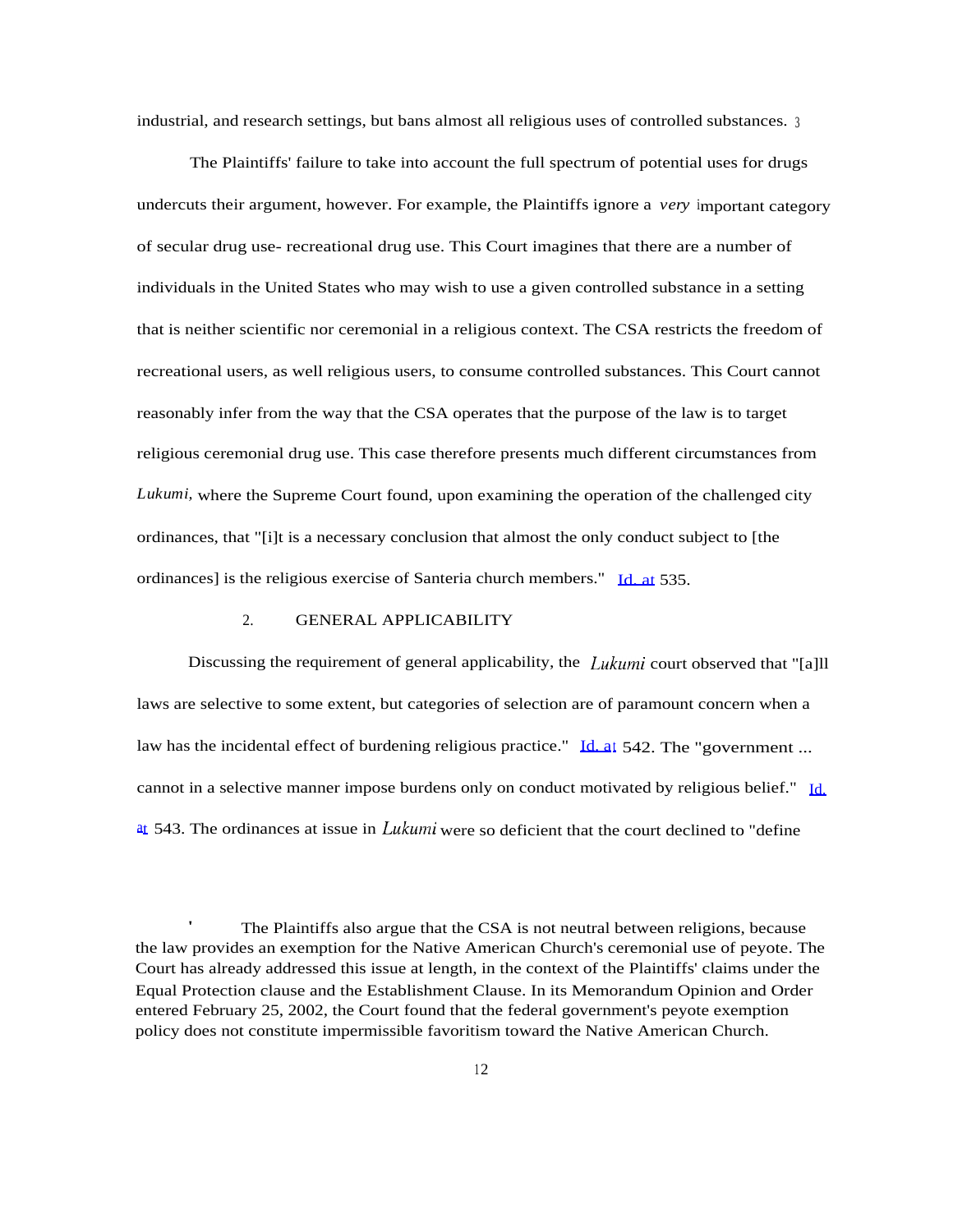with precision the standard used to evaluate whether a prohibition is of general application." Id. However, the Lukumi court made clear that a law is not generally applicable if it was purportedly adopted to protect certain interests, yet "fail[s] to prohibit nonreligious conduct that endangers these interests in a similar or greater degree than [the banned religious conduct] does." Id.

In *Lukumi,* for example, the city of Hialeah claimed that one of the goals of the contested ordinances was to prevent cruelty to animals. The Supreme Court noted, though, that "[m]any types of animal deaths or kills for nonreligious reasons are either not prohibited or approved by express provision." [Id. at](http://Id.at) 543. Hunting, fishing, rodent extermination, and the euthanasia of stray animals all continued to be legal. The *Lukumi* court concluded that "[d]espite the city's proffered interest in preventing cruelty to animals, the ordinances are drafted with care to forbid few killings but those occasioned by religious sacrifice." Id. The Court found that the ordinances were similarly underinclusive with respect to the city's claimed goal of protecting public health.

The Third Circuit examined the general applicability requirement in an opinion cited by both the Plaintiffs and the Government. In *Fraternal Order of Police v. City of Newark, 170* F.3d 359 (1999), a Newark Police Department policy required police officers to shave their beards. The police department allowed exceptions to the shaving policy for officers who had medical reasons for not shaving and for undercover officers. Two police officers challenged the departmental policy on the ground that they are Sunni Muslims and their religion prohibits them from shaving.

The Third Circuit found that while the exemption for undercover officers did not diminish the general applicability of the beard policy, the medical exemption did. The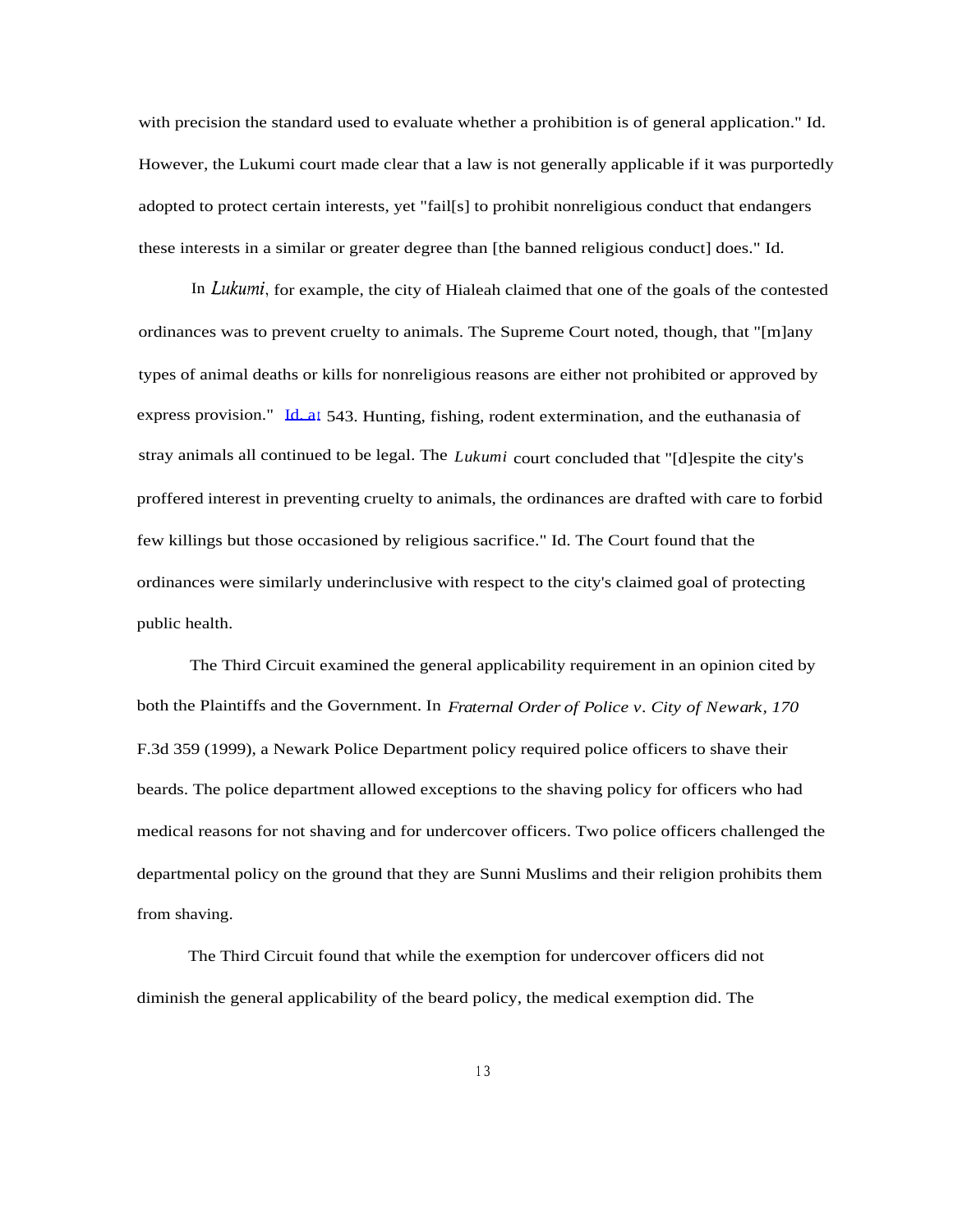Department had adopted the policy to promote a uniform appearance among its officers. The Third Circuit pointed out that "the undercover exception ... does not undermine the Department's interest in uniformity because undercover officers `obviously are not held out to the public as law enforcement person[nel]."' [Id. at](http://Id.at) 366 (citing reply brief.) In contrast, "the medical exemption raises concern because it indicates that the Department has made a value judgment that secular (i.e., medical) motivations for wearing a beard are important enough to overcome its general interest in uniformity but that religious motivations are not." [Id. at](http://Id.at) 366.

Like the Third Circuit, the District of Nebraska found that a governmental policy failed to meet the general applicability standard elucidated in Lukumi. *Rader v. Johnston, 924 F.Supp.* 1540 (D. Neb. 1996) concerned a University of Nebraska-Keamey rule requiring freshmen to live in dormitories on campus. University officials represented that the goals of the policy were to promote diversity and tolerance, encourage academic achievement, and, for financial reasons, to make sure that there were enough students living on campus to fill the dorms. The plaintiff, a devout Christian, requested an exemption from the on-campus housing policy, so that he could live instead in an off-campus Christian housing facility. The plaintiff maintained that the lifestyle in the dorms, where many students drank alcohol and had parties, would interfere with the practice of his religion. When the university denied the plaintiff's application for an exemption, he brought a claim under the Free Exercise clause.

In reaching its decision, the District of Nebraska took note of the many categories of freshmen exempt from the housing rule. The policy enumerated exceptions for married students, students with parents living nearhy, part-time students, and students who were older than nineteen at the start of the school year. In addition, university officials granted a significant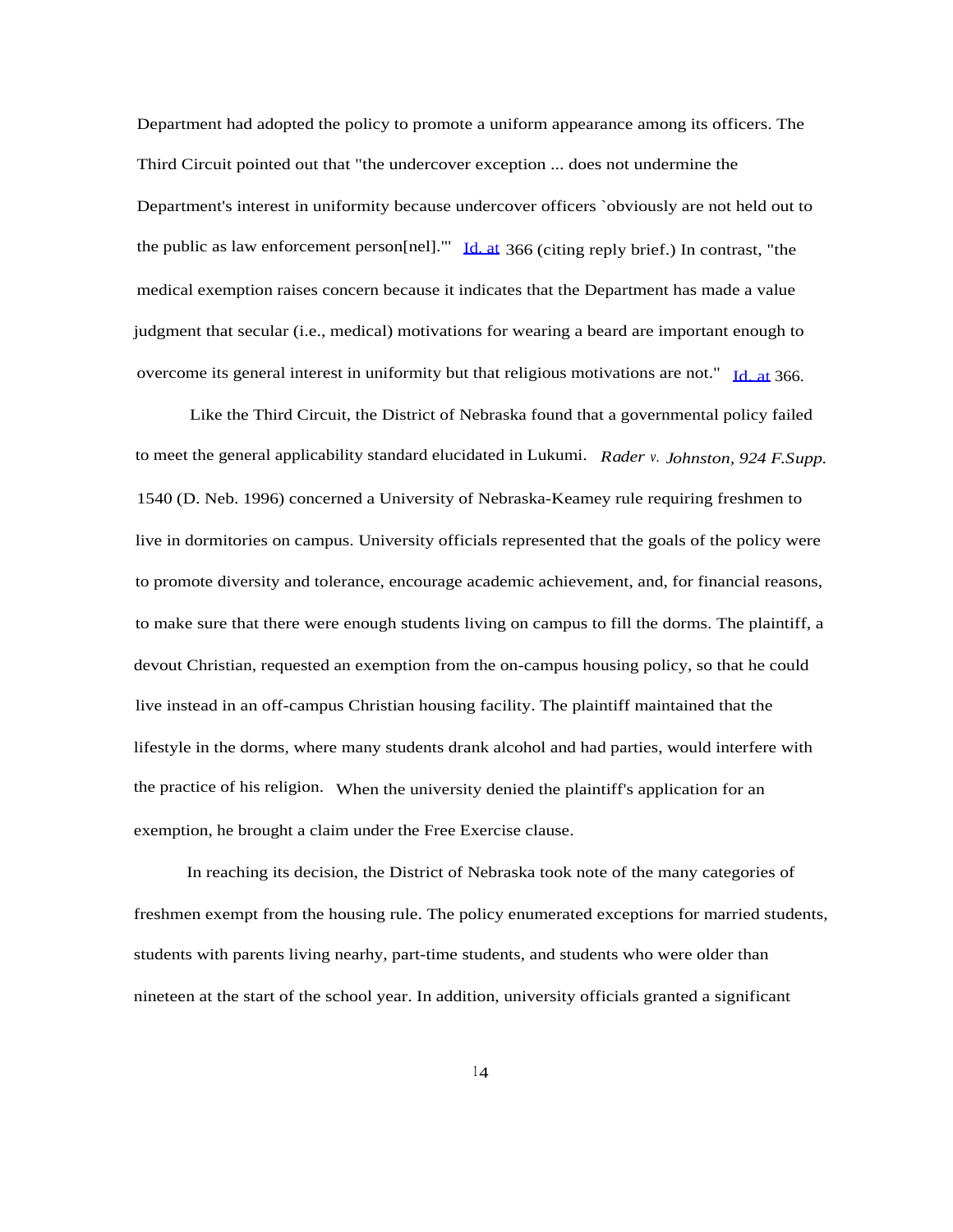number of exceptions to students applying for waivers based on a variety of special circumstances. Evidence showed that in practice, the university applied the housing rule to only 1,600 of 2,500 freshmen. The District of Nebraska cited the fact that "[o]ver one third of the freshman students . . . are not required to comply with the parietal rule" in determining that "the parietal rule cannot be viewed as generally applicable to all freshman students." [Id. at](http://Id.at) 1553. The court stressed that "although exceptions are granted by the defendants for a variety of non-religious reasons, they are not granted for religious reasons." [Id. at](http://Id.at) 1553.

In this case, the Court will follow the approach outlined in *Lukumi.* In order to evaluate the general applicability of the CSA, this Court will inquire into whether the statute is substantially underinclusive as to its purported aims- whether the CSA "fail[s] to prohibit nonreligious conduct that endangers" governmental interests "in a similar or greater degree than" the religious ceremonial consumption of controlled substances does. In their memorandum in support of the motion for preliminary injunction, the Plaintiffs emphasize that through the CSA's registration scheme for drugs used in medical, scientific, industrial, and research settings, huge amounts of controlled substances are produced and distributed. However, this Court believes, as does the Government, that the *Lukumi* framework requires the Plaintiffs to demonstrate more than that the CSA includes significant exceptions for certain secular uses of controlled substances. Rather, the Plaintiffs must show that the research and scientific exceptions to the CSA jeopardize the same interests that the government uses to justify the restrictions on religious conduct imposed by the CSA.

The Court concludes in this case. that the secular exceptions specified in the CSA do not implicate the purpose of the law. The Government has suggested that in enacting the CSA,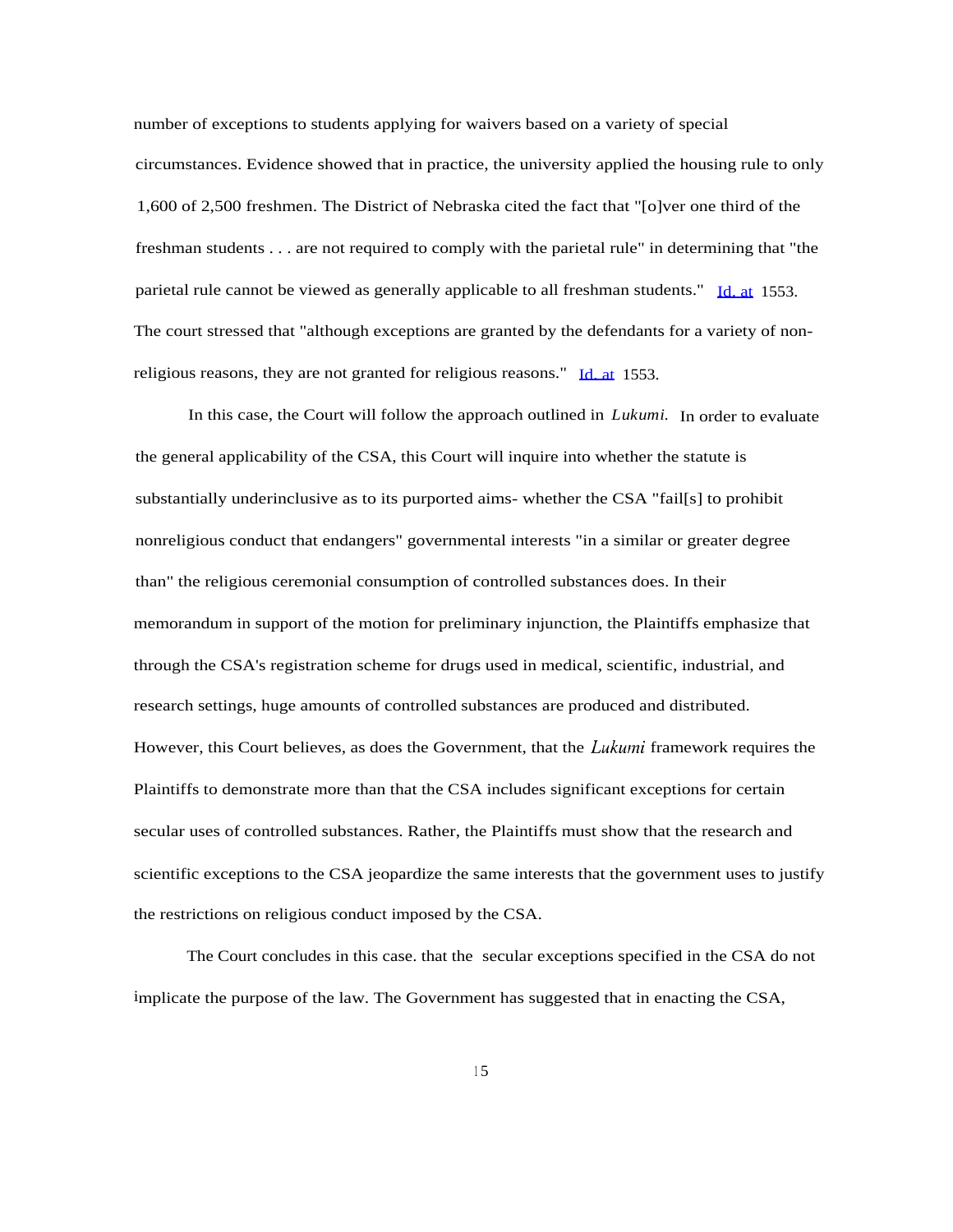"Congress's primary target was a secular one: the recreational use of controlled substances." Reply at 37, citing H.R. Rep. No. 91-1444, 91st Cong., 2d Sess., reprinted in *1970 U.S.C.C.A.N.* 4566. This Court agrees that the CSA reflects Congressional concern about the risks to public health and safety associated using controlled substances. Included among the findings at the beginning of the CSA is the statement that "[t]he illegal importation, manufacture, distribution, and possession and improper use of controlled substances have a substantial and detrimental effect on the health and general welfare of the American people." 21 U.S.C. § 801(2).

As the Third Circuit explained in the City *of Newark* case, "the Free Exercise Clause does not require the government to apply its laws to activities that it does not have an interest in preventing." 170 F.2d at 366. Here, allowing certain uses of drugs in controlled scientific, research, and medical environments does not run counter to the government's interest in promoting public health. The unregulated consumption of drugs in ceremonial settings may present risks of adverse health effects and illegal diversion in a way that the research exceptions do not. See, e.g., [Hrg. Tr. at](http://Hrg.Tr.at) 864, Testimony of Sander Genser (Discussing why controlled research settings ensure relative safety.) This Court concludes that the CSA meets the standard for general applicability, because the law generally applies to the uses of controlled substances that endanger public health.

While the Plaintiffs' initial argument in favor of their free exercise claim focused on the research exemptions set forth in the CSA, the Plaintiffs' reply brief and trial brief present a some plants growing within the United States contain DMT, "the government has singled out hoasca for suppression and has singled out the adherents of the UDV for threat of criminal prosecution." Reply, at 34. According to the Plaintiffs, "the different contention- that altho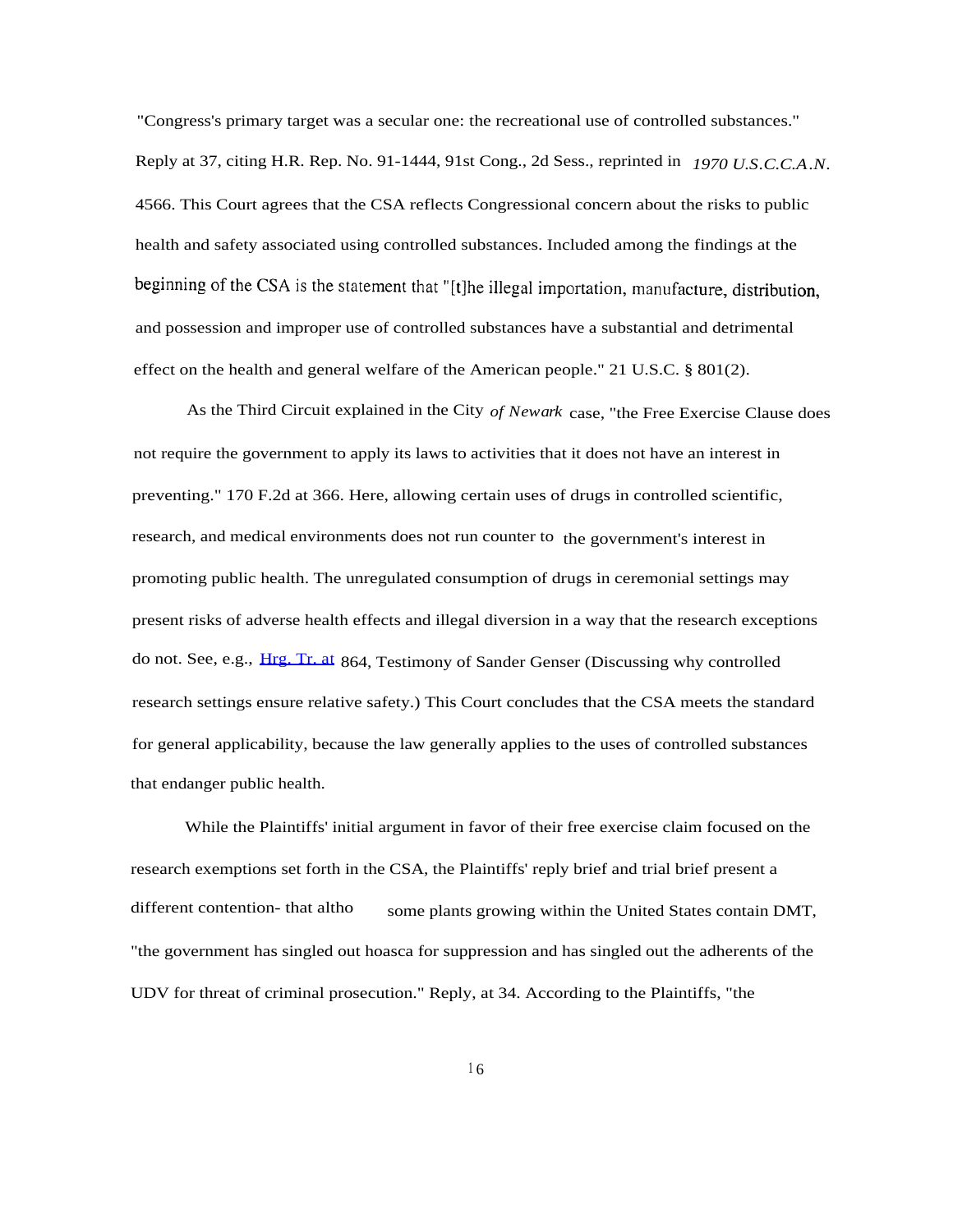Department of Justice, DEA and Customs have made the administrative decision to remain aloof from any thorny decisions regarding the possession and abuse of DMT-containing plants that grow in this country and has chosen, instead, to limit its enforcement efforts to religious use of DMT-containing plants." Supplemental Trial Memorandum, at 5. The Plaintiffs seems to draw on an Equal Protection theory, arguing that even if the CSA is impartial, the Government is applying it in a way that discriminates against the Plaintiffs on the basis of religion. (See, e.g., *Massachusetts Board of Retirement v. Murgia,* 427 U.S. 307, 312 (1976), stating that "equal protection analysis requires strict scrutiny of a legislative classification ... when the classification impermissibly interferes with the exercise of a fundamental right or operates to the peculiar disadvantage of a suspect class.")

During the hearing, the Plaintiffs presented evidence showing that certain plants growing in this country, including phalaris grass, contain DMT. The Plaintiffs' evidence included a document showing that the United States Department of Agriculture even recommends using one kind of phalaris for erosion control. The Plaintiffs appear to argue that if people are allowed to grow phalaris grass for nonreligious reasons, while the UDV's supply of hoasca is confiscated, this Court should conclude that the federal government must be discriminating against the Plaintiffs on the basis of religion. The Court does not believe that the evidence about phalaris would necessarily lead to that conclusion. Individuals with phalaris grass in their lawns may possess DMT in some sense. However, if there are no indications that the people with phalaris lawns are *consuming* the grass, law enforcement might legitimately choose not to prosecute, for reasons other than that the grass is being used for the secular purpose of having a lawn. Federal law enforcement entities might prioritize focusing on the UDV's hoasca use not because the use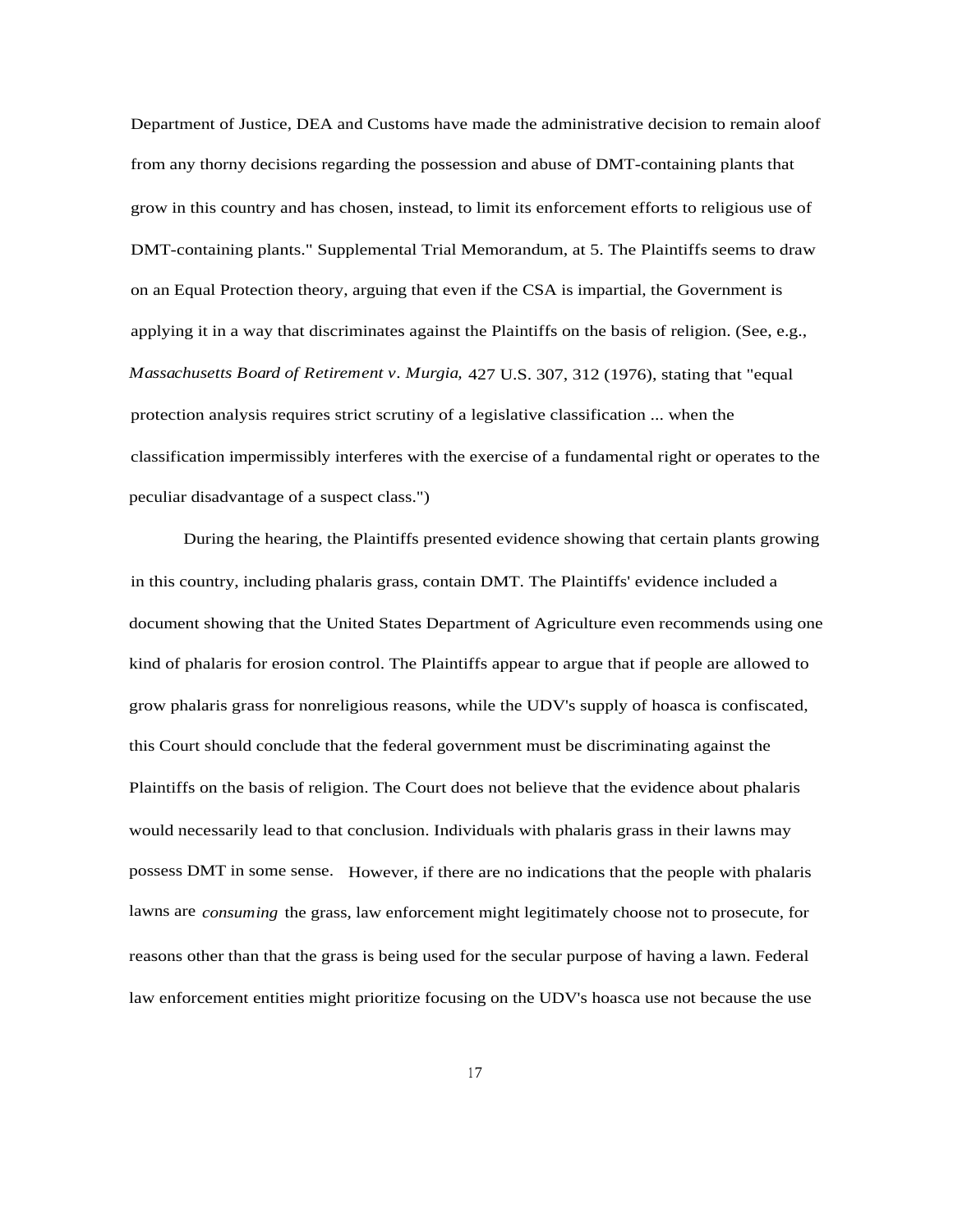is religious, but instead because UDV members make much more extensive use of hoasca by personally ingesting it than a person with a phalaris lawn makes of the grass. Before their tea was confiscated, UDV officials regularly distributed the tea to church members for consumption.

Some evidence presented at the hearing suggested that non-religious consumption of plants containing DMT does take place in the United States. This evidence included materials taken from the intenet- advertisements for plants containing DMT and testimonials from people claiming to have used teas similar to hoasca. While such evidence might eventually contribute to support an argument that the UDV was selectively prosecuted on the basis of religion, this evidence, standing alone, is insufficient to create an inference that selective prosecution in fact occurred. As the Government observes, the use of DMT reported on the internet differs in scale from the UDV's use, and the authorities may have chosen to target the UDV for reasons other than religion. The Government notes that "[t]he possibility that an internet account of a single dose may be accurate and could be reliably traced to the perpetrator cannot compare to the actual interception of 3,000 doses of an illegal substance being imported for distribution." Trial Memorandum, at 13.

In its February 25, 2002 Memorandum Opinion and Order addressing the Plaintiffs' Equal Protection claim, the Court noted that Plaintiffs' counsel have represented that following discovery, the Plaintiffs may pursue a claim that the government has impermissibly targeted the UDV in particular for prosecution. By finding that the Plaintiffs' evidence is not sufficient at this time to support a preliminary injunction based on a selective prosecution theory, the Court does not intend to foreclose further efforts by the Plaintiffs to develop that theory.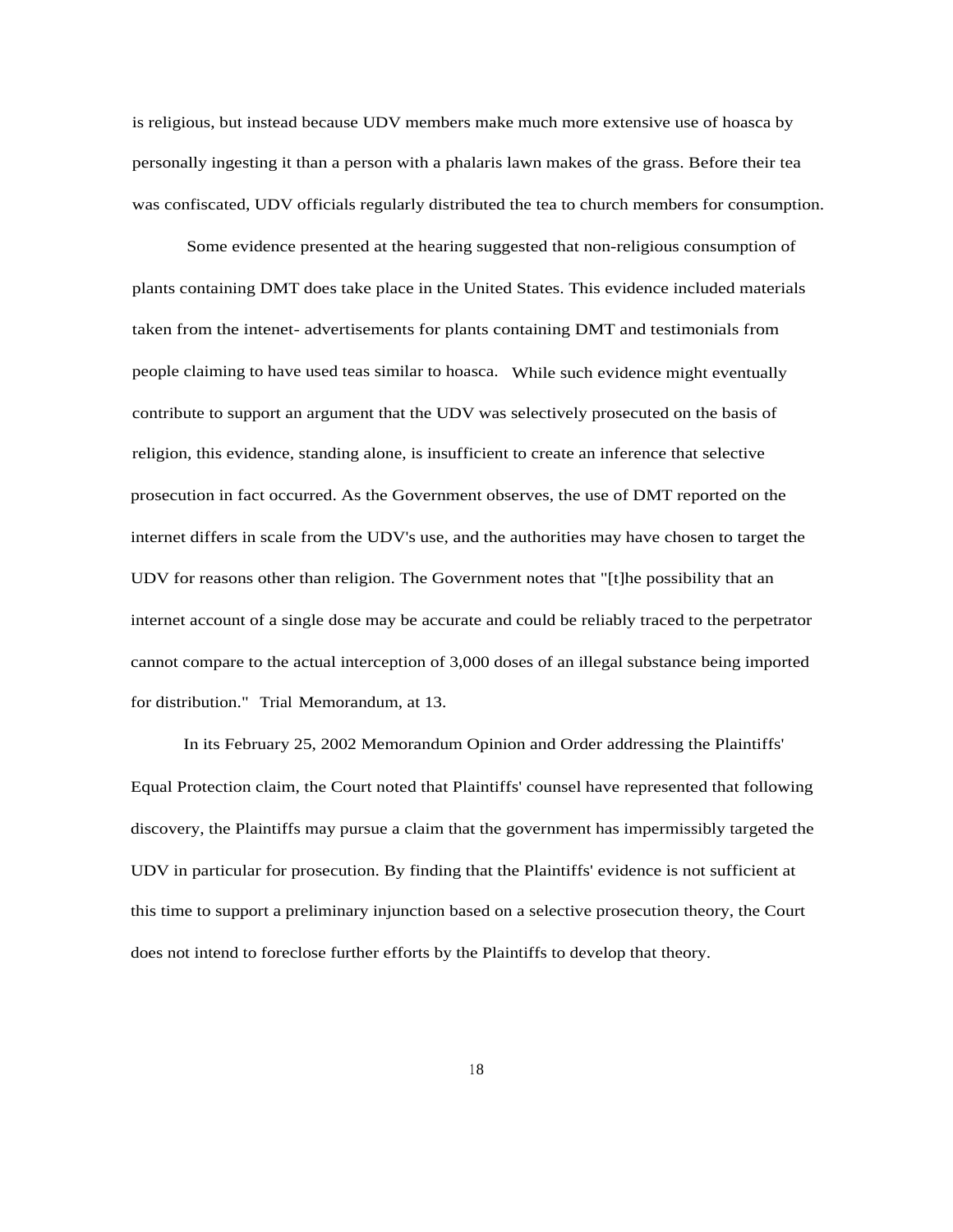# B. **PLAINTIFFS' ARGUMENT THAT THE** CSA DOES NOT EXTEND TO **HOASCA**

This Court has thus far assumed, in considering the Plaintiffs' claims under the United States Constitution, that the CSR's ban on DMT applies to hoasca. The Plaintiffs argue, however, that "[e]ven if the Defendants were not violating Plaintiffs' rights under RFRA and the Free Exercise and the Equal Protection clauses, their actions are nonetheless illegal because hoasca is not  $\alpha$  controlled substance" under the CSA. The Plaintiffs acknowledge that "[o]ne of the plants that comprise Hoasca, psychotria *viridis, is* naturally composed, in very small part, of DMT." The Plaintiffs also recognize that DNIT is scheduled as a controlled substance under the CSA. They maintain, though, that the CSA prohibits only synthetic DMT, and not the DMT occurring naturally in plants. The Plaintiffs premise this argument on the proposition that the language of the CSA is ambiguous as applied to DMT in a natural state.

As the United States Supreme Court has made clear, "[t]he starting point for ... interpretation of a statute is always its language." Community *for Creative Non-Violence v. Reid, 490 U.S. 730, 739 (1989).* Thus this Court must first look to the language of the CSA in order to evaluate the Plaintiffs' arguments. The CSA divides controlled substances into five schedules, classified according to Congressional determinations regarding each drug's potential for abuse and each drug's accepted medical uses. The CSA places a number of hallucinogenic drugs into Schedule 1, the most strictly regulated category. Schedule I(c) provides that "[u]nless specifically excepted or unless listed in another schedule, any material, compound, mixture, or

A drug's placement in Schedule I indicates that the substance "has a high potential for abuse," that it "has no currently accepted medical use in treatment in the United States," and that "[t]here is a lack of accepted safety for use of the drug ... under medical supervision." 21 U.S.C. § 812(b)(1).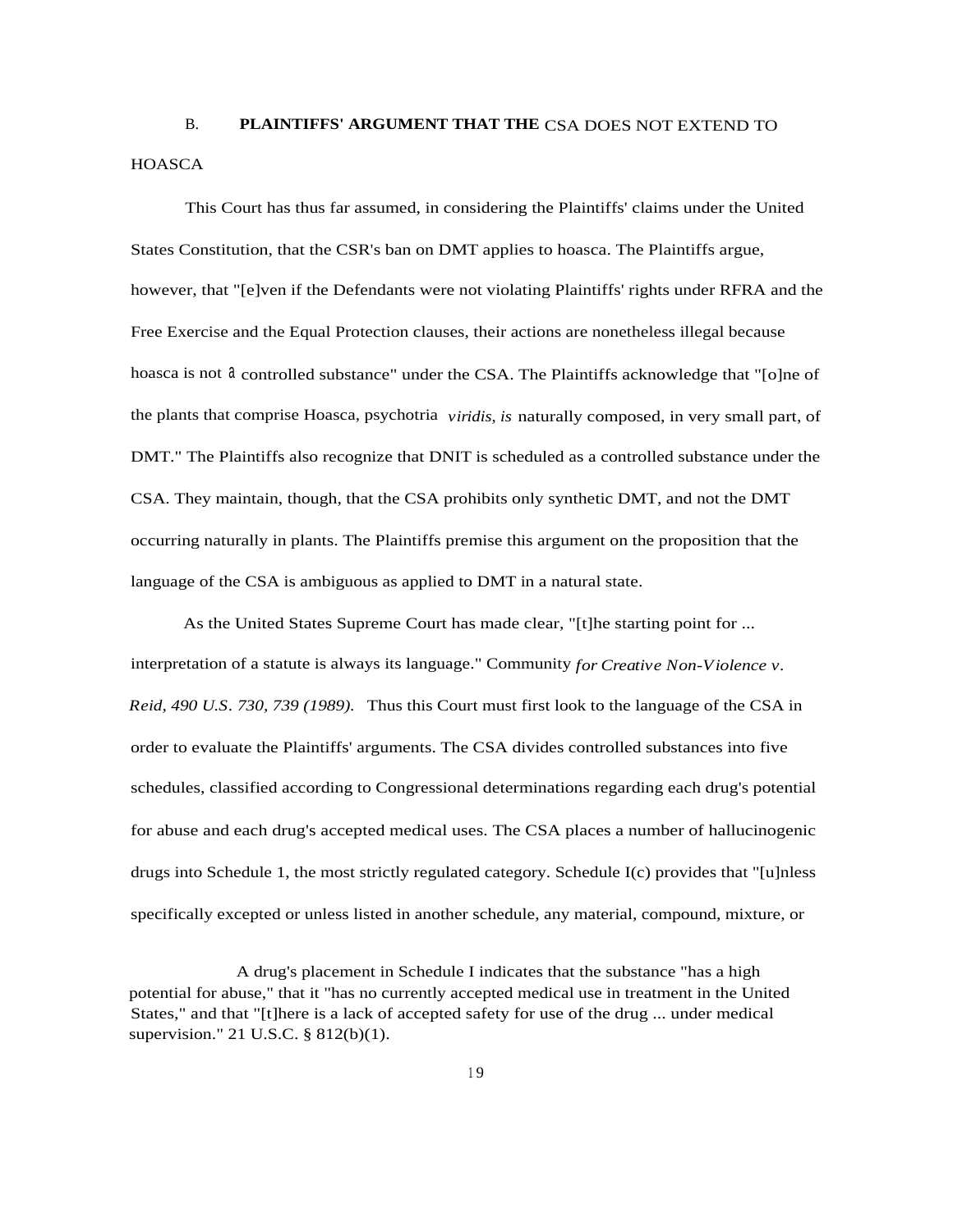preparation, which contains any quantity of the following hallucinogenic substances" falls within the Schedule I category. Among the hallucinogens listed in Schedule I(c) is dimethyltryptamine (DMT).

This Court agrees with the Government that the language of the CSA clearly covers hoasca. After all, the Plaintiffs do not dispute that one of the plant components of hoasca contains DMT. The Court is constrained to conclude that hoasca tea thus constitutes a "material, compound, mixture, or preparation which contains any quantity" of DMT, within the plain meaning of the statute.

However, the Plaintiffs offer a number of theories of statutory construction to support their argument that the CSA should not be <sup>i</sup> nterpreted to apply to plants that contain DMT and to substances derived from those plants. For example, the Plaintiffs stress that Congress is presumed to avoid superfluous drafting. See, e.g., *Gustafson v. Alloyd Co., 513 U.S. 561, 574* (1995). The Plaintiffs observe that the CSA contains a number of instances where Congress expressly banned both a given chemical and the plant in which that chemical is naturally found. Based on this, the Plaintiffs declare that because Congress listed only a chemical substance, DMT, it did not intend that plants containing that substance would also be prohibited. Otherwise, Congress would have engaged in superfluous drafting elsewhere in the CSA by, for example, explicitly scheduling both peyote (a plant) and mescaline (a chemical substance.)

The Plaintiffs have also drawn on the following principles to argue that the CSA should not be interpreted to ban hoasca: 1) the canon that courts should not construe statutory provisions to contradict other parts of a statutory scheme, see e.g., *United Sav. Ass'n v. Timbers of Inwood Forest Assocs., 484 U.S. 365, 371* (1988); 2) the principle of *"Evpressio unius est*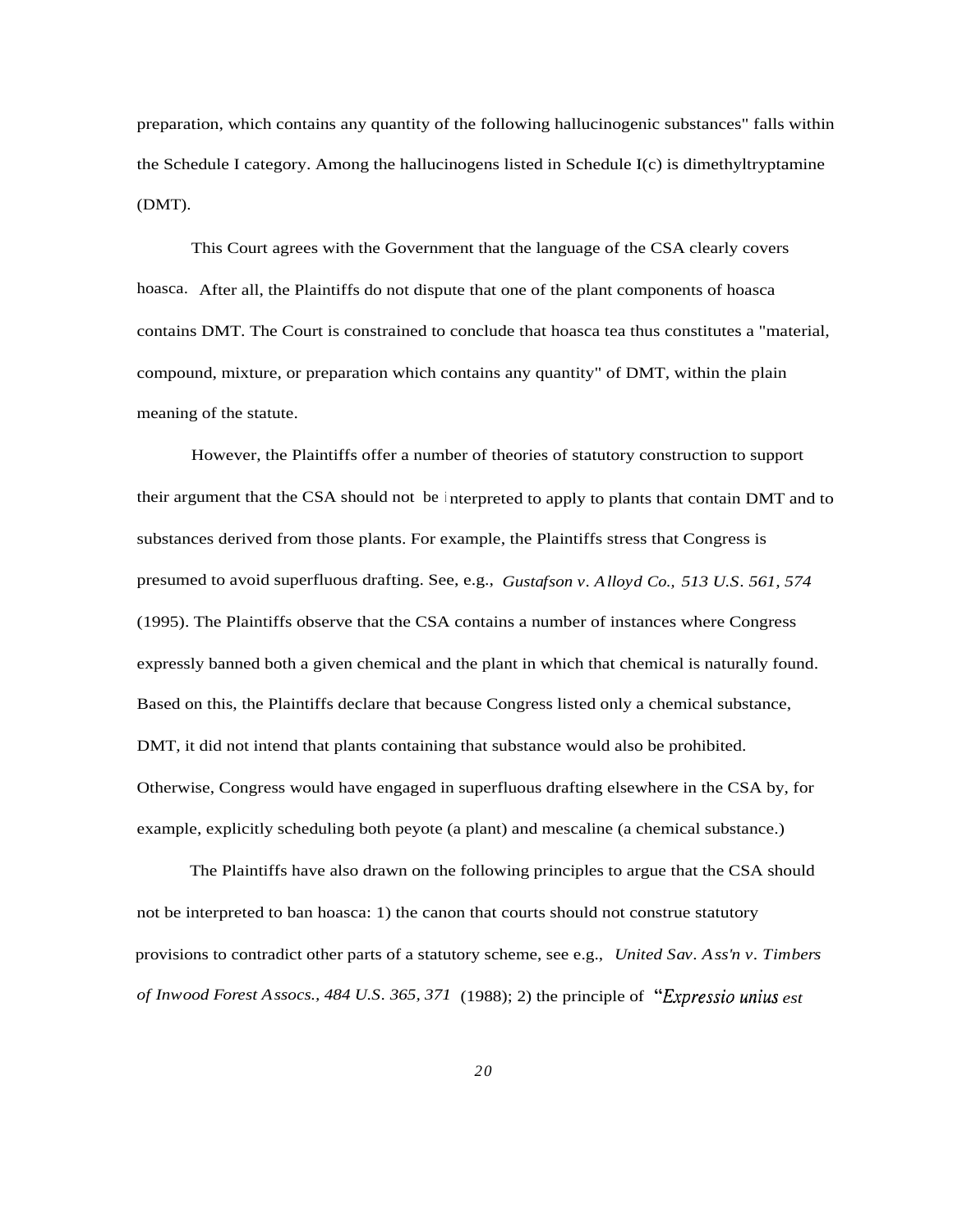*exclusio alterius",* see e.g., *Leatherman v. Tarrant County Narcotics Intelligence & Coordination Unit,* 507 U.S. 163, 168 (1993); 3) the rule of lenity, see e.g. *United States v. Universal C.I.T. Credit* Corp., 344 U.S. 218, 221-22 (1952); and 4) the principle that courts should construe statutes to avoid constitutional problems, see e.g., *NLRB v. Catholic Bishop of Chicago,* 440 U.S. 490, 500 (1979).

The Plaintiffs have presented interesting arguments under all of these theories, and their arguments may well have been persuasive if the statute at issue were any less clear. As the Government points out, however, most of the principles discussed by the Plaintiffs become relevant only if the statutory language is ambiguous. The Supreme Court has noted that:

> In any event, canons of construction are no more than rules of thumb that help courts determine the meaning of legislation, and in interpreting a statute a court should always turn first to one, cardinal canon before all others. We have stated time and again that courts must presume that a legislature says in a statute what it means and means in a statute what it says there. See, e.g., *United States v. Ron Pair Enterprises, Inc.,* 489 U.S. 235, 241-242, 109 S.Ct. 1026, 1030-1031, 103 L.Ed.2d 290 (1989); *United States v. Goldenberg,* 168 U.S. 95, 102-103, 18 S.Ct. 3, 4, 42 L.Ed. 394 (1897); *Oneale v. Thornton,* 6 Cranch 53, 68, 3 L.Ed. 150 (1810). When the words of a statute are unambiguous, then, this first canon is also the last: "judicial inquiry is complete." *Rubin v. United States,* 449 U.S. 424, 430, 101 S.Ct. 698, 701, 66 L.Ed.2d 633 (1981); see also *Ron Pair Enterprises, supra,* 489 U.S., at 241, 109 S.Ct., at 1030.

*Connecticut Nat'l Bank v. Germain,* 503 U.S. 249, 253-54 (1992). More recently, the Supreme Court has explained that a court's "first step `is to determine whether the language at issue has a plain and unambiguous meaning with regard to the particular dispute in the case,"' and that "[t]he inquiry ceases `if the statutory language is unambiguous and the statutory scheme is coherent and consistent."' *Barnhart v. Sigmon Coal Company, Inc.,* 534 U.S. 438 (2002), quoting *Robinson v. Shell Oil Co.,* 519 U.S. 337, 340 (1997).

Granted, a court should not read a statute literally if a literal construction would "lead to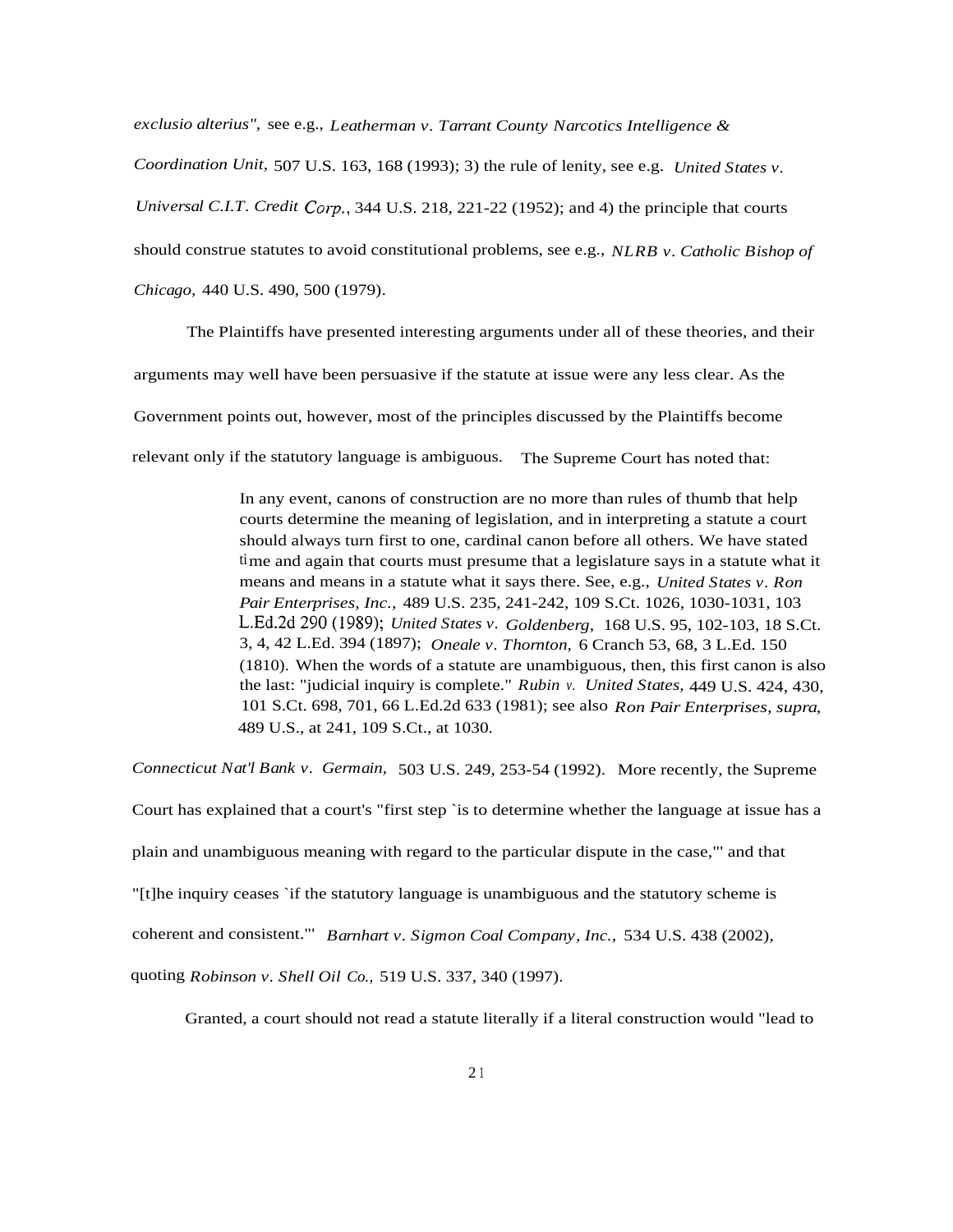irreconcilable inconsistencies or clearly absurd results that Congress could not have intended." *Resolution Trust Corp. v. Westgate Partners, Ltd.,* 937 F.2d 526, 531 (10th Cir. 1991).

However, this Court does not believe that interpreting the CSA to prohibit hoasca use results in absurdity or creates an internally-contradictory statute. The Plaintiffs observe that many plants and animals, including humans, contain DMT; and the Plaintiffs imply that because the CSA cannot be read to ban humans, that the statute must apply only to synthetic DMT. Simply because banning humans would be absurd does not mean that banning any non-synthetic DMT found elsewhere would be absurd. Courts confronted with potentially absurd statutory applications are to consider "alternative interpretations consistent with the legislative purpose." *Oxy USA, Inc. v. Babbitt,* 268 F.3d 1001, 1012 (10th Cir. 2001), quoting *Grin v. Oceanic Contractors, Inc.,* 458 U.S. **564, 575** (1982). In this case, interpreting the CSA to apply to the ingestion of a tea containing a hallucinogenic chemical seems reasonable, even if interpreting the CSA to apply to the human body does not.

In addition, the Plaintiffs have failed to establish that interpreting the CSA to apply to hoasca would contradict other provisions of the statute. The Plaintiffs have not pointed to any contradictions that directly concern the CSR's treatment of DMT and substances containing DMT. It is not as if the statute places DMT in one schedule and products made with DMT in another schedule, for example. Rather, the Plaintiffs' arguments rely on an analysis of the CSR's approach to other drugs.

The Plaintiffs argue that construing the CSR's prohibition on DMT to apply to hoasca creates a contradiction in the federal peyote exemption scheme. The CSA schedules both peyote, a cactus button, and mescaline, the hallucinogenic chemical found in peyote, but the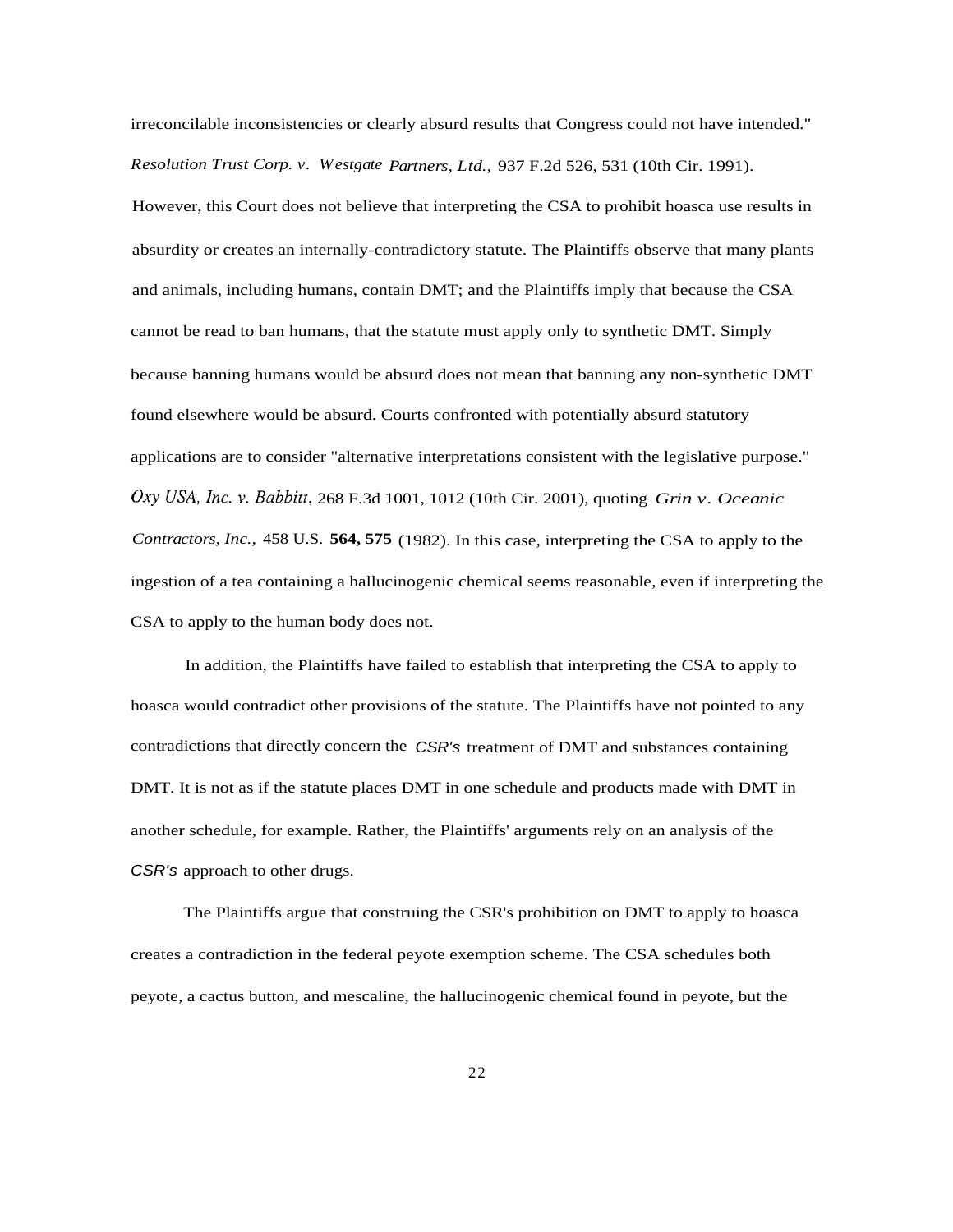federal regulatory exemption refers only to peyote, and not to mescaline. The Plaintiffs maintain that "[i]f the listing of a substance encompasses all plants that contain the substance, then the exemption for peyote alone is meaningless: the [Native American Church] would violate the CSA at each of its ceremonies by using a plant that contains `mescaline."' Memorandum in Support of Motion for Preliminary Injunction, at 33. The Government has effectively countered the Plaintiffs' argument by pointing out that a member of the Native American Church would not violate the CSA by using peyote, even if peyote contains mescaline, because the federal regulatory exemption explicitly permits church members to use peyote.

Because the plain language of the CSA clearly indicates that the statute's prohibition on DMT extends to hoasca, and because the application of the statute does not result in absurdity or in internal contradictions, this Court concludes that hoasca is an illegal substance under the CSA.

## C. PLAINTIFFS' CLAIMS UNDER INTERNATIONAL LAW OF COMITY

This Court's conclusion that the language of the CSA is unambiguous, with respect to the statute's application to the use of hoasca by the UDV, resolves another of the Plaintiffs' claims. The Plaintiffs contend that the international law doctrine of comity suggests that the government should not interfere with the UDV's religious consumption of hoasca. Comity is "the recognition which one nation allows within its territory to the legislative, executive, or judicial acts of another nation, having due regard both to international duty and convenience, and to the rights of its own citizens, or of other persons who are under the protection of its *laws." In the Matter of The Colorado Corp. v.* Lam, 531 F.2d 463, 468 (10th Cir. 1976), quoting *Hilton v.* Guyot, 159 U.S. 113 (1895). The United States Supreme Court has observed that "[c]omity refers to the spirit of cooperation in which a domestic tribunal approaches the resolution of cases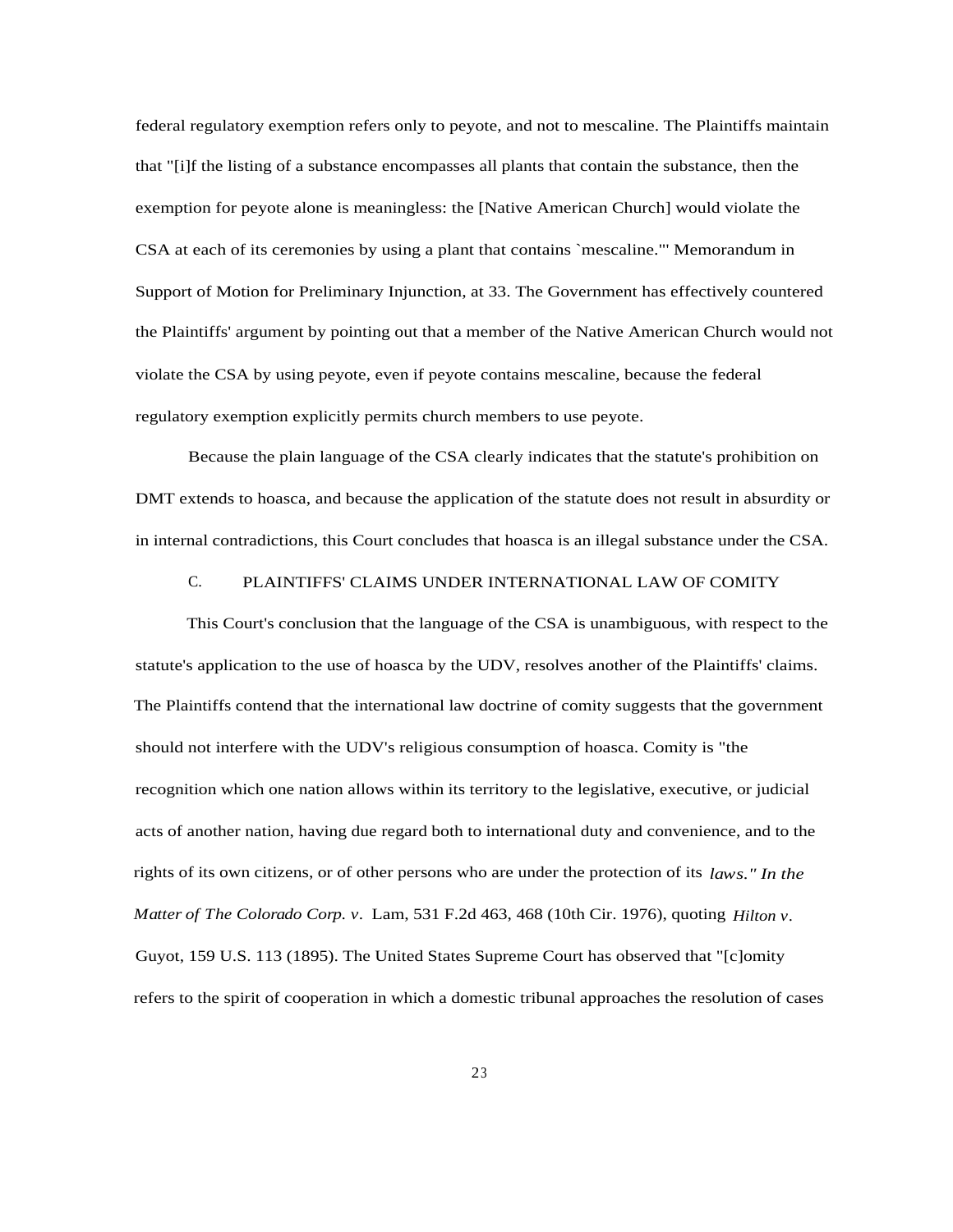touching the laws and interests of other sovereign states." *Societe Nationale Industrielle Aerospatiale v. United States District Court for the Southern District of Iowa,* 482 U.S. 522,543 n. 27 (1987).

The Plaintiffs stress that courts have recognized a "canon of statutory construction that requires courts, whenever possible, to construe federal statutes to ensure their application will not violate international law." *Commodity Futures Trading Commission v. Nahas,* 738 F.2d 487, 493 (D.C. Cir. 1984), citing *Murray v. The Schooner Betsy, 6 U.S.* (2 Cranch) 64, 118, 2 L.Ed. 200 (1804) ("[A]n act of congress ought never to be construed to violate the law of nations, if any other possible construction remains.") See also, e.g., *Grunfelder v. Heckler,* 748 F.2d 503, 509 (9th Cir. 1984) ("Absent an expression of congressional intent to the contrary, considerations of courtesy and mutuality require our courts to construe domestic legislation in a way that minimizes interference with the purpose or effect of foreign law.")

The Plaintiffs argue that allowing the Government to prohibit the UDV's ceremonial use of hoasca would conflict with Brazilian law and with a number of international treaties.' As Dr. Brito testified during the evidentiary hearing, Brazil permits members of the UDV to consume hoasca for religious reasons. The Plaintiffs also emphasize that international agreements to which the United States is a party, such as the United Nations International Covenant on *Civil* and Political Rights, pledge support for freedom of religious beliefs and practices. Moreover,

 The Plaintiffs do not appear to argue that any treaty explicitly or directly requires that the United States refrain from prohibiting the religious use of hoasca. Rather, the Plaintiffs seem to contend that the Government's interpretation of the CSA to apply even to the sacramental consumption of hoasca is inconsistent with general principles of international religious freedom that are reflected in treaties to which the United States is a signatory. Therefore, this Court has not conducted an inquiry into the issue of whether, for example, a laterenacted treaty would trump the ban on DMT contained in the CSA.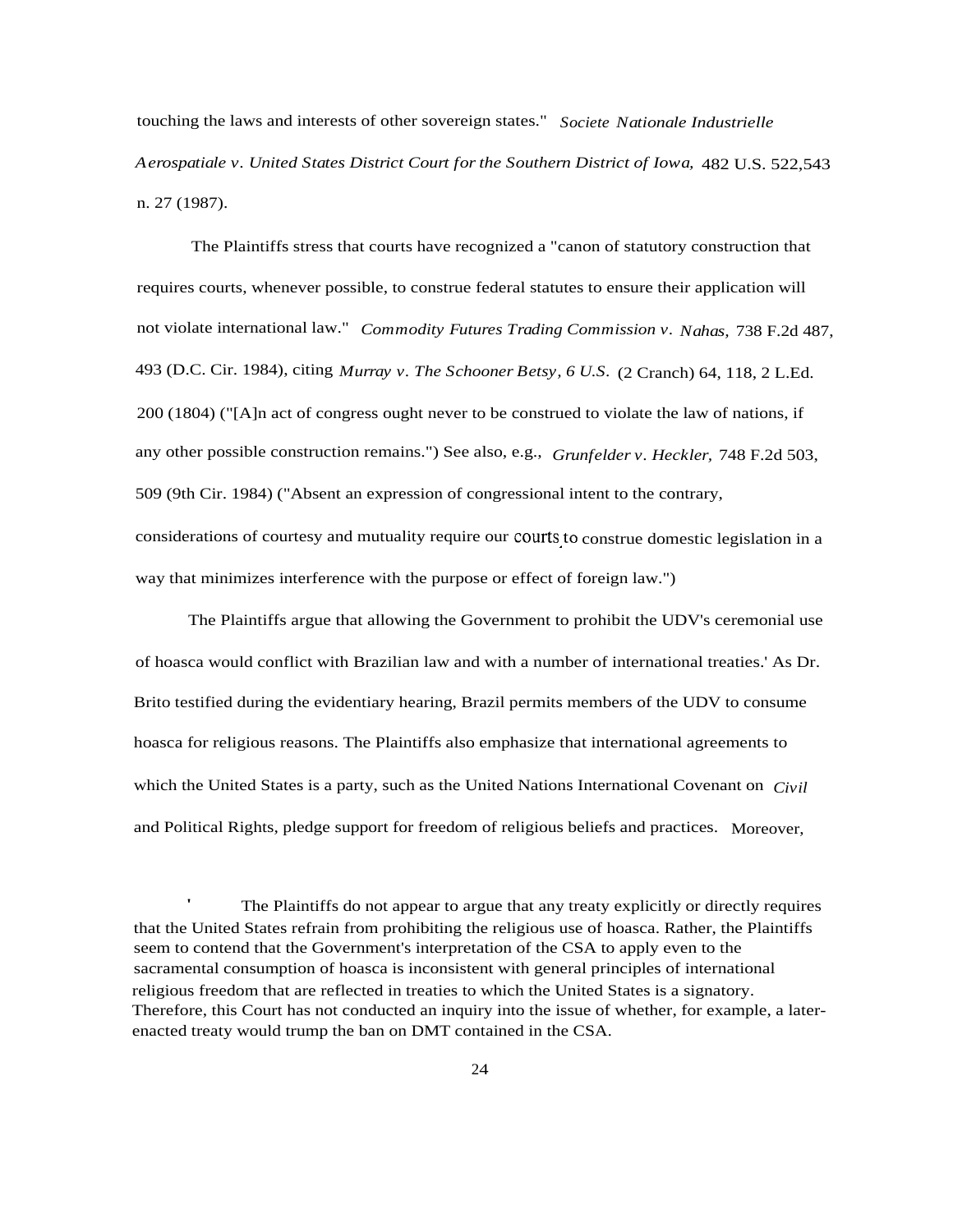Plaintiffs direct attention to the International Religious Freedom Act, 22 U.S.C. § 6401-6481, enacted in 1998, which, Plaintiffs say, further reflects Congressional commitment to the promotion of religious freedom throughout the world.<sup>6</sup> According to the Plaintiffs, permitting the ceremonial use of hoasca would "not only show comity to, and enhance our relations with, [Brazil], but will also demonstrate our government's willingness to give appropriate respect to a multi-cultural international community generally." Memorandum in Support of Motion for Preliminary Injunction, at 44.

Even assuming that principles of international law would favor construing an ambiguous controlled substances statute to allow the religious use of hoasca, this Court believes that the CSA does not leave room for the interpretation the Plaintiffs request. As the United States Court of Appeals for the District of Columbia Circuit eloquently stated in *Nahas,* "[f]ederal courts must give effect to a valid, unambiguous congressional mandate, even if such effect would conflict with another nation's laws or violate international law." 738 F.2d at 495. The sources cited by the Plaintiffs for the proposition that a domestic law should not be interpreted to conflict with international law, such as the Murray and *Grunfelder* cases, 6 U.S. 64 and 748 F.2d at 509, assume that the domestic law lends itself to more than one interpretation. In this case, the Court has found that, under the plain language of the CSA, the statute's ban on DMT clearly extends to hoasca. Comity is not an "absolute obligation," Colorado Corp., 531 F.2d at 468, quoting *Hilton,* 159 U.S., and this Court cannot rely on the comity principle to disregard a clear statement from Congress on a matter of domestic law.

However, as the Plaintiffs acknowledge, Congress passed this statute to address threats to religious freedom occurring in countries other than the United States.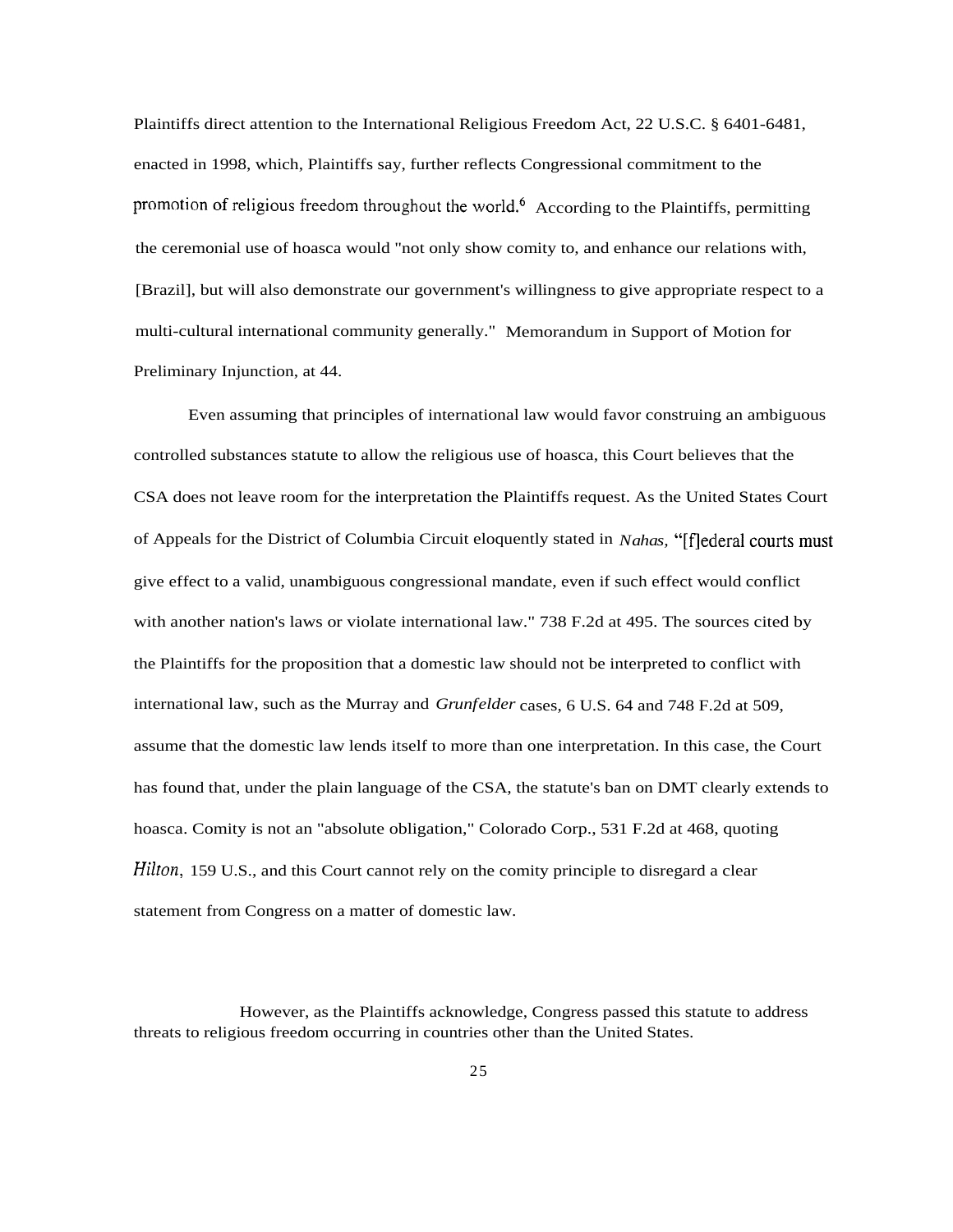# D. RELIGIOUS FREEDOM RESTORATION ACT CLAIM

In Section III(A) above, this Court evaluated the Plaintiffs' Free Exercise claim in light of the Supreme Court's holding in *Sinith* that "the right to free exercise of religion does not relieve an individual of the obligation to comply with a valid and neutral law of general applicability," even if that law incidentally burdens the practice of religion. *United States v. Meyers, 95* F.3d 1475, 1480 (10th Cir. 1996), citing *Smith, 494* U.S. 872. Because this Court concluded that the CSA was neutral and generally applicable, the Court found that the Plaintiffs were not entitled to a preliminary injunction on their First Amendment claim.

However, the Plaintiffs also raise a religious freedom claim that has a statutory, rather than Constitutional, basis. Following the Supreme Court's decision in Smith, Congress enacted the Religious Freedom Restoration Act (RFRA), 42 U.S.C..§ 2000bb. In the "Congressional findings and declaration of purposes" section of the statute, Congress criticized the Supreme Court's holding in *Smith* and stated that RFRA was intended "to restore the compelling interest test as set forth in *Sherbert v. Verner, 374* U.S. 398 (1963) and *Wisconsin v. Yoder,* 406 U.S. 205 (1972)." RFRA provides that:

> Government may substantially burden a person's exercise of religion only if it demonstrates that application of the burden to the person-

(1) is in furtherance of a compelling governmental interest; and

(2) is the least restrictive means of furthering that compelling governmental interest.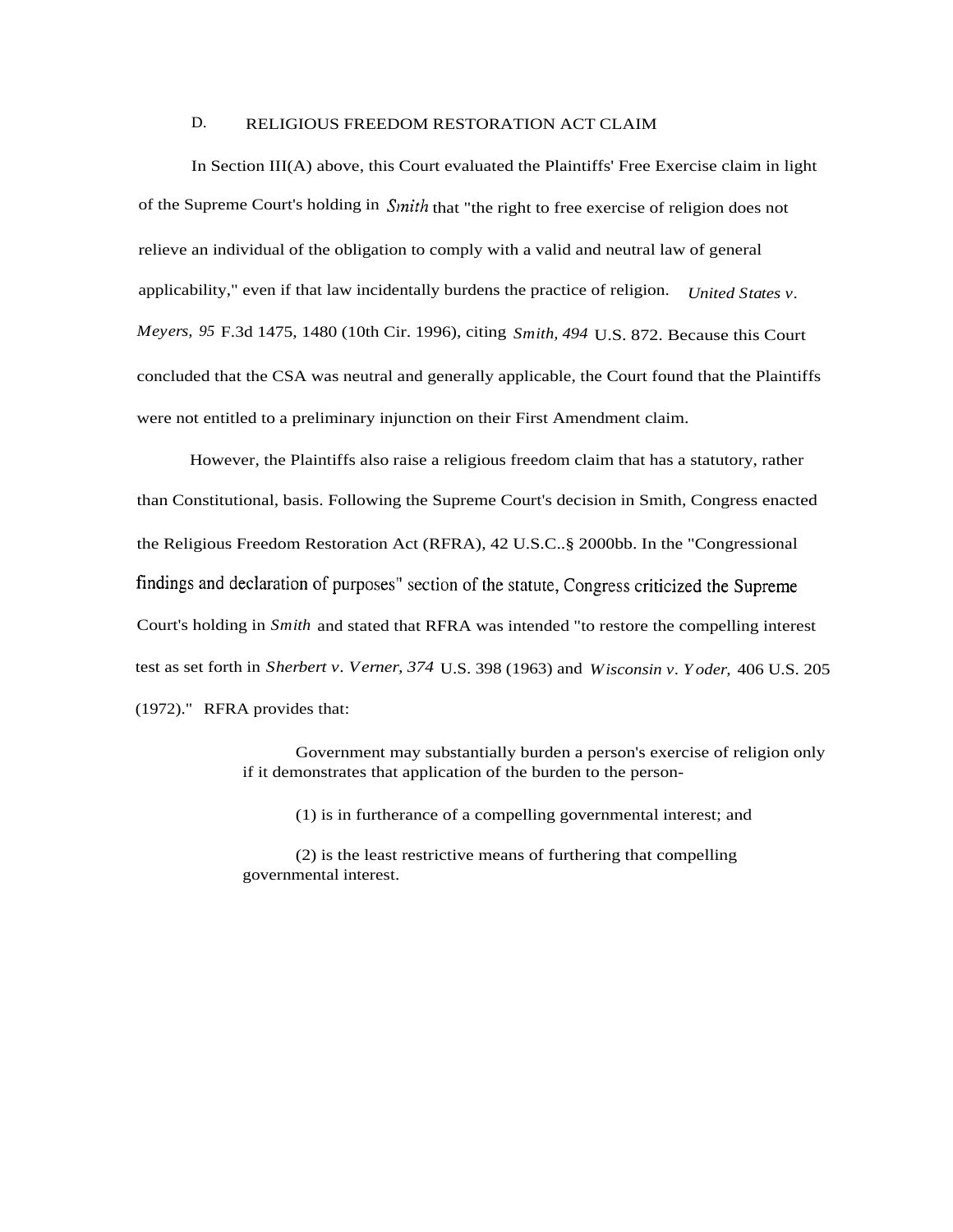42 U.S.C. § 2000bb-1(b).7

In order to state a *prima facie* claim under RFRA, a plaintiff must show "(1) a substantial burden imposed, by the federal government on a (2) sincere (3) exercise *of*religion." *Kikumura v. Hurley,* 242 F.3d 950, 960 (10th Cir. 2001). If the plainti meets "the threshold requirements by a preponderance of the evidence, the burden shifts to the government to demonstrate that the challenged regulation furthers a compelling state interest in the least restrictive manner." *Meyers,* 95 F.3d at 1482. In this case, the Government did not dispute, for purposes of the Plaintiffs' motion for preliminary injunction, that the Plaintiffs had established a *prima facie* case under RFRA. Stated differently, the government conceded, at this point in the course of the case, that the CSA imposes a substantial burden on Plaintiffs' sincere exercise of religion. Hence, the hearing began with the Government shoulde g the weighty load thrust upon it by Congress in passing RFRA.

# 1. COMPELLING GOVERNMENTAL INTERESTS

The Government asserts that it "has at least three compelling interests in prohibiting the importation and use of DMT-containing substances, all of which are implicated by the UDV's religious use of ayahuasca." Response, at 15. The Government has alleged a compelling interest in 1) adhering to the 1971 Convention on psychotropic substances; 2) preventing the health and safety risks posed by hoasca; and 3) preventing the diversion of hoasca to non-religious use.

Before turning to a specific analysis of whether the Government has met its burden of

In City *of Boerne v. Flores,* 521 U.S. 507 (1997), the Supreme Court declared RFRA unconstitutional as applied to state governments. However, the Tenth Circuit has held that "RFRA as applied to the federal government is severable from the portion of RFRA declared unconstitutional in *Flores,* and independently remains applicable to federal officials." 242 F.3d 950, 960 (10th Cir. 2001).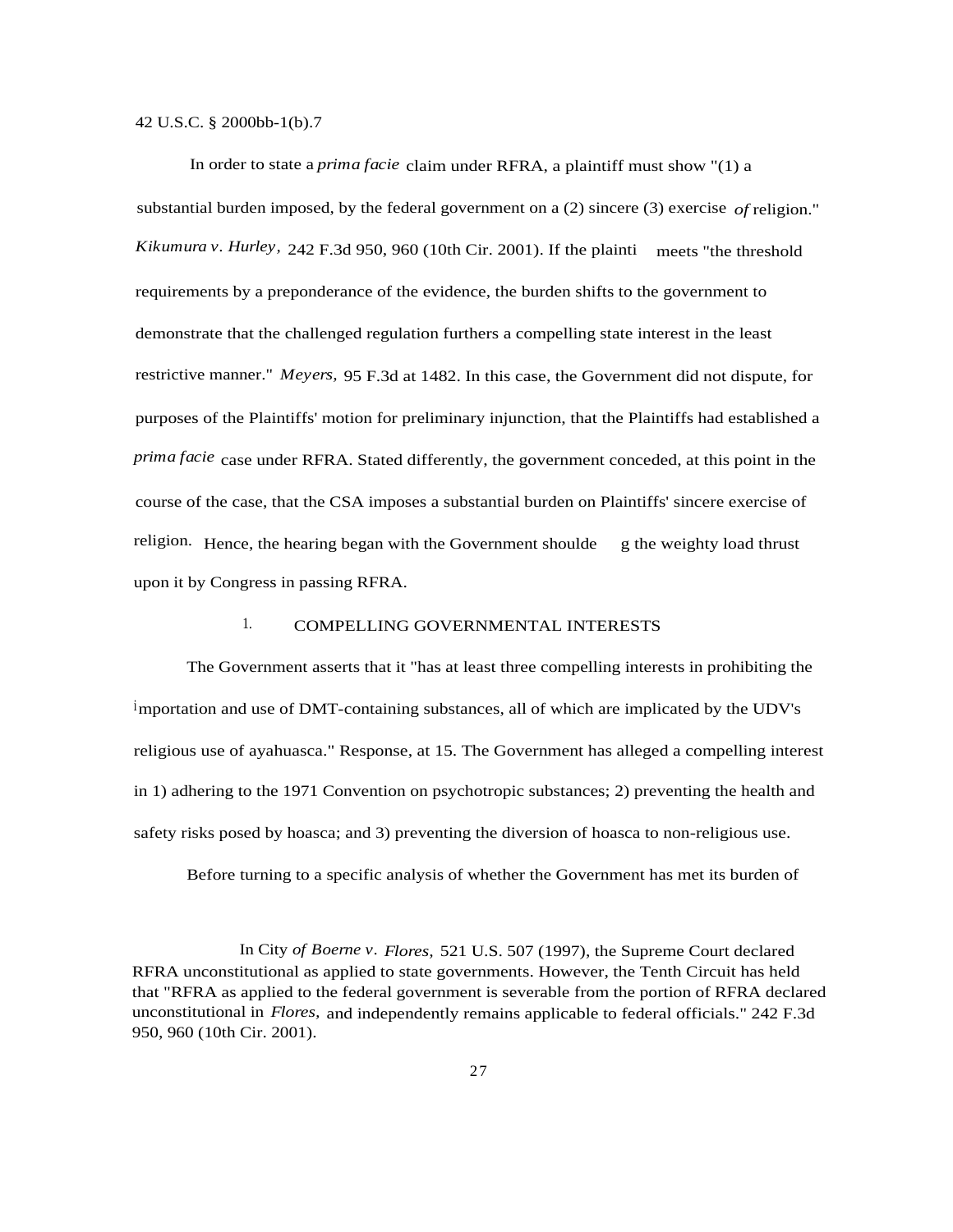establishing a compelling interest, this Court notes that there are two significant distinctions between the present case and many other cases in which individuals have challenged drug laws on religious freedom grounds. First, as observed above, the Government concedes for purposes of this motion that the UDV is a religion, that the Plaintiffs sincerely believe in the tenets of the UDV religion, and that the application of the CSA to the UDV's ceremonial use of hoasca substantially burdens the Plaintiffs' practice of their religion. In contrast, courts in other RFRA cases concerning drugs have sometimes found that the plaintiff's religious beliefs do not constitute religious beliefs, or that the plaintiff does not sincerely hold the beliefs, or that the government's action does not actually substantially burden the plaintiff's religious practice.

*United States v. Meyers, 95* F.3d *1475* (10th Cir. *1996)* involved a criminal defendant who moved under RFRA to dismiss the marijuana charges brought against him. Mr. Meyers "testified that he is the founder and Reverend of the Church of Marijuana and that it is his sincere belief that his religion commands him to use, possess, grow and distribute marijuana for the good of mankind and the planet earth." [Id. at](http://Id.at) 1479. The Tenth Circuit considered whether Mr. Meyers's convictions were "religious beliefs," or whether the convictions instead amounted to "a philosophy or way of life." [Id. at](http://Id.at) *1482.* The Tenth Circuit adopted the district court's finding that, in light of the secular nature of Mr. Meyers's views on the medical, therapeutic, and social benefits of marijuana. "Meyers' beliefs more accurately espouse a philosophy and/or way of life rather than a `religion."' [Id. at](http://Id.at) *1484.*

In *United States v. Bauer, 84* F.3d *1549,* a Ninth Circuit case, three criminal defendants sought to rely on RFRA in defending against a number of marijuana charges. The defendants were adherents to the Rastafarian religion, in which marijuana is a sacrament. The *Bauer* court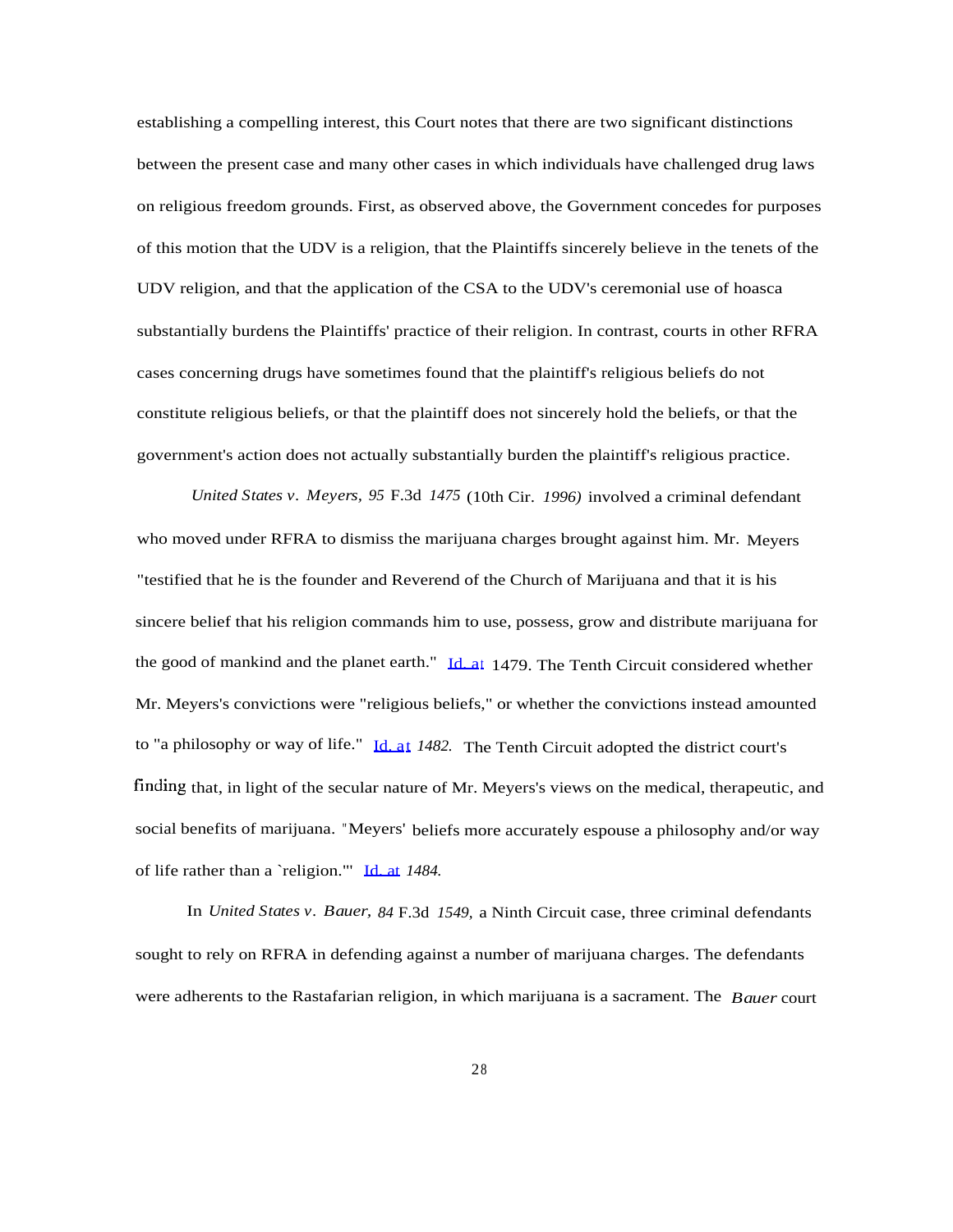emphasized that the availability of RFRA as a defense to the various marijuana charges hinged on whether each particular criminal provision burdened the practice of Rastafarianism. The Ninth Circuit found that the district court had erred in prohibiting the defendants from using RFRA as a defense to simple possession [charges. Id. at](http://charges.Id.at) 1559. However, "[a]s to the counts relating to conspiracy to distribute, possession with intent to distribute, and money laundering, the religious freedom of the defendants was not invaded" because "[n]othing before [the court] suggests that Rastafarianism would require this conduct." Id. In a more recent Ninth Circuit case, the court cited *Bauer* in holding that a criminal defendant could not draw on RFRA to defend against charges brought under a Guam statute prohibiting the importation of controlled substances. *Guam v. Guerreo, 290* F.3d *1210* (9th Cir. *2002).* The *Guerrero* court noted that it was "satisfied that Rastafarianism does not require *importation* of a controlled substance." [Id. at](http://Id.at) 1223.

There is a second major distinction between the present case and the cases involving claims that the principles of religious freedom reflected in the Free Exercise Clause and RFRA should be interpreted as permitting the sacramental use of marijuana. This distinction stems from the significant differences in the characteristics of the drugs at issue. Affirming a trial court's denial of a criminal defendants' request to rely in RFRA as a defense to marijuana charges, the Eighth Circuit stated "that the government has a compelling state interest in controlling the use of marijuana." *United States v. Brown, 72* F.3d 134 (8th Cir. 1995) (table). As support for this observation, the *Brown* court cited a number of First Amendment opinions which had emphasized problems associated with marijuana in particular. See, e.g., *United States v. Greene,* 892 F.2d 453, 456-57 (6th Cir. 1989) ("Every federal court that has considered this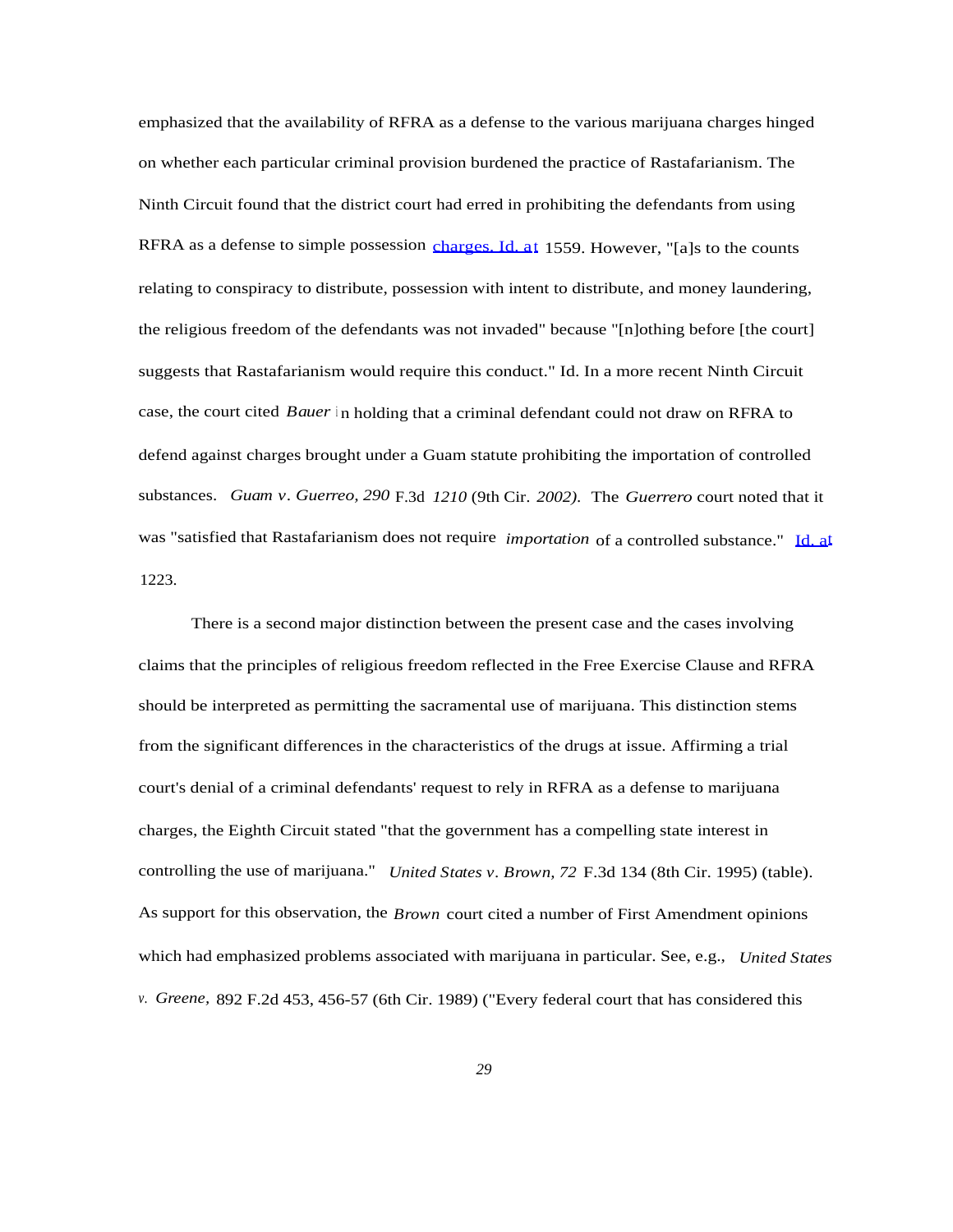issue has accepted Congress' determination that marijuana poses a real threat to individual health and social welfare and had upheld criminal penalties for possession and distribution even where such penalties may infringe to some extent on the free exercise of religion."); *United States v. Middleton,* 690 F.2d 820, 825 (11th Cir. 1982), quoting *Leary v. United States, 383* F.2d 851, 860-61 (5th Cir. 1967) ("It would be difficult to imagine the harm which would result if the criminal statutes against marihuana were nullified as to those who claim the right to possess and traffic in this drug for religious purposes.")

The parties in this case have presented a great deal of evidence on the issue of whether the United States has a compelling interest in prohibiting the UDV's religious use of hoasca. Of course, regardless of what this evidence might suggest regarding the dangers associated with hoasca, the Court cannot ignore that the legislative branch of the government elected to place materials containing DMT in Schedule I of the CSA, reflecting findings that substances containing DMT have "a high potential for abuse," and "no currently accepted medical use in treatment in the United States," and that "[t]here *is a lack* of accepted safety for use of [DMT] under medical supervision." 21 U.S.C.  $\S$  812(b)(1). Discussing another statute concerning controlled substances, the Supreme Court once noted, "[w]hen Congress undertakes to act in areas fraught with medical and scientific uncertainties, legislative options must be especially broad and courts should be cautious not to rewrite legislation, even assuming, arguendo, that judges with more exposure to the problem might make wiser choices." *Marshall v. United States, 414 U.S. 417,* 427 (1974). More recently, the Supreme Court's opinion in *United States v. Oakland Cannabis Buyers' Cooperative, 532 U.S. 483, 493 (2001)* suggested that courts should accord a great deal of deference to Congress's classification scheme in the CSA.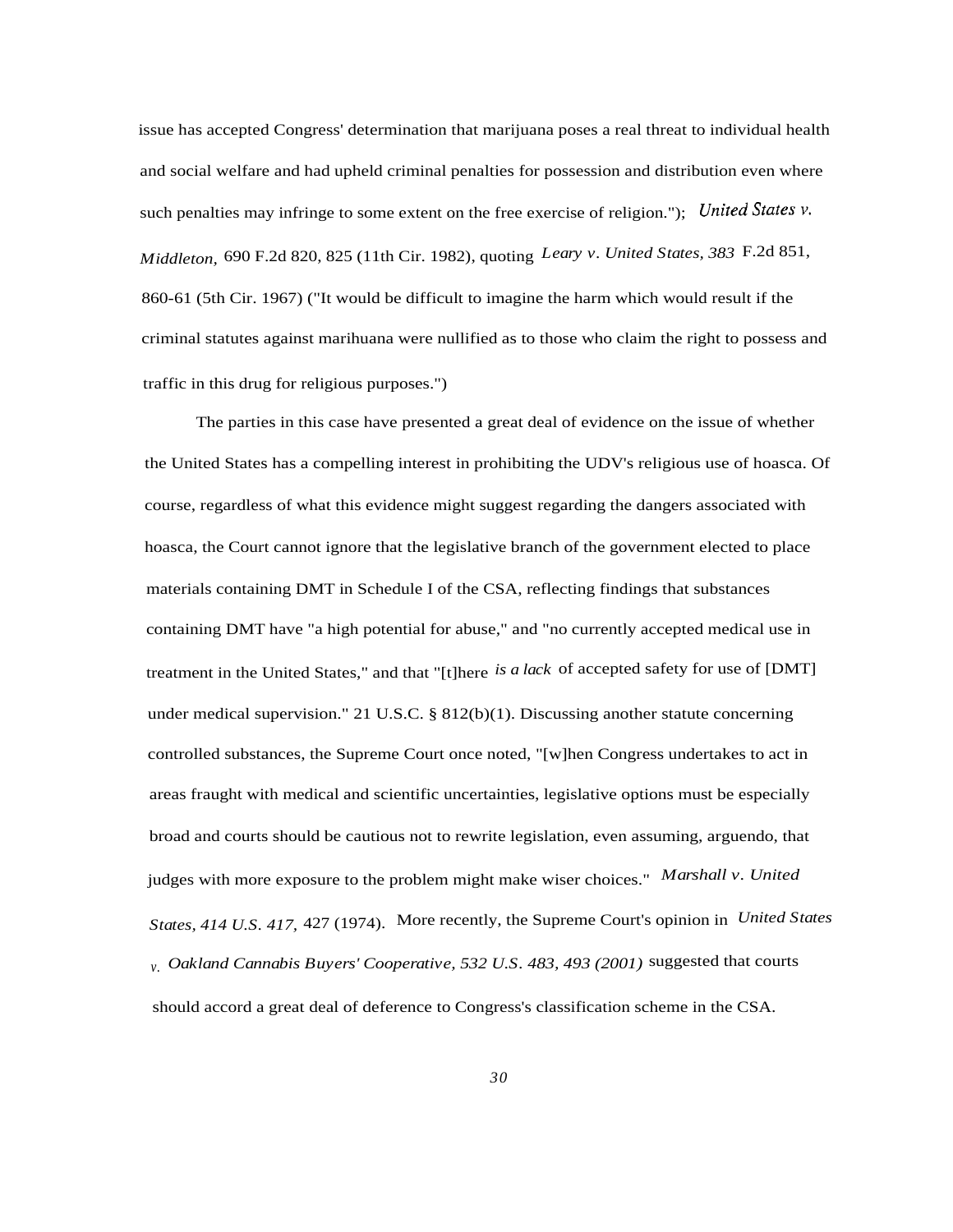The Government argues that "Congress has made an affirmative statutory declaration that materials containing DMT. . . are unsafe." Response, at 27-28. If this Court were employing a more relaxed standard to review the application of the CSA to the UDV's use of hoasca, it would be very reluctant to question this Congressional finding concerning DMT. However, the Plaintiffs are relying on RFRA, a more recent legislative enactment by Congress, to challenge the extension of the CSA's ban on DMT to the UDV's religious consumption of hoasca. Under RFRA, Congress mandated that a court may not limit its inquiry to general observations about the operation of a statute. Rather, "a court is to consider whether the `application of the burden' to the claimant `is in furtherance of a compelling governmental interest' and `is the least restrictive means of furthering that compelling governmental interest.' 42 U.S.C. § 2000bb-1(b) (emphasis added)." *Kikunwra,* 242 F.3d at 962. In *Kikumura,* a case in which a federal prisoner was challenging a decision made by prison officials, the Tenth Circuit Court of Appeals noted that "under RFRA, a court does not consider the prison regulation in its general application, but rather considers whether there *is a compelling* government reason, advanced in the least restrictive means, to apply the prison regulation to the individual claimant." Id.

RFRA requires that the Government "demonstrate[]" its compelling interest and its use of the least restrictive means to accomplish that interest. In enacting RFRA, Congress explicitly stated that "the term `demonstrates' means meets the burdens of going forward with the evidence and of persuasion." 42 U.S.C. § 2000bb-2. This Court concludes that the Government has fallen short of meeting its difficult burdens, which Congress requires. The Government has not shown that applying the CSA's prohibition on DMT to the UDV's use of hoasca furthers a compelling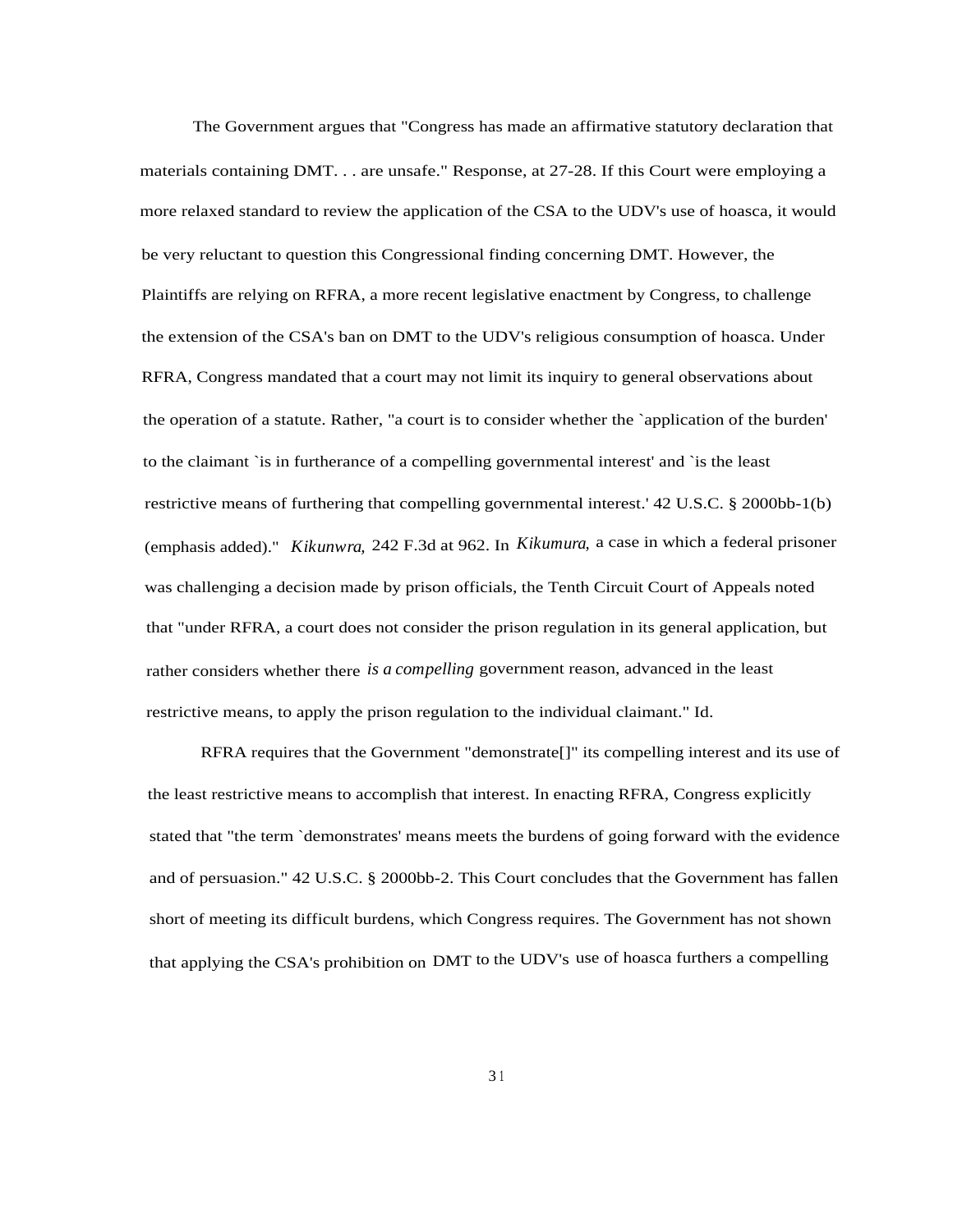interests This Court cannot find, based on the evidence presented by the parties, that the Government has proven that hoasca poses a serious health risk to the members of the UDV who drink the tea in a ceremonial setting. Further, the Government has not shown that permitting members of the UDV to consume hoasca would lead to significant diversion of the substance to non-religious use. The Court bases its determinations on the following facts.

## a. HEALTH RISKS TO MEMBERS OF THE UDV

The consumption of hoasca tea plays a central role in the practice of the UDV religion. Decl. of Jeffrey Bronfman, [Exh. A. to](http://Exh.A.to) Pltf. Mot. for Prelim. Inj., at 13. Hoacsa is a sacrament in the UDV. Church doctrine instructs that members can fully perceive and understand God only by drinking the tea. Pltf. Exh. 21, Decl. of David Lenderts, at 4. UDV members drink hoasca only during regular religious services, held on the first and third Saturdays of every month and on ten annual holidays. Decl. of Bronfman, at 8. A church leader called a "directing mestre" generally conducts the [service. Id. a](http://service.Id.at)[t](http://service.Id.at) 9. Ceremonies start at 8 p.m. and last for about four [hours.](http://hours.Id.at) [Id. at](http://hours.Id.at) 8-10. The mestre begins the service by distributing measured glasses of tea to each [participant. Id. a](http://participant.Id.at)[t](http://participant.Id.at) 10. Activities during UDV services include the recitation of church law by selected congregants, the singing of sacred chants by the mestre, question-and-answer exchanges between the mestre and participants, and a period of religious teaching led by the [mestre. Id. at](http://mestre.Id.at)

The Tenth Circuit has very recently observed that "[w]hether something qualifies as a compelling interest is a question of law." *United States v. Hardman, No. 99-4210, 2002 WL 1790584,* at *\*8* (10th Cir. Aug. *5, 2002),* citing *Citizens Concerned About Our Children v. School Bd., <sup>193</sup>* F.3d *1285, 1292 (1* lth Cir. *1999); Concrete Works* of *Colo., Inc. v. City and County of Denver,* 36 F.3d 1513, 1522 (10th Cir. *1994).* However, in this case, there does not seem to be a dispute between the parties over whether, in the abstract, the federal government has a compelling interest in protecting the health and safety of people in the United States. Rather, the parties have focused their arguments on the issue of whether the Government has met its very heavy burden of showing that applying the CSA to the UDV's consumption of hoasca *furthers* the Government's stated interests.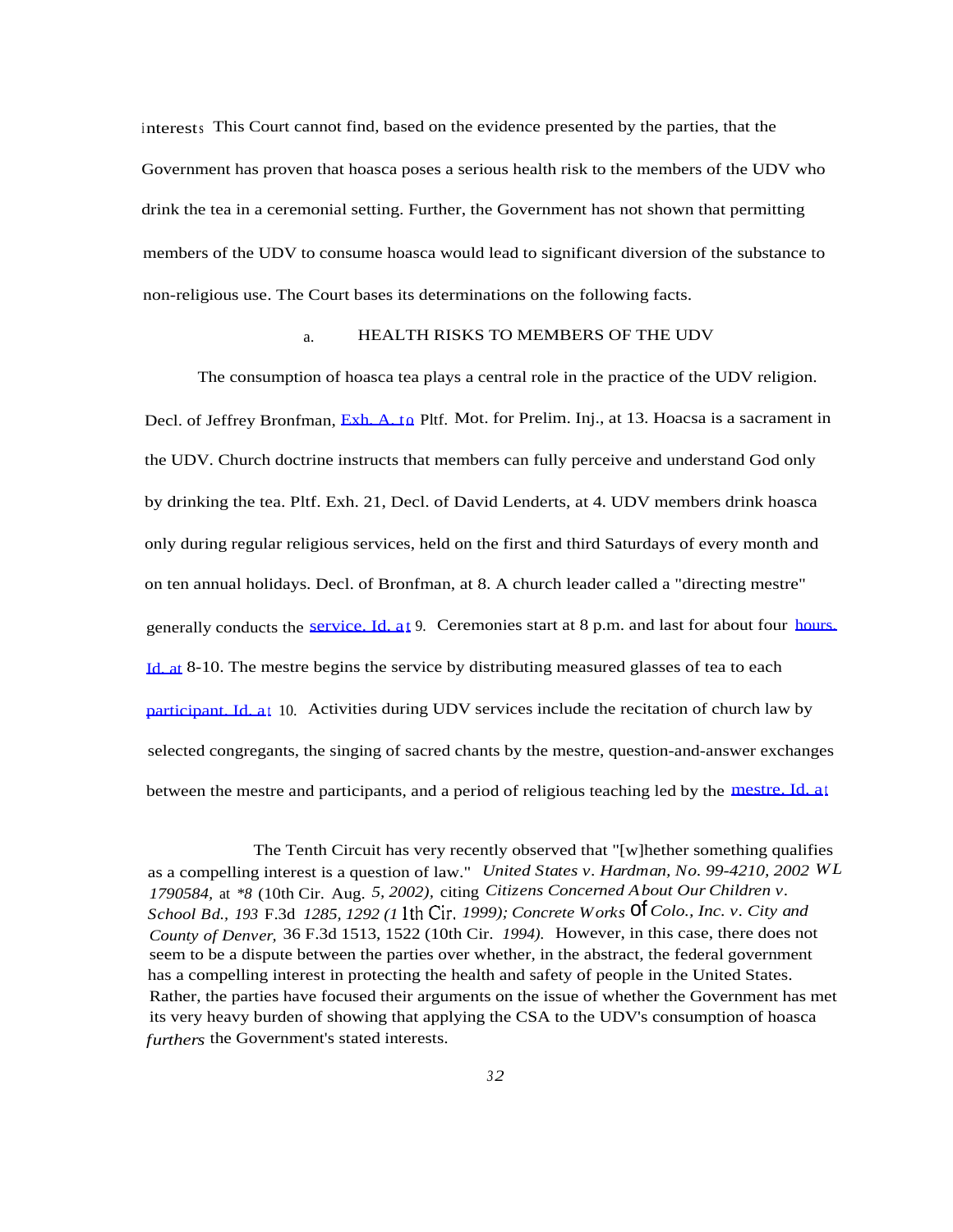Hoasca is brewed from two plants indigenous to the Amazon River Basin-

*Banisteriopsis caapi* and *Psychotria viridis.* Pltf. Exh. 11, Decl. of Charles Grob, at 7. *Psychotria* contains dimethyltryptamine (DMT), a hallucinogenic chemical. Id. By itself, *psychotria* does not trigger an altered state of consciousness when taken orally, because monoamine oxidase (MAO) enzymes in the digestive system inactivate the DMT *psychotria* contains. Id. However, *banisteriopsis* contains harmala alkaloids, known as beta-carbolines, that inhibit MAO's and prevent the inactivation of DMT. Id.; Deft. Exh. ZZ, Rpt. of Sander Genser, at 6. Ingesting the combination of *psychotria* and *banisteriopsis* allows DMT to reach levels in the brain sufficient to produce a significantly altered state of consciousness. Deft. Exh. ZZ, Rpt. of Genser, at 6.

Scientists have devoted little research to the physical and psychological effects of ceremonial hoasca consumption. Id. The lack of knowledge about hoasca, relative to many other substances, forms the core of the dispute between the parties in this case. The Plaintiffs' experts and the Government's experts have offered differing interpretations of preliminary data, conflicting views on the value of comparisons between hoasca and other hallucinogenic drugs, and contrasting evaluations of whether certain findings signify risks associated with hoasca use. Ultimately, the Plaintiffs contend that evidence does not exist, to a reasonable degree of scientific certainty, to conclude that the UDV's religious use of hoasca carries any significant health risk. See, e.g., [Hrg. Tr. at](http://Hrg.Tr.at) 207-08, testimony of Grob. The Government, in contrast, maintains that existing evidence suggests that the ingestion of hoasca poses substantial health concerns. See, e.g., Deft. Exh. ZZ, Rpt. of Genser, at 5.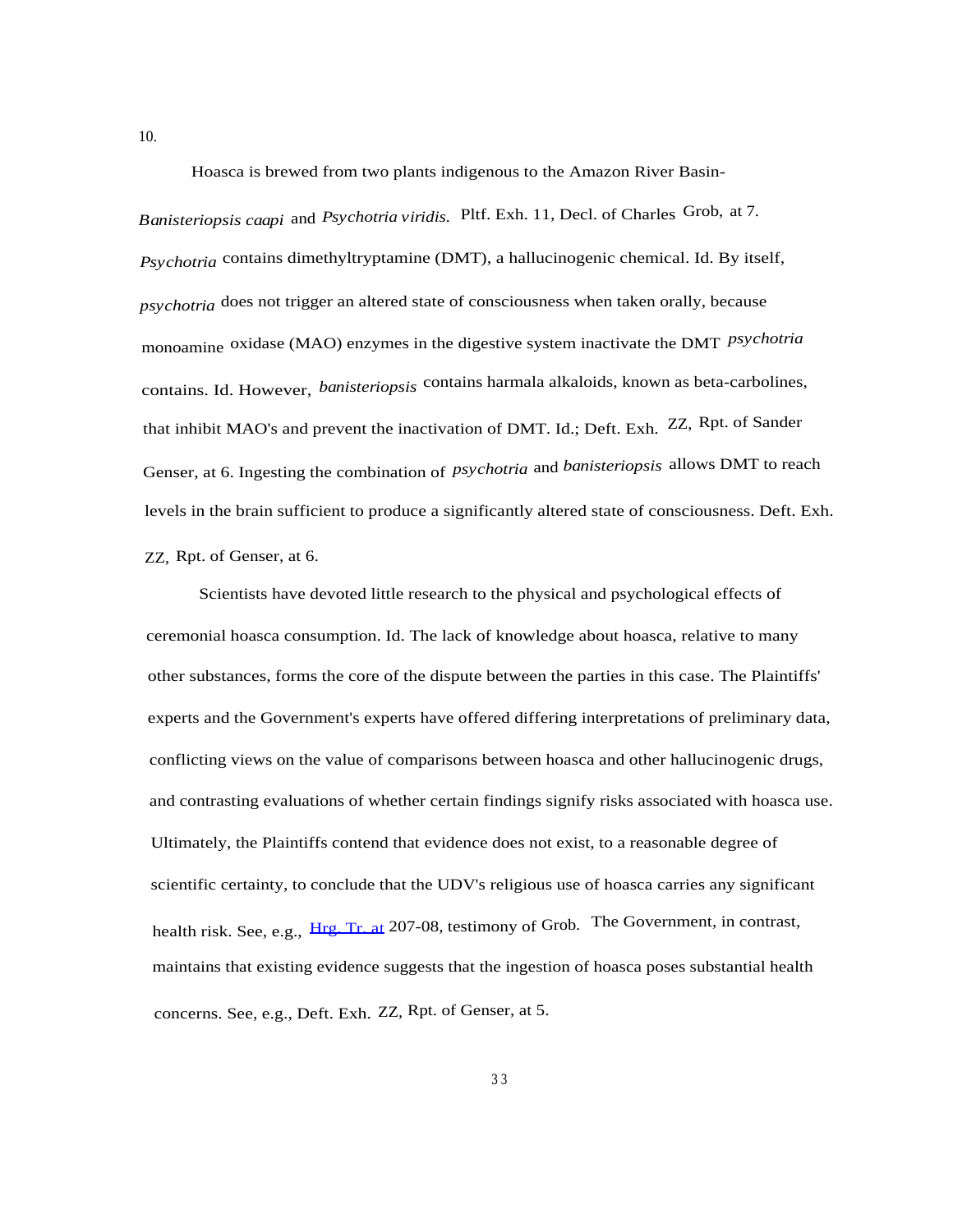During the evidentiary hearing, the Plaintiffs presented the testimony of Dr. Charles Grob, Professor of Psychiatry at the University of California, Los Angeles. In 1993, Dr. Grob led a team of researchers in conducting a study of the effects of hoasca use on UDV members in Brazil. The study compared fifteen long-term members of the UDV, who had drunk hoasca for several years, with fifteen control subjects who had never used hoasca. Pltf. Exh. 11, Decl. of Grob, at 9-10. The researchers administered personality tests, psychiatric interviews, neuropsychological tests, and physical examinations to all of the subjects in the study. In addition, the subjects in the experiment group completed a hallucinogen rating scale questionnaire after they had participated in an hoasca ceremony. Researchers also conducted life story interviews with the members of the experimental group. Id.

The investigators reported their findings in a number of articles published in scientific journals. While acknowledging that the study was only preliminary, the researchers' overall assessment of the safety of hoasca use in the UDV was positive. Discussing the study, Dr. Grob stated that, despite its limitations, "our investigation did identify that in a group of randomly collected male subjects who had consumed ayahuasca for many years, entirely within the context of a very tightly organized syncretic church, there had been no injurious effects caused by their use of ayahuasca. On the contrary, our research team was consistently impressed with the very high functional status of the ayahuasca subjects." Pltf. Exh. 12, 2nd Decl. of Grob, at l. Of particular interest to the researchers was that in the life story interviews, many of the experimental subjects reported that they had engaged in self-destructive behavior before joining the UDV and that their experiences in the UDV had allowed them to lead responsible, meaningful lives. Pltf. Exh. 11, Decl. of Grob, at 12-13.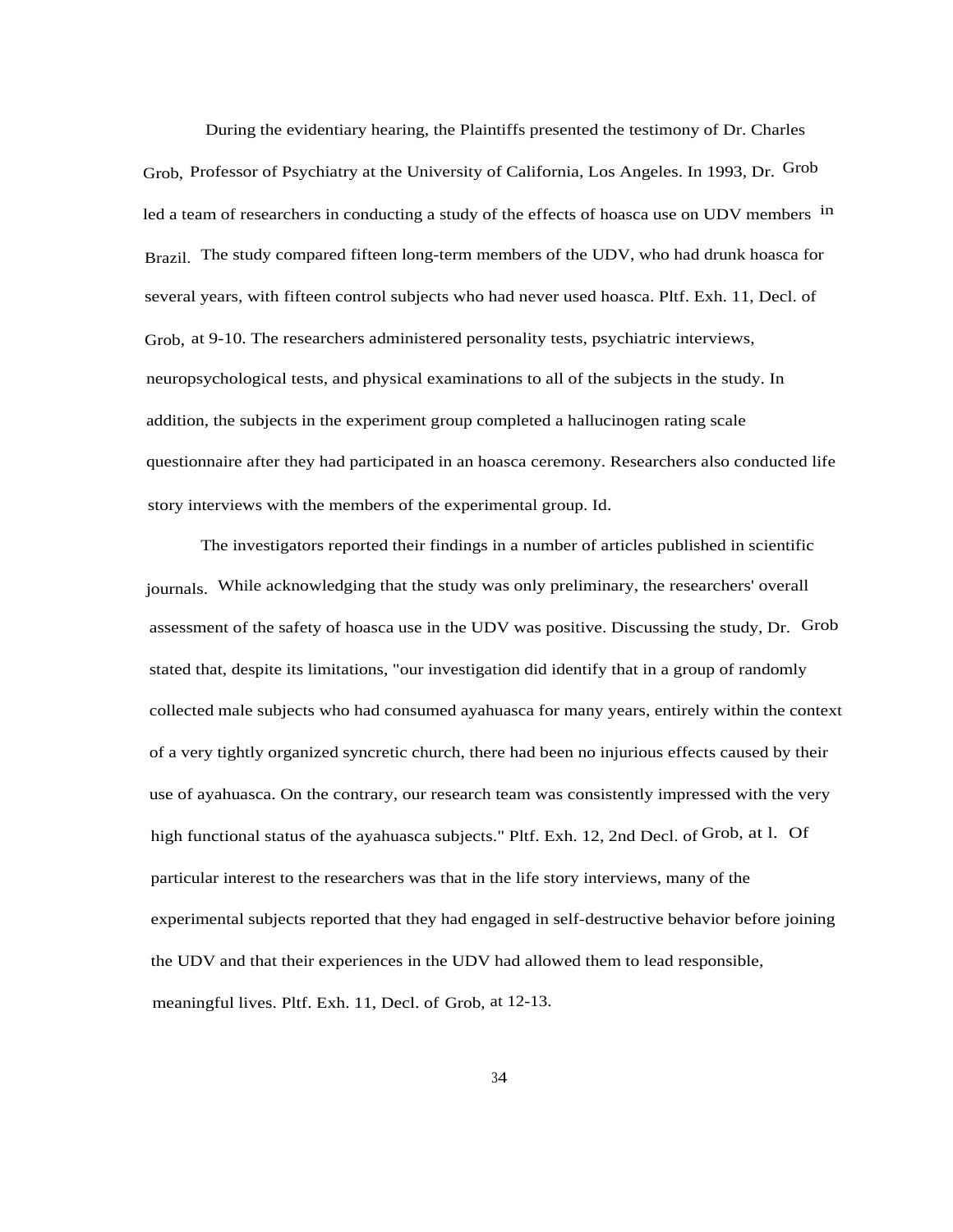The Government has criticized the Plaintiffs' reliance on the 1993 hoasca study to show the safety of hoasca use. From a methodological standpoint, the Government's experts maintain, the hoasca study has many limitations. For example, the study employed a small sample size, the study included only male subjects, and the study provided no baseline data that researchers could use to compare information about subjects before and after participation in the hoasca rituals of the UDV. Deft. Exh. JJJ, Rpt. of Alexander Walker, at 6-8; Deft. Exh. ZZ, Rpt. of Genser at 6: [Hrg. Tr.](http://Hrg.Tr.at) [at](http://Hrg.Tr.at) 867-68, testimony of Genser; Hrg. Tr. [a](http://Hrg.Tr.at)[t](http://Hrg.Tr.at) 743, testimony of Lorne Dawson.

The Government has also questioned whether long-time members of the UDV can be considered representative of UDV members in general. Dr. Alexander Walker, a Professor of Epidemiology at the Harvard School of Public Health, has. expressed the view that selection bias undermined the value of the results generated through the hoasca study:

> According to Dr. Grob and his coinvestigators, UDV adherents abstain from alcohol and other intoxicating substances, they maintain high standards of responsibility to family and society, they are diligent, and they are respectful of their church's leadership. In selecting long-term members of the UDV as their study group, the Hoasca Project team necessarily included persons who were able to conform to the church's precepts over extended periods. There was no similar requirement for stable, long-term, willing church attendance in the comparison group. By itself, this one omission ensured that the hoasca-consuming group would have a favorable psychological profile.

Deft. Exh. JJJ, Rpt. of Walker at 6. Dr. Lorne Dawson, the Government's expert on religion, testified that restricting the sample to long-term, committed church members also creates methodological concerns because of problems that generally accompany the collection of conversion accounts in the sociology of religion. Dr. Dawson explained that: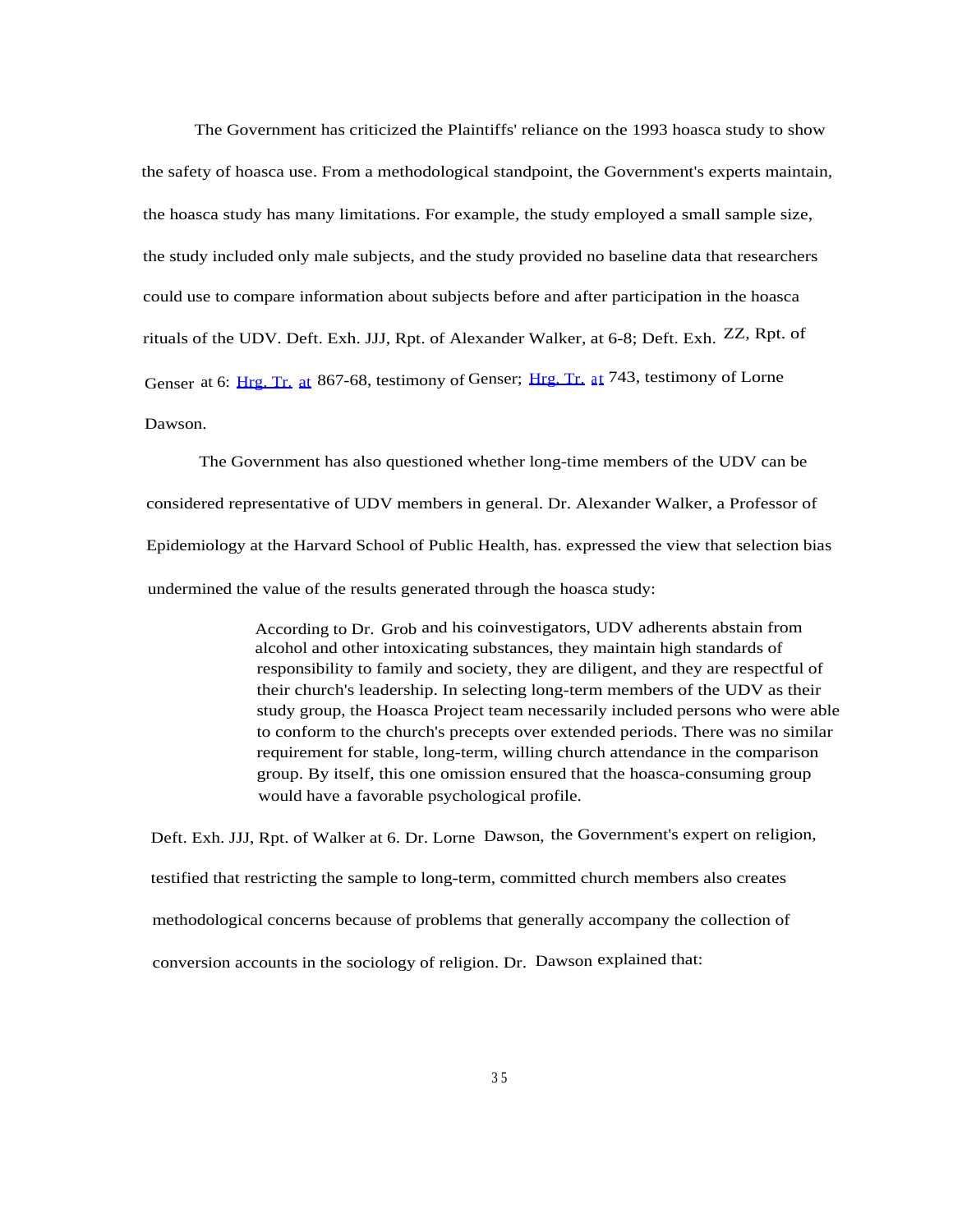[C]onversion accounts, for example, almost always involve some kind of a somewhat exaggerated statement of what their preconversion life was like in terms of the sinfulness, perhaps, of their life or the ways in which they engaged in harmful behavior or abused substances, as in this case. There is a tendency to exaggerate how bad one's life was before they joined the group. Then too, perhaps they also exaggerate how good life is now that they have joined the group or been involved with the group.

[Hrg. tr. at](http://Hrg.tr.at) 745-46. Dr. Dawson stated that a superior sample would include people who have belonged to the church for a short time and people who have left the church under a range of circumstances, in addition to long-time church [members. Id. at](http://members.Id.at) 746-47.

In addition to pointing out the methodological limitations of the 1993 hoasca study, the Government has articulated a number of concerns regarding the UDV's ceremonial consumption of hoasca. Dr. Sander Genser, <sup>9</sup> one of the Government's experts, stated in his report that "existing studies have raised flags regarding potential negative physical and psychological effects" of hoasca. Deft. Exh. ZZ, Rpt. of Genser, at 8. Some concerns derive from potential dangers associated with DMT, hoasca's main psychoactive component. For example, Dr. Genser has cited a study in which Dr. Rick Strassman administered intravenous DMT to test subjects. Two subjects experienced such a high rise in blood pressure that Dr. Strassman determined that researchers should not include individuals with a history of hypertension in studies of DMT. Id. Another of the subjects in Dr. Strassman's study suffered a recurrence of depression. Id.

According to Dr. Genser, concerns about the safety of hoasca stem not just from information known about other forms of DMT, but also from information known about other

Dr. Genser is the Chief of the Medical Consequences Unit of the Center on AIDS and Other Medical Consequences of Drug Abuse at the National Institute on Drug Abuse, National Institutes of Health.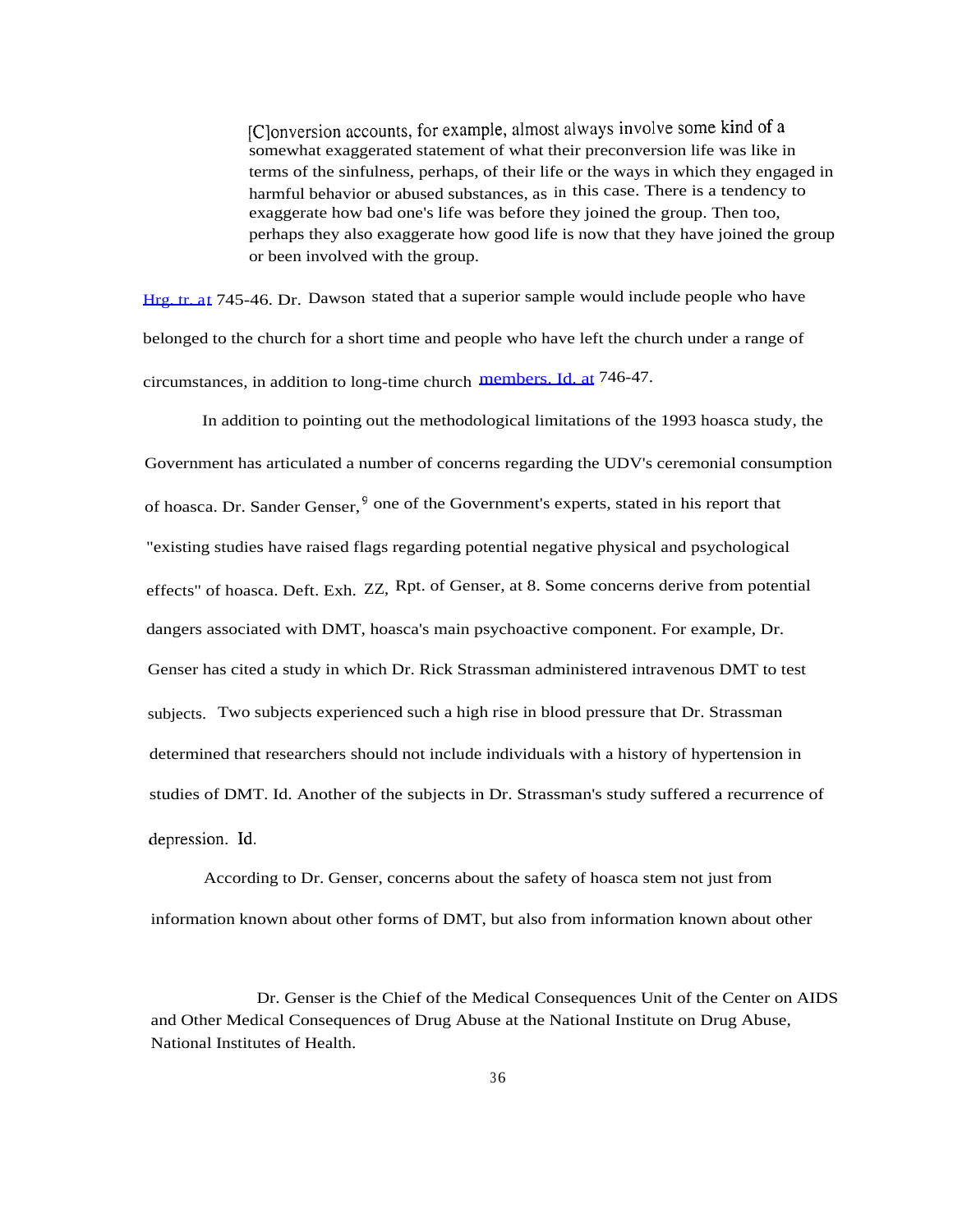types of hallucinogenic substances. Id. Dr. Genser has listed a broad range of adverse neuropsychological effects that have been linked to hallucinogen use. For instance, Dr. Genser has described some dangers associated with lysergic acid diethylamide (LSD), another hallucinogenic substance that shares pharmacological properties with **DMT.** Id. at 8-10 Particularly in individuals with pre-existing psychopathology, LSD may produce prolonged psychotic [reactions. Id. at](http://reactions.Id.at) 9. Users of LSD may also be at risk for developing persisting perpetual disorder, known as "flashbacks," in which individuals reexperienee the effects of LSD at times when they are not actually under the influence of the [drug. Id. at](http://drug.Id.at) 9-10.

The Plaintiffs dispute that evidence concerning intravenous DMT and evidence about hallucinogens other than DMT represent strong indications that the UDV's ceremonial hoasca use carries significant risk. With respect to the studies of -intravenous DMT, the Plaintiffs' experts have emphasized that differences in the method of the administration of DMT translate into important differences in how the drug is experienced. Intravenous DMT has a much more rapid onset, and its effects are of much shorter duration, than hoasca taken orally. Dr. David Nichols, Professor of Medicinal Chemistry and Molecular Pharmacology at Purdue University, has observed that "[o]rally ingested hoasca produces a less intense, more manageable, and inherently psychologically safer altered state of consciousness." Pltf. Exh. 24, Decl. of Nichols, at 7; see also Pltf. Exh. 12, 2nd Decl. of Grob, at 2. Further, Dr. Nichols has questioned whether Strassman's study suggests that even intravenous DMT causes hypertension. At the evidentiary hearing, Dr. Nichols testified that "if you look at the pharmacology of DMT, there aren't serotonin site receptors in the heart and cardiovascular system that would normally produce lifethreatening cardiovascular changes," and that in the case of the hypertension reported by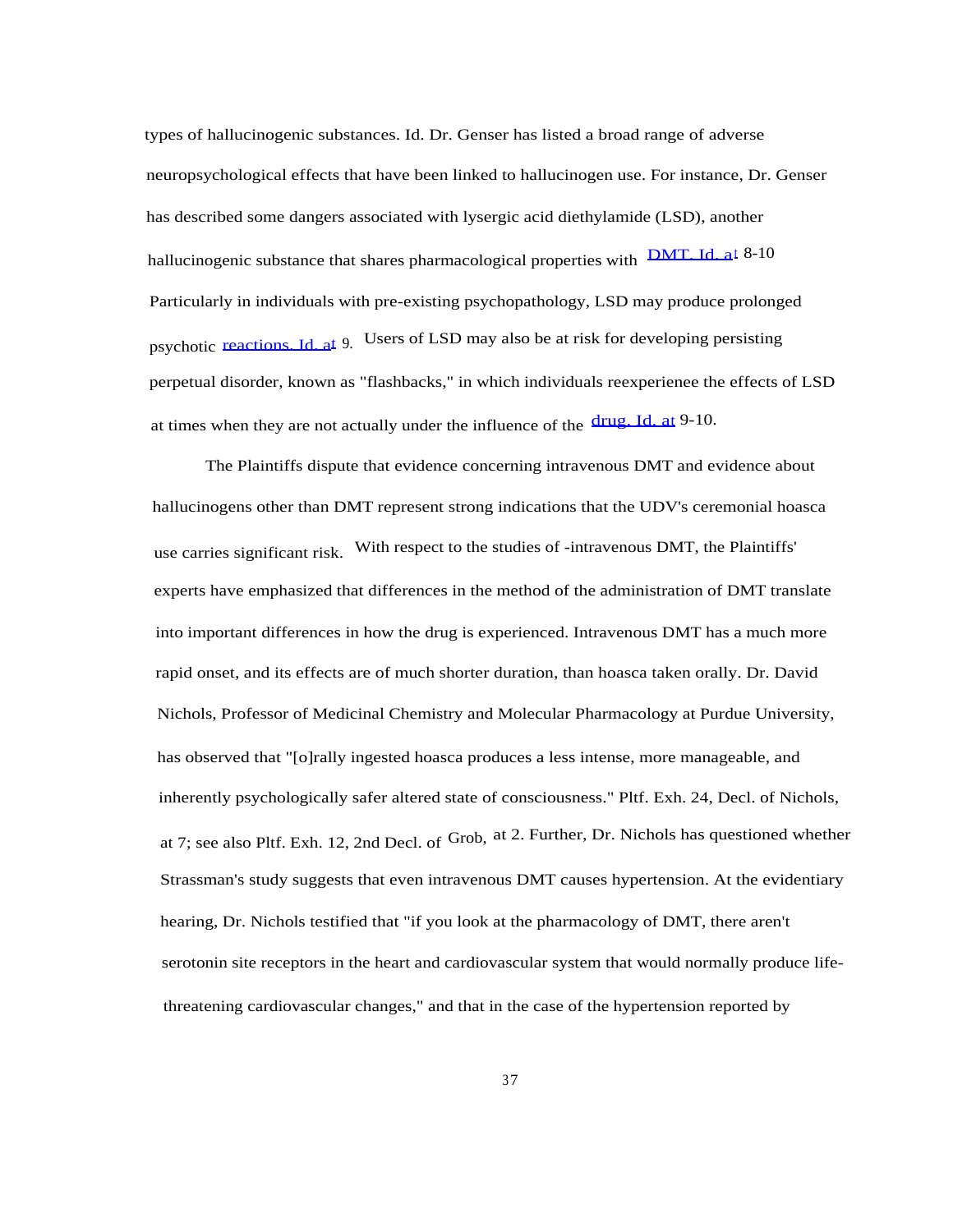Strassman, "one could argue that that response was related to the stress of the high dose." [Hrg.](http://Hrg.Tr.at) [Tr. at](http://Hrg.Tr.at) 1145.

Regarding the Government's evidence about the risks presented by other hallucinogens, such as LSD, the Plaintiffs have noted the lack of evidence connecting hoasca use with flashbacks. Dr. Grob has stated that "[m]y medical colleagues in the UDV inform me that they have never received a report of persisting perpetual disorder ("flashbacks") induced by ayahuasca," and that "I have also heard of no such report from any other source." Pltf. Exh. 12, 2nd Decl. of Grob, at 3. As to other negative neuropsychological effects identified with the use of hallucinogenic drugs, the Plaintiffs have pointed to distinctions between hoasca and other hallucinogens that may reduce the possibility that hoasca would induce adverse reactions. The Plaintiffs note, for example, that the duration is shorter and the intensity more mild for hoasca experiences, as compared to some other classic hallucinogens. Pltf. Exh. 12, 2nd Decl. of Grob, at 3.

Further, the Plaintiffs emphasize that the circumstances under which an individual takes a hallucinogenic drug, the "set and setting," are crucial in determining the kind of experience that the individual has. See, e.g., [Hrg. Tr. at](http://Hrg.Tr.at) 1182-83, testimony of Nichols. Referring to the 1993 hoasca study, Dr. Grob has commented that "[i]t was the consistent observation by members of our research team that the UDV had constructed a ceremonial structure for their ritual use of hoasca that optimized safety and minimized the likelihood of adverse consequences." Pltf. Exh. 11, Decl. of Grob, at 5. The Plaintiffs call attention to the fact that the UDV employs a range of measures- from screening new church members for psychological instability to observing members for problems during church ceremonies- to protect the safety of individuals ingesting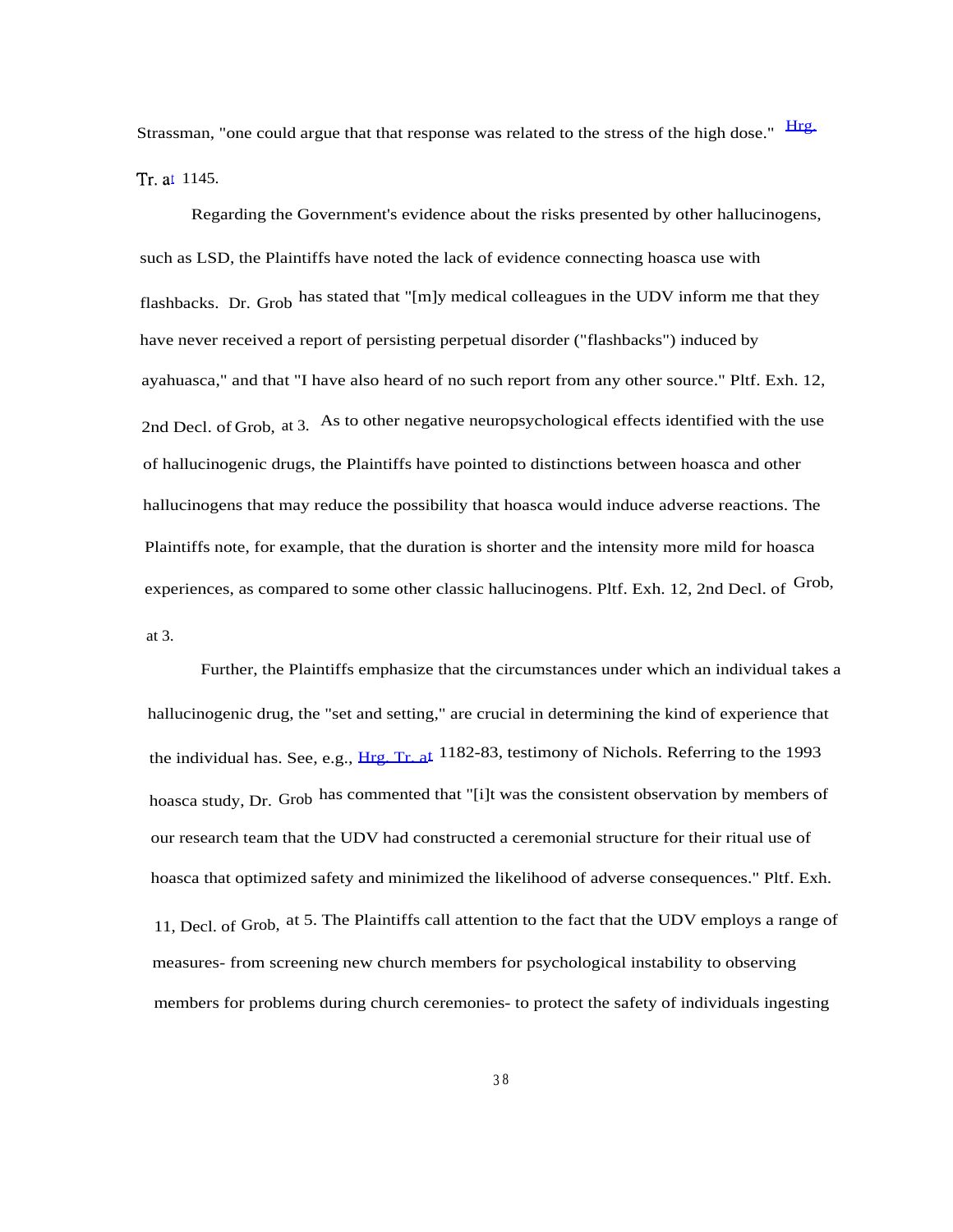hoasca. Id.

Along with evidence about DMT and other hallucinogens in general, the Government has presented evidence more specific to the hoasca ingested in the UDV. Both parties have devoted a substantial amount of attention to a potential danger acknowledged even by the Plaintiffs adverse drug interactions. This danger stems from the presence of the component of hoasca contributed by *banisteriopsis-* beta carbolines. Deft. Exh. ZZ, Rpt. of Genser, at 11. Individuals who drink hoasca while on certain medications may be at increased risk for developing serotonin syndrome, a condition characterized by excessive levels of the neurotransmitter serotonin. For example, several types of antidepressants, such as Prozac, contain selective serotonin reuptake inhibitors (SSRI's). SSRI's trigger the release of serotonin or prevent its [reuptake.](http://reuptake.Hrg.tr.at) [Hrg. tr. at](http://reuptake.Hrg.tr.at) 253, testimony *of* Grob. Monoamine oxidase inhibitors interfere with the metabolization of serotinin, and as described above, hoasca has MAO-inhibiting effects. Pltf. Exh. 11, Decl. of Grob, at 6. Drinking hoasca while on an SSRI might create a dangerous interaction, because the MAOI's in hoasca would hinder the metabolization of the greater levels of serotonin made available through the use of the SSRI. In discussing the risk of serotonin syndrome, the Government's experts noted that "irreversible" MAO inibitors- those that "bind to an MAO molecule and destroy its function forever"- may interact harmfully with a number of medicines, *as well* as with a chemical found in some common foods. Govt. Exh. ZZ, Rpt. of Genser, at 12. Irreversible MAO inhibitors are often present in anti-depressant medications. Id.

Although the Plaintiffs concede that adverse drug interactions represent a risk connected with hoasca use, they dispute that the risk is so substantial as to require the Government to prohibit the religious consumption of the tea. The Plaintiffs' experts have cited the following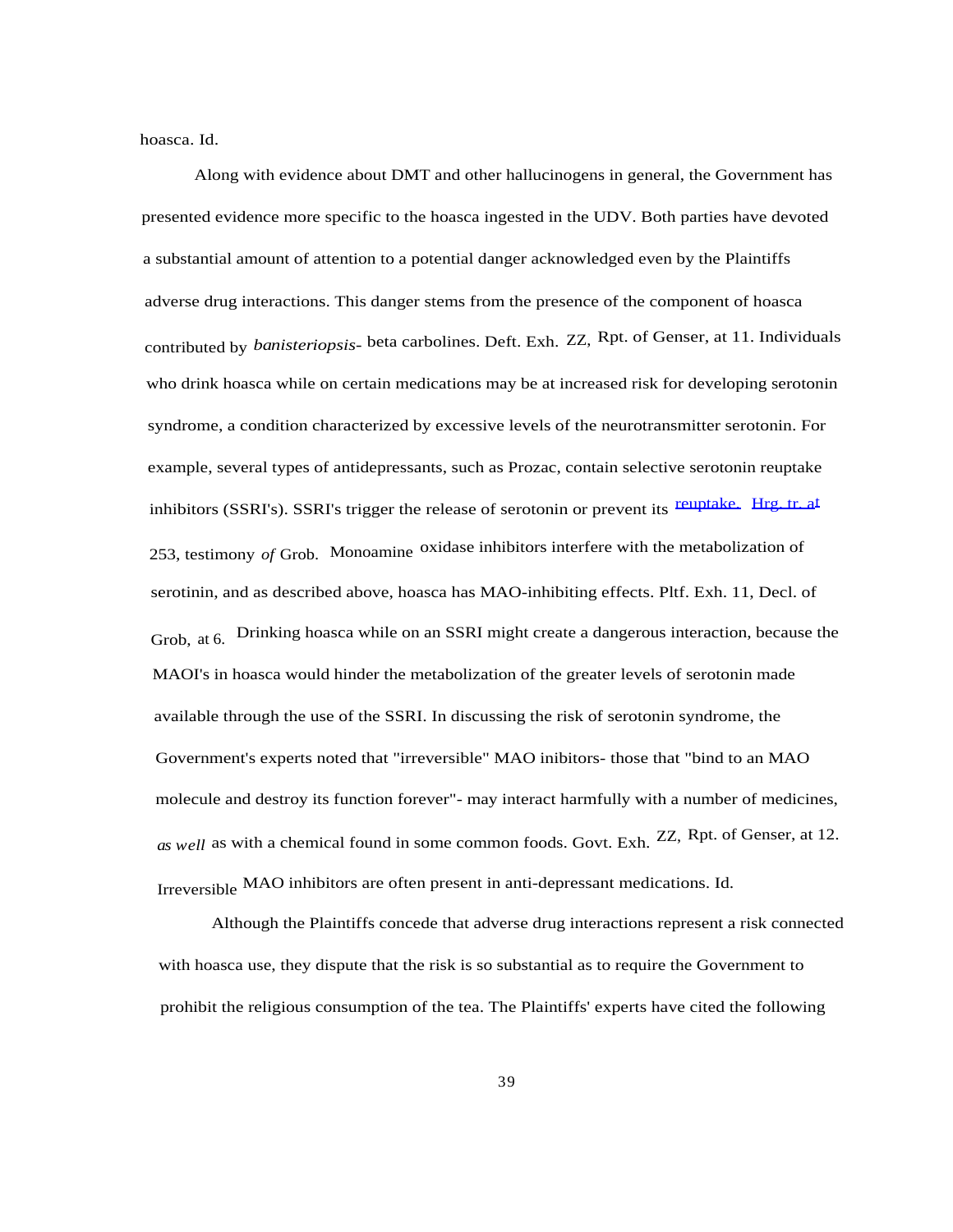reasons for arguing that the Government has overstated the danger of adverse drug interactions involving hoasca. First, the Plaintiffs maintain that hoasca does not contain *irreversible MAO* inhibitors, the type associated with the most severe drug interactions. Dr. Grob has written that that "[u]nlike pharmaceutical MAOI's ... the MAOI effect in ayahuasca is relatively mild, with comparatively lesser degrees of risk for dangerous interactions." Pltf. Exh. 12, 2nd Decl. of Grob, at 2. Dr. Grob has indicated that in the cases of reactions between ayahuasca and SSRI's with which he is familiar, "the duration of the event was relatively brief when compared to more severe cases of serotonin syndrome caused by combinations of SSRIs and pharmaceutical irreversible **MAOIs."** Id. Similarly, Dr. Nichols testified for the Plaintiffs that "the possibility of physiological consequences with the reversible MAO inhibitors is much reduced when compared with the irreversible." [Hrg. tr. at](http://Hrg.tr.at) 1219.

Second, the Plaintiffs have placed great emphasis on the attention that UDV leadership has paid to the danger of adverse drug interactions. Dr. Grob and his colleague, Dr. J.C. Callaway, first identified the potential for negative interactions between hoasca and SSRI's in a scientific article published in 1998. Pltf. Exh. 12, 2nd Dec]. of Grob, at 2; Callaway, J.C. & Grob, C.S. (1998). Ayahuasca Preparations and Serotonin Reuptake Inhibitors: A Potential Combination of Severe Adverse Interaction. *J. Psychoactive Drugs, 30.* [Deft. Exh.](http://Deft.Exh.KK.Dr.Grob) [KK.](http://Deft.Exh.KK.Dr.Grob) [Dr.](http://Deft.Exh.KK.Dr.Grob) [Grob](http://Deft.Exh.KK.Dr.Grob) has testified that the UDV has been receptive to concerns about adverse drug reactions. He wrote in his second declaration that "[Hollowing discussions of our concerns with physicians of the UDV, all prospective participants in ceremonial hoasca sessions have been carefully interviewed to rule out the presence of ancillary medication that might induce adverse interactions with hoasca." Pltf. Exh. 12, 2nd Deci. of Grob, at 6. See also [Hrg. tr. at](http://Hrg.tr.at) 254.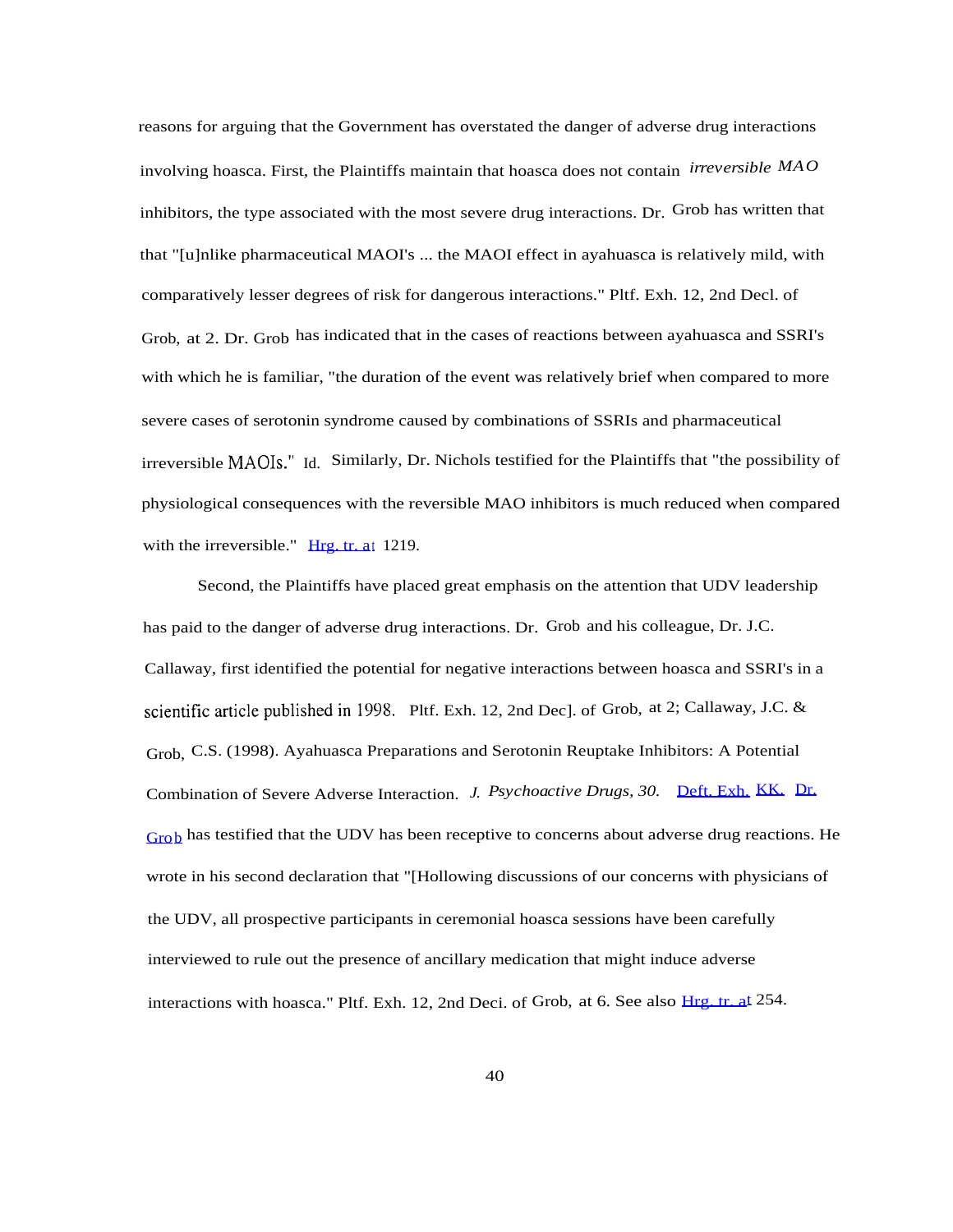Finally, the Plaintiffs have attempted to downplay the risk of adverse reactions posed by hoasca use, contending that serotonin syndrome is quite rare and is not experienced by all individuals who ingest hoasca while taking SSRI's. [Hrg. tr. a](http://Hrg.tr.at)[t](http://Hrg.tr.at) 442-46, testimony of Glaucus Brito. The Plaintiffs have portrayed the risk of serotonin syndrome associated with hoasca as falling within the normal spectrum of concerns with drug interaction. They point out that Government expert Dr. Genser stated, during the hearing, that he would be more troubled by a person drinking grapefruit juice while taking a contraindicated drug than by a UDV member taking hoasca in a ceremonial [context.](http://context.Hrg.tr.at) [Hrg. tr. at](http://context.Hrg.tr.at) 964.

The Government has identified other indications that the UDV's hoasca use is not as safe as the Plaintiffs claim. Data collected by DEMEC, the medical-scientific department of the Brazilian UDV, raises particular concern. Since 1996, DEMEC has gathered reports of cases of psychological problems experienced by church members from the three most heavily populated regions of [Brazil.](http://Brazil.Hrg.tr.at) [Hrg. tr. a](http://Brazil.Hrg.tr.at)[t](http://Brazil.Hrg.tr.at) 425-26, testimony of Brito. The organization's records include retrospective reports of cases that had occurred in the five years prior to [1996. Id. at](http://1996.Id.at) 425. The DEMEC documents disclose that there have been 24 incidents of psychosis among users of hoasca in church ceremonies. Dr. Glaucus Brito, the director of DEMEC, testified that "[o]ut of these 24 cases, we have one in which the tea acts as a trigger with no prior occurrences, and then we have seven in which the tea acted as a resharpening mechanism for ... a prior mental condition that was not identified, but it was identified during the course of the investigation by the psychiatrist." [Hrg. tr. at](http://Hrg.tr.at)  $424-25$ . Dr. Brito went on to explain that "out of these 24, there were 11 in which there was no relationship whatsoever between the event and the use of the tea." [Id. at](http://Id.at) 425.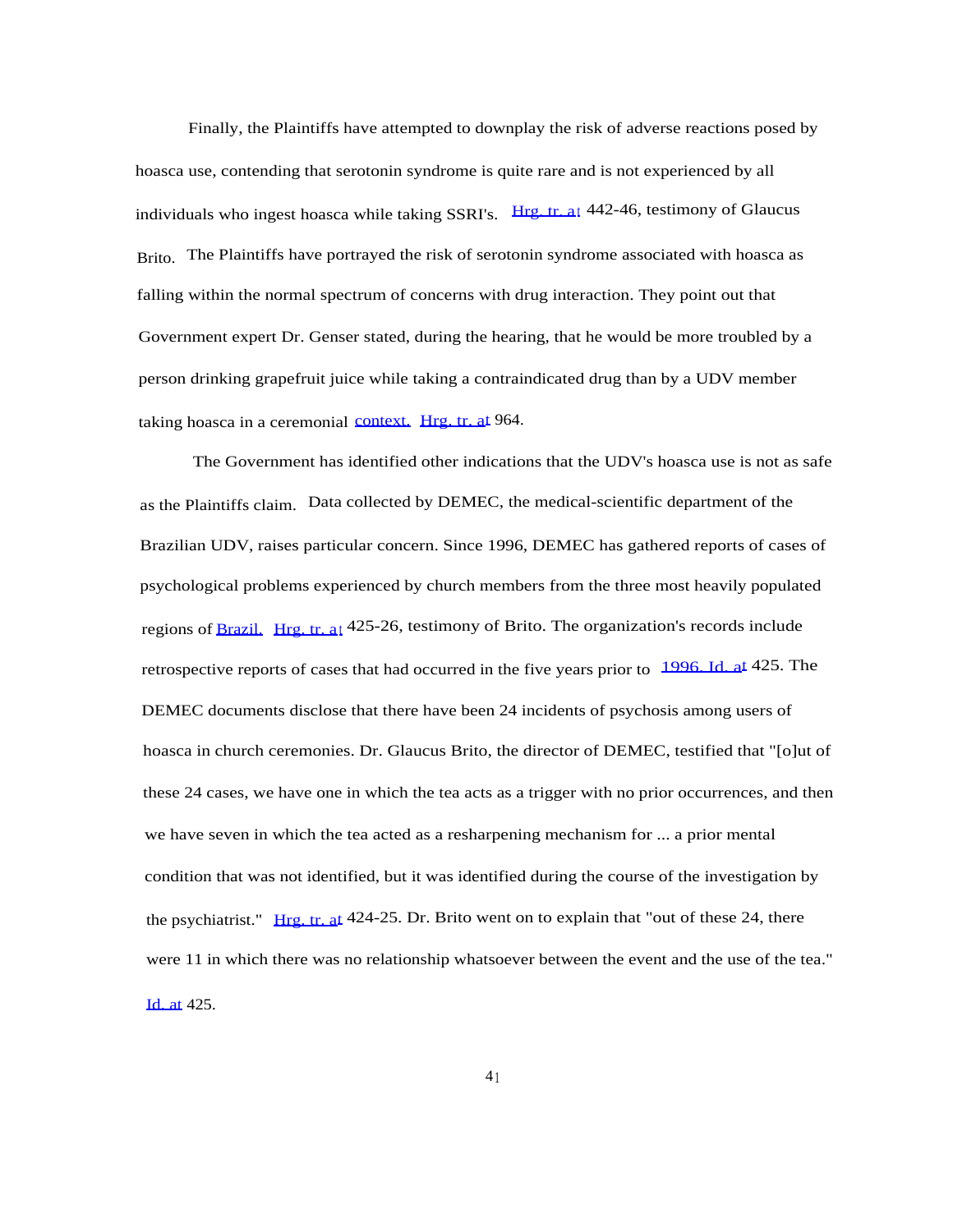Dr. Genser has stated that the information contained in the DEMEC reports reinforces

his belief that hoasca use in the UDV presents a significant risk of psychotic incidents. Dr. Genser testified that among the range of possible physical and psychological effects that could be associated with hoasca use, "psychosis is definitely of most concern," in terms of both severity and [likelihood.](http://likelihood.Hrg.tr.at) [Hrg. tr. at](http://likelihood.Hrg.tr.at) 960-61. Even if the percentage of psychotic episodes reported among UDV members was on the low end of the average range for the general

Brazilian population, he explained:

I would still be concerned because from all of the descriptions I have read, Dr. Brito's deposition, the UDV, the DEMEC documents, Mr. Bronfman's deposition, the UDV screens out a certain number of people with vulnerabilities to psychosis and provides an environment that tends to encourage healthier behaviors and healthier life-styles and provides a level of social connectedness for the individual that- it's generally greater than the average member of the general population. All of those factors would, I believe, tend to lower the expected incidence of psychosis a good bit below that in the general population. So the fact that the incidence of psychosis is still within range of the general population, in combination with the fact that a number of those incidents reported are attributed to the hoasca really strengthened my concern about the hoasca.

[Hrg. tr. at](http://Hrg.tr.at) 862-63. Dr. Genser also stated that he would expect that cases of psychosis would be underreported to the DEMEC monitoring [system. Hrg. tr. at](http://system.Hrg.tr.at) 861.

The Plaintiffs deny that available evidence suggests that hoasca use is likely to cause severe psychotic events. Discussing the DEMEC documents, Dr. Grob commented that many of the reported psychiatric problems "were relatively transient in nature and resolved." [Hrg. tr. a](http://Hrg.tr.at)[t](http://Hrg.tr.at) 251-52. In the "few cases of very serious mental illness," the individuals "appeared to have ... long-standing problems insofar as their mental function." [Id. at](http://Id.at) 252. Dr. Grob doubted whether hoasca was a "key precipitant" in several of the reported episodes- "in many of these cases the hoasca seemed to be just coincidental to it." Id. In addition, Dr. Grob noted that "given how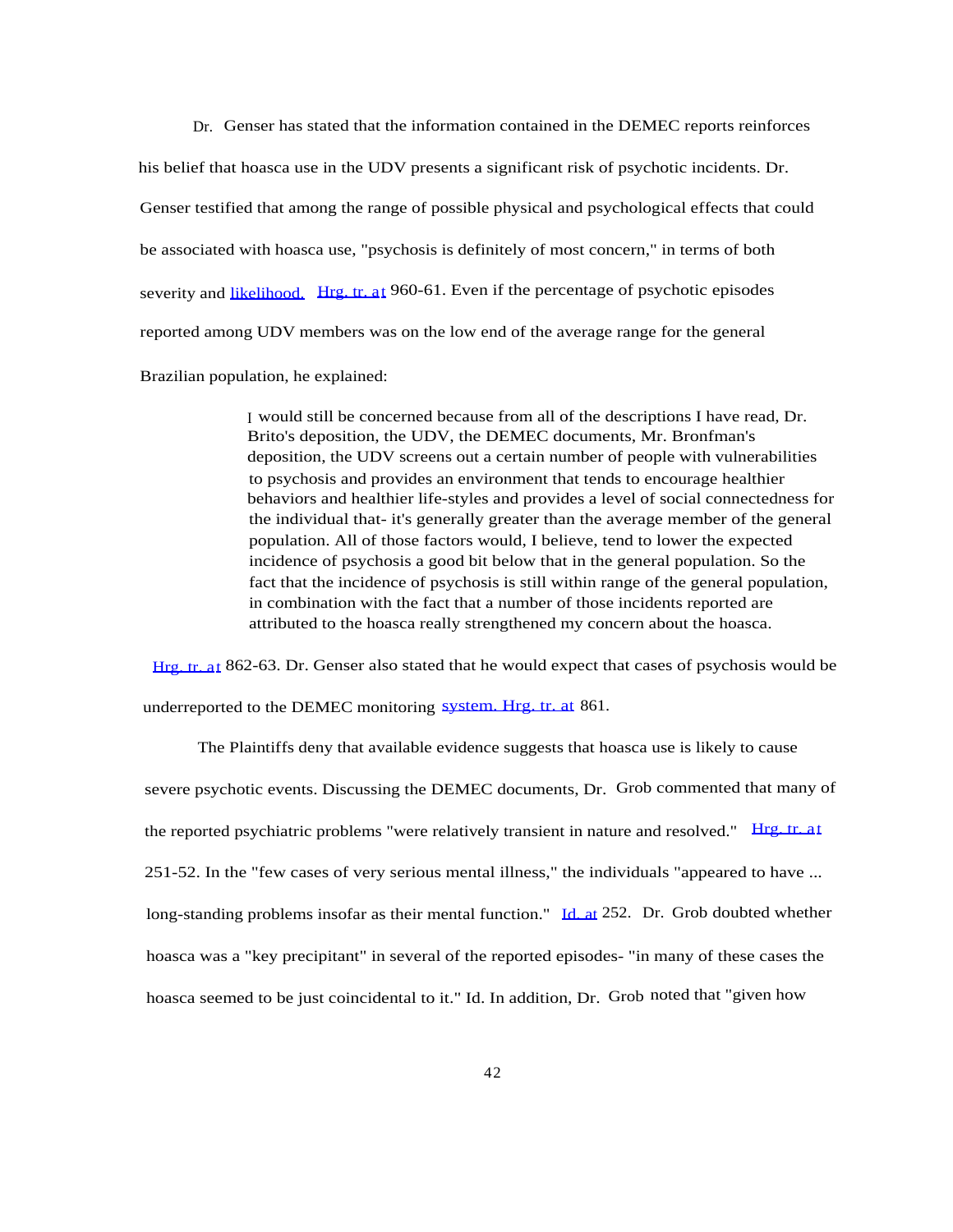many people participate and how many years they have been trying to collect such data," the reports represent "a very small number of cases." [Id. at](http://Id.at) 252-53.

The Plaintiffs presented the testimony of Dr. Brito in support of their argument that the rate of reported psychosis among UDV members in Brazil does not exceed the rate of psychosis in the general population. About one percent of the world's population is believed to be [schizophrenic.](http://schizophrenic.Hrg.tr.at) [Hrg. tr. at](http://schizophrenic.Hrg.tr.at) 439. The DEMEC records were generated from observations of about 1,400 to 1,500 individuals participating in UDV [ceremonies. Id. a](http://ceremonies.Id.at)[t](http://ceremonies.Id.at) 438. If 13 of these people experienced psychotic episodes linked in some way to hoasca, this would represent only .9 percent of the observed participants. Id. Dr. Brito stressed that the figure of .9 percent is based on conservative methods of [calculation. Id. a](http://calculation.Id.at)[t](http://calculation.Id.at) 439-440. If the 1,400 people observed were drinking the tea twice a month during the years for which data was collected, calculating the number of psychotic events per number of hoasca exposures would result in a smaller percentage. Id.

The Government argues **that** research on UDV members suggests that hoasca may have negative physical effects as well as negative psychological effects. During the 1993 hoasca study, investigators found that eight of the fifteen subjects in the test group had cardiac irregularities, while only one subject in the control group had such irregularities. Hrg. tr. 504- 05, testimony of Brito. The Plaintiffs counter that cardiac alterations detected are not necessarily linked with heart disease. For example, four of the eight test subjects had bradychardia, or slow heartbeat, a condition that is associated with young athletes as well as people with certain types of heart [disease.](http://disease.Hrg.tr.at) [Hrg. tr. a](http://disease.Hrg.tr.at)[t](http://disease.Hrg.tr.at) 504, testimony of Brito; [Hrg. tr. at](http://Hrg.tr.at) 878-79, testimony of Genser.

In discussing his concerns about hoasca use in his expert report, Dr. Genser cited a recent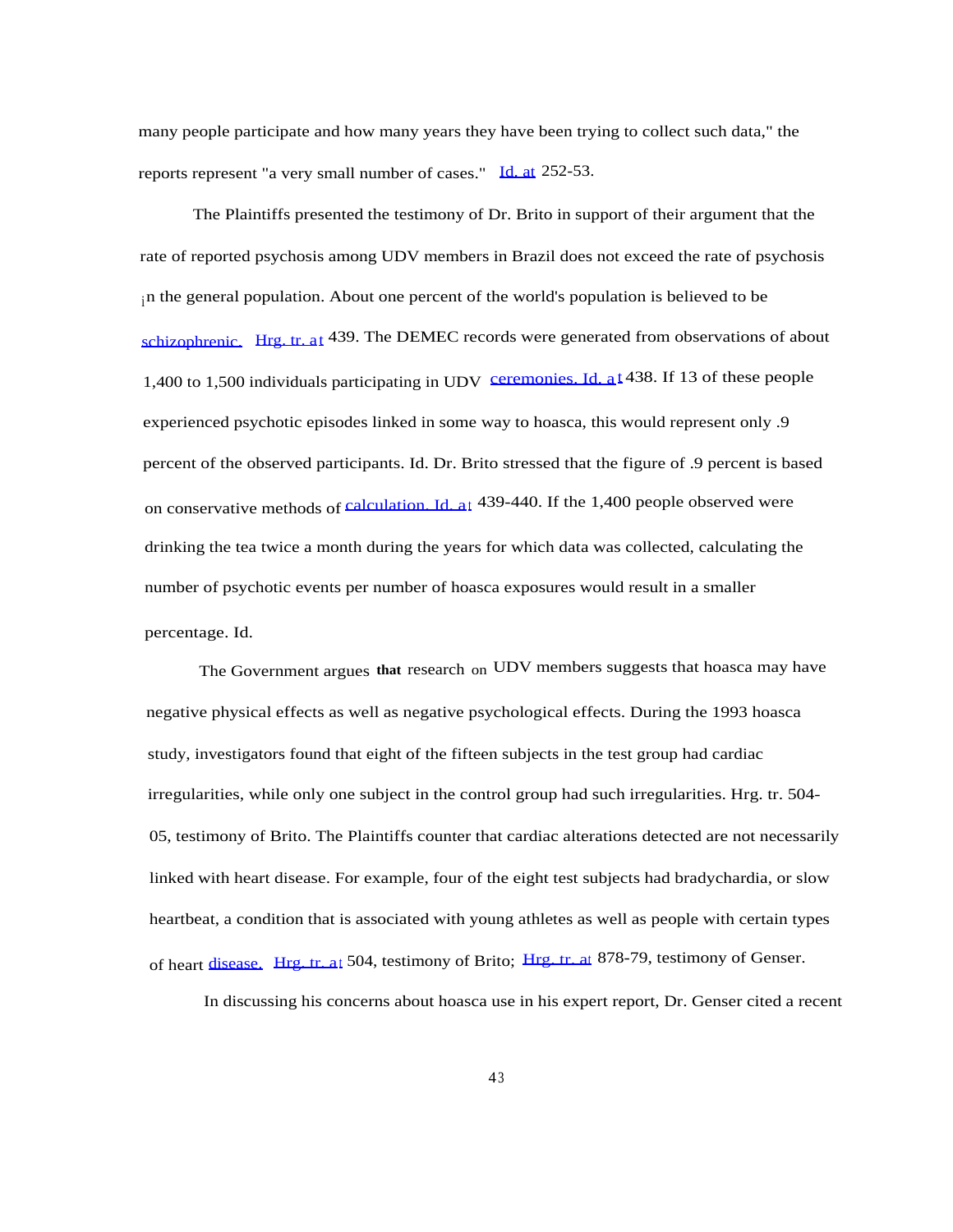study conducted by Jordi Riba. J. Riba, et al. (2001). Subjective Effects and Tolerability of the South American Beverage Ayahuasca in Healthy Volunteers. Psychopharmacology, 154, [85-95.](http://85-95.Deft.Exh.BBB.The) [Deft. Exh. BBB. The](http://85-95.Deft.Exh.BBB.The) researchers administered encapsulated ayahuasca, in increasing doses, to six volunteers. Riba and his colleagues reported that "one volunteer experienced an intensely dysphoric reaction with transient disorientation and anxiety at the medium dose and voluntarily withdrew from the study." Id. The Plaintiffs have questioned the applicability of the Riba study to an evaluation of the risks presented by the UDV's ceremonial consumption of hoasca. The Plaintiffs have observed that the concentrations of DNIT and beta-carbolines in the ayahuasca capsules administered by Riba were stronger than the concentrations in the hoasca seized from the UDV. See [Hrg. tr. at](http://Hrg.tr.at) 871. The Plaintiffs also emphasize that the Riba study did not take place within a religious context, and that the anxiety experienced by the one test subject was only transient in [nature. Id. at](http://nature.Id.at) 875-76.

In considering the evidence submitted by the parties, this Court has been struck by the closeness of the questions of fact presented in this case. The Court has no doubt that in other contexts, the risks that the Government has identified would be sufficient to support a decision against allowing individuals to consume hoasca pending further study of the substance. Indeed, even the scientific experts testifying on behalf of the Plaintiffs appear to recognize the need for additional research into the health consequences of ceremonial hoasca use.

However, in this case, the Plaintiffs have raised a claim under a powerful statute passed by Congress specifically to override a ruling by the Supreme Court of the United States. The Government concedes, at this stage, that application of the CSA to the UDV's use of hoasca imposes a substantial burden on the practice of the Plaintiffs' religion. By passing RFRA,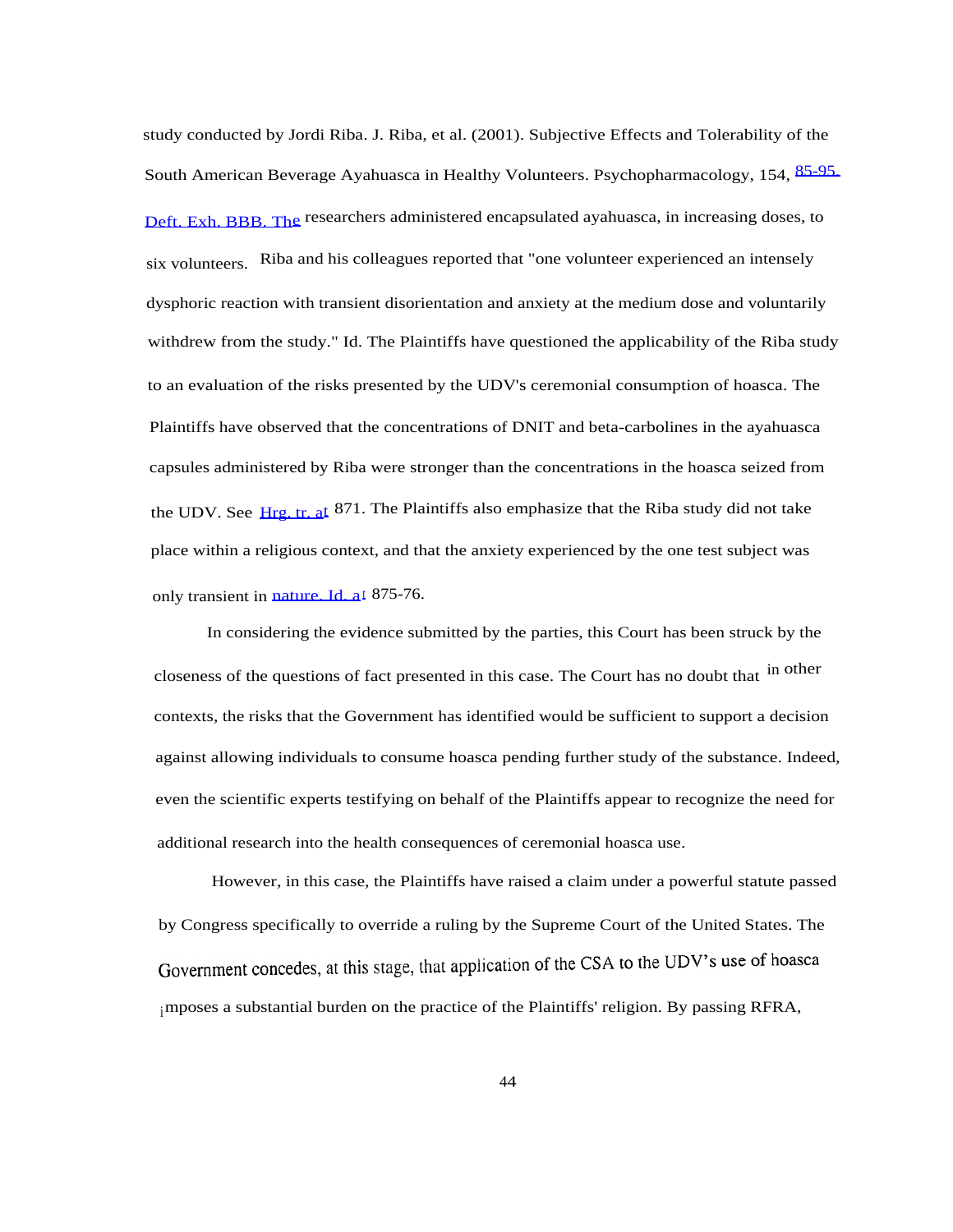Congress required the Government to justify this imposition with a showing of a compelling government interest. As to the subject of health risks, the evidence presented by the parties is, essentially, in equipoise. This Court cannot find, in light of the closeness of the evidence, that the Government has successfully carried its onerous burden on the issue of health risks to UDV members.

#### $b.$  POTENTIAL FOR DIVERSION TO NON-RELIGIOUS USE

The Government alleges that it has a compelling interest not just in protecting the physical and psychological health of the UDV members who wish to consume hoasca, but also in ensuring of the safety of individuals who might ingest hoasca in a non-ceremonial environment. If the UDV were allowed to use hoasca in its church services, the Government argues, the tea could be diverted to potentially harmful uses in non-religious, unsupervised settings. In contrast, the Plaintiffs take the position- as articulated by their expert witness, Dr. Mark Kleiman- that "[t]here is no currently available evidence to suggest that such [diversionary] effects, were they to occur, would be large." Pltf. Exh. 16, decl. of Kleiman, at 9f 29.

The Government's analysis hinges on the factual premise that the hoasca used by the UDV would be vulnerable to diversion. To help establish this premise, the Government presented the expert opinions of Terrance Woodworth, Deputy Director of the Drug Enforcement Administration's Office of Diversion Control. Mr. Woodworth identified "several factors that are relevant to the assessment of a controlled substance's potential for diversion," including "the existence of an illicit market for the substance, . . . the existence of `marketing' or publicity about the substance, and the form of the substance." Deft. exh. ZZZ, Rpt. of Terrance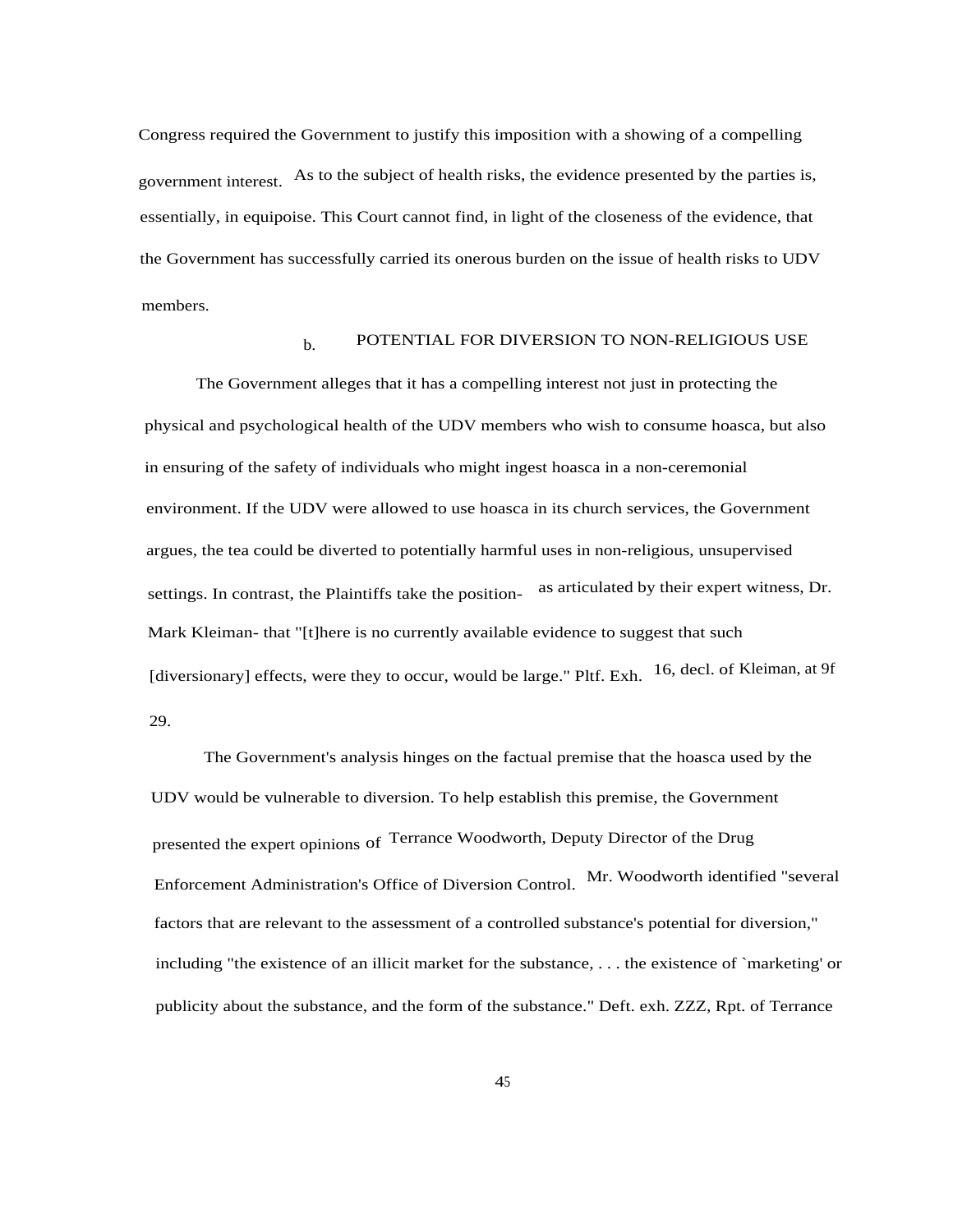Woodworth, at 3. In addition, Mr. Woodworth stated, "[a] substance's potential for diversion is also affected by the opportunity for, and the cost of, diverting the substance, . . the level of control placed upon the substance, the form of the substance, and the degree to which the substance is in movement from place to place." [Id. at](http://Id.at) 3-4.

The Government contends that the extent of the illicit market for hoasca would be determined, in large part, by whether hoasca has a significant potential for abuse. Dr. Donald Jasinski, one of the Government's expert witnesses, addressed this question from the pharmacological standpoint.<sup>10</sup> He expressed the opinion that the risk of abuse associated with hoasca is substantial. He supports his conclusion by pointing first to evidence about the reinforcing effects of DMT and hoasca. Positive reinforcing effects "are the transient alterations in mood, thinking, feeling, and perceptions produced by [a] drug," and these "effects include elevation in mood, pleasant thoughts, feelings of well being and relation, and perceptions that surroundings were more pleasant." Deft. Exh. VVV, Rpt. of Jasinski, at 7-8. These positive effects, called "euphoria," are the primary factors leading individuals to begin using, and to continue to use repeatedly, a drug of abuse. Id.

Dr. Jasinski noted that research on intravenous DMT indicates that the substance produces euphoric effects. In Strassman's study, the investigators "described the onset of psychological effects within two minutes with effects completely resolved within 30 minutes with transient anxiety common, replaced by euphoria." Deft. Exh. VVV, Rpt. of Jasinski, at 9. To the extent that preliminary research has been performed on ayahuasca, it appears that the substance induces effects similar to those created by DMT, "although the effects are slower in

io Dr. Jasinski is a Professor of Medicine at the Johns Hopkins School of Medicine.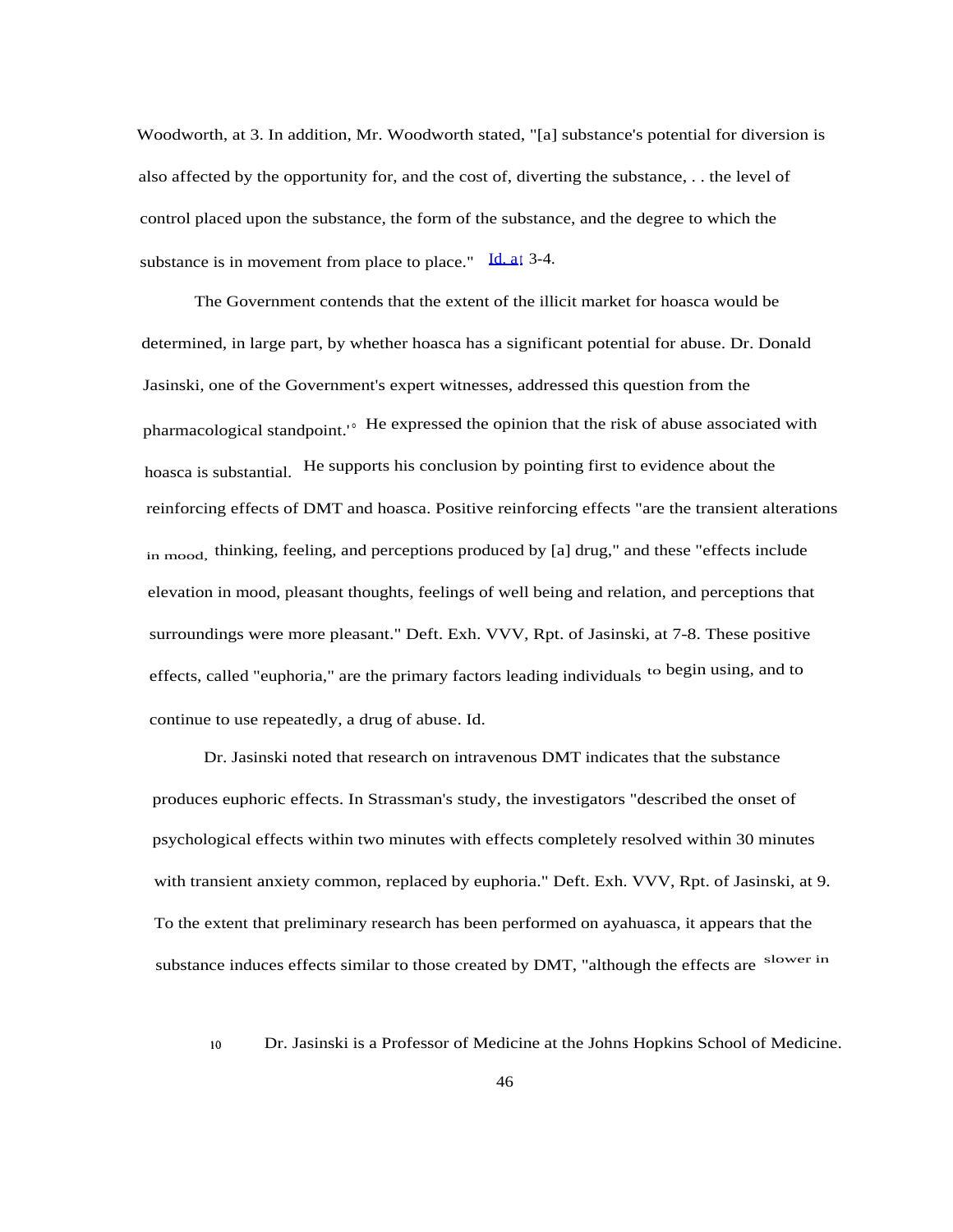onset, milder in intensity, and longer in duration." The reported effects of ayahuasca "include pleasant feelings and elevations in mood as well as dysphoric (i.e., anxiety-producing) changes." Id.

Dr. Jasinski discussed not only the effects which suggest that hoasca would be subject to abuse, but also some effects which might seem to limit hoasca abuse. In particular, hoasca consumption often causes nausea and vomiting. While acknowledging that these effects may act as a deterrent to some individuals, Dr. Jasinski observed that it is unclear how many users experience nausea after taking [hoasca. Hrg. tr. a](http://hoasca.Hrg.tr.at)[t](http://hoasca.Hrg.tr.at) 997. Further, Dr. Jasinksi pointed out, negative effects of substances do not necessarily outweigh the positive effects to the extent that potential users are completely deterred from taking the substances. Deft. Exh. VVV, Rpt. of Jasinski, at 9-10. In the case of ayahuasca, indigenous people in South America have ingested the substance for centuries despite its, association with nausea and [vomiting. Hrg. tr. at](http://vomiting.Hrg.tr.at) 999.

Dr. Jasinski stated that another source of evidence about the abuse potential of ayahuasca is information known about LSD, a related drug. DMT produces pharmacological effects similar to those produced by LSD. Although there are some differences between LSD and DMT, "[f]or the purpose of assessing abuse potential ... the similarities ... outweigh the differences," and "none of these differences necessarily detract from the abuse potential of DMT." Deft. Exh. VVV, Rpt. of Jasinski, at 12. Dr. Jasinski believes that DMT's pharmacological similarity to LSD, a drug recognized to have abuse potential, lends support to his opinion that ayahuasca has susbtantial abuse potential.

While Dr. Jasinski focused on ayahuasca's abuse potential from a pharmacological perspective, Mr. Woodworth testified about patterns of drug use in the United States that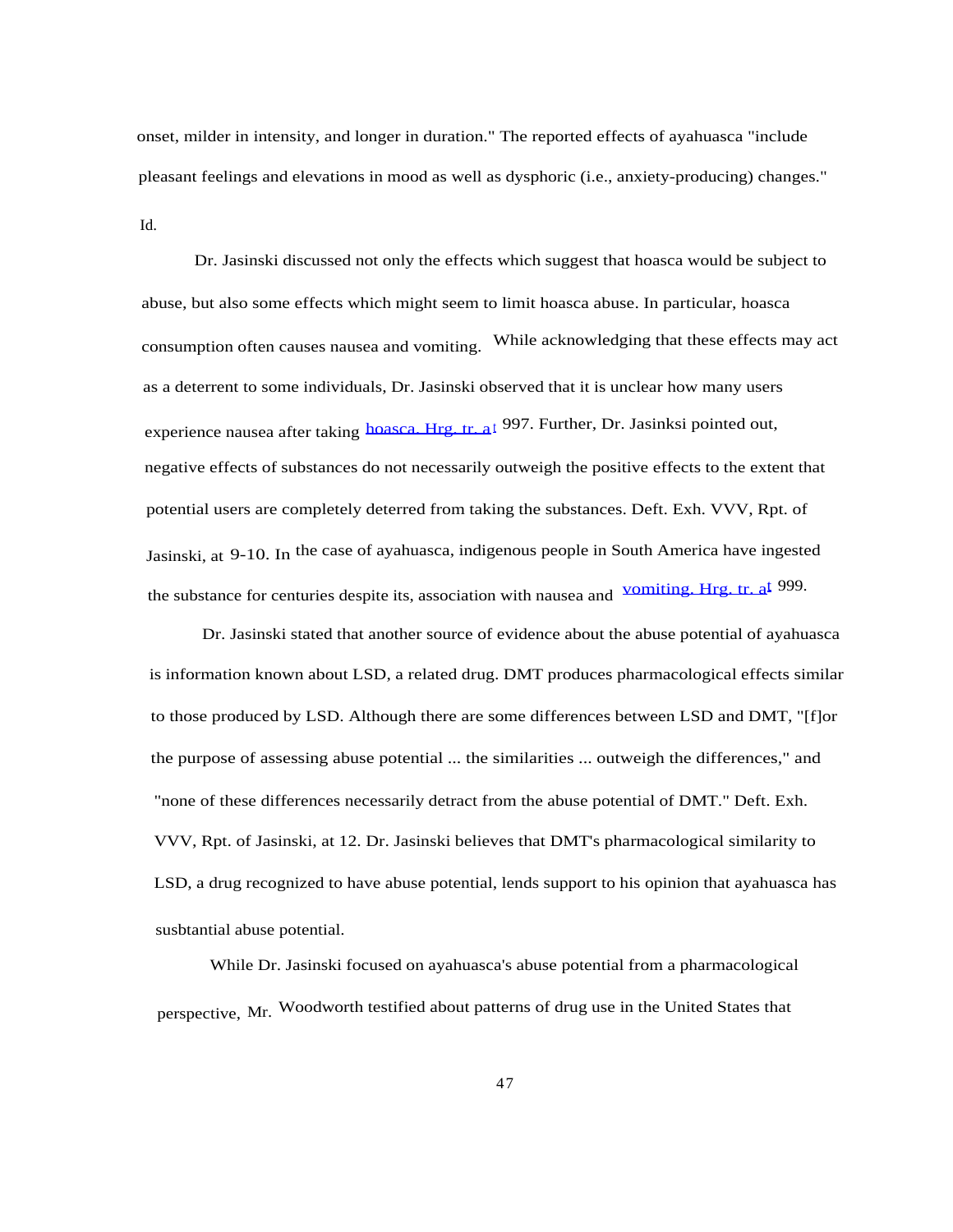indicate that ayahuasca carries a significant potential for abuse. During the evidentiary hearing Mr. Woodworth cited, for example, National Household Survey on Drug Abuse results showing that hallucinogen use in this country has risen substantially in recent [years.](http://years.Hrg.tr.at) [Hrg. tr. at](http://years.Hrg.tr.at) 1388; [Deft. Exh. CCCC. Mr. Woodworth](http://Deft.Exh.CCCC.Mr.Woodworth) expressed the opinion that "[t]he existence of the welldocumented increasing interest in and demand for hallucinogens greatly increases the potential for abuse- and consequently diversion- of any substance having hallucinogenic qualities." Deft. Exh. ZZZ, Rpt. of Woodworth, at 4.

Mr. Woodworth cited several reasons, in addition to hoasca's abuse potential, for believing that there would be a demand for hoasca in the illicit market. Advertisements for hoasca on the internet reflect growing interest in the drug, he [testified.](http://testified.Hrg.tr.at) [Hrg. tr. at](http://testified.Hrg.tr.at) 1392; [Rpt. at](http://Rpt.at) 5; Exh. EEEE. Increased publicity will, in turn, generate even more [interest.](http://interest.Rpt.at) [Rpt. at](http://interest.Rpt.at) 5. Hoasca use in Europe, often a helpful indicator for determining the possibility of the diversion in the United States, has risen substantially in recent years. Id. Mr. Woodworth observed that hoasca's form- a tea- might contribute to the substance's draw. He reasons that "[d]rinking a cup of tea may appear more appealing to some abusers than chewing a dried plant material, as is the case with peyote, or shooting up, smoking, or snorting, as is done with many other substances of abuse."  $\text{Id}$  at 5-6.

Mr. Woodworth attributes the relatively low level of ayahuasca abuse in the United States, at the present time, to the lack of availability of the plant components in this [country. Id.](http://country.Id.at) [at](http://country.Id.at)  $6.$  Mr. Woodworth explained that if the UDV is permitted to import hoasca for their religious ceremonies, the greater physical presence of the substance in the United States will increase the likelihood of diversion and abuse. Id. Further, the international transportation process itself will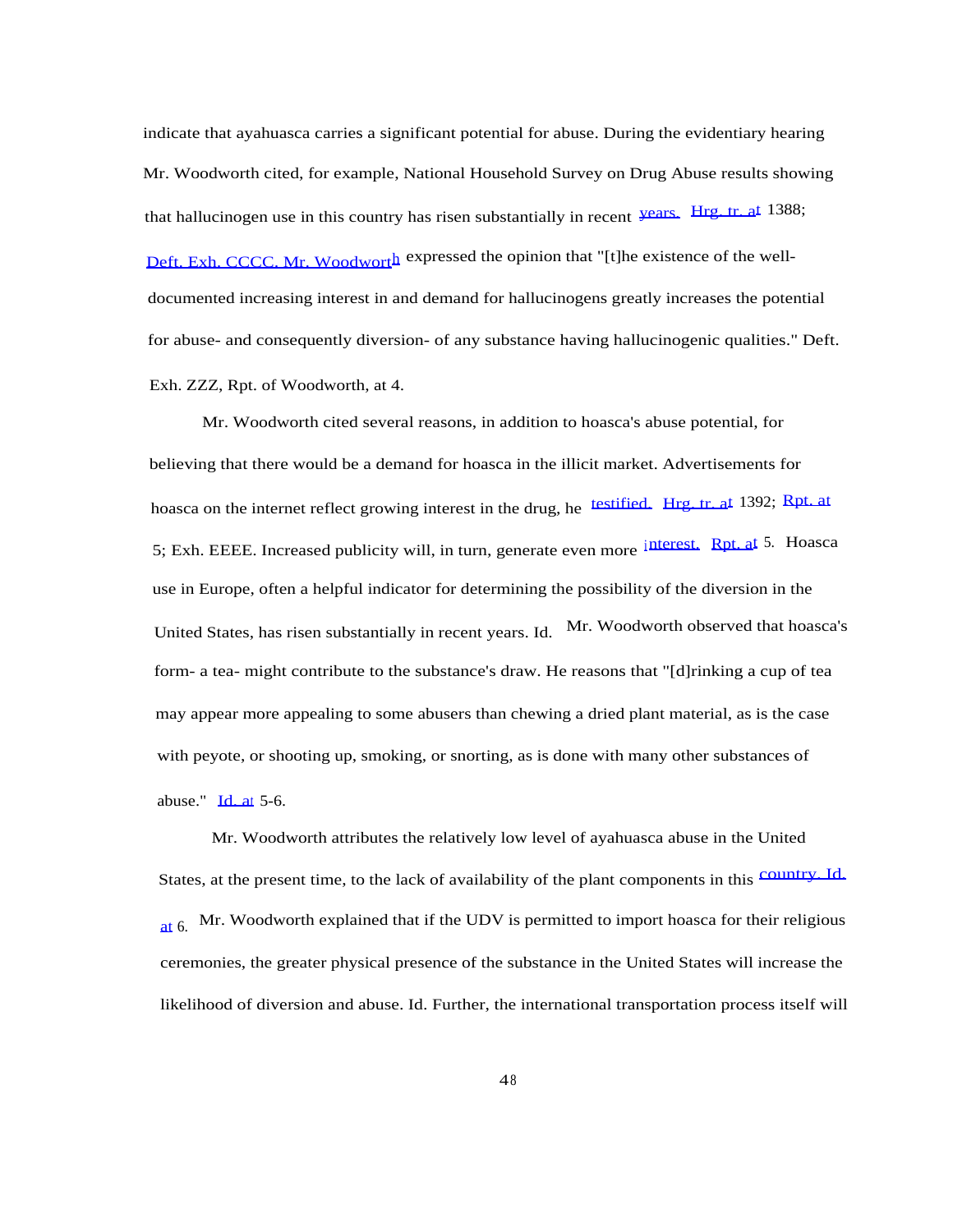expose the tea to illicit diversion. Controlled substances shipped in international commerce are particularly vulnerable to diversion, whether through theft, loss, or fraud. Id, at 6-7. Controls imposed by [t](http://Hrg.tr.at)he country of origin may help reduce the risk of diversion,  $Hrg.$  tr. at 1401, but in this case, the Brazilian government does not carefully regulate the UDV's production of

[ayahuasca.](http://ayahuasca.Hrg.tr.at) [Hrg. tr.](http://ayahuasca.Hrg.tr.at) [a](http://ayahuasca.Hrg.tr.at)[t](http://ayahuasca.Hrg.tr.at) 1403.

The Government has suggested that there are specific characteristics of the UDV that indicate that the hoasca shipped to the church would be prone to illegal diversion. For example, Mr. Woodworth noted at the evidentiary hearing that the federal government has established a cooperative, working relationship with the Native American Church in order to minimize the diversion of peyote. However, Mr. Woodworth doubts whether the government could build a similar relationship with the UDV:

> . . . based on their lack of candor with regard to what has been brought in for the last ten years. They have never contacted DEA. They have never attempted to get registered with DEA. They have never tried to have hoasca exempted from controlled status. And in the seizures, the documentation clearly was either disguised or mislabeled.

[Hrg. tr. at](http://Hrg.tr.at) <sup>1424</sup>. The Government further supported this argument through the introduction of exhibits in the nature of UDV correspondence stressing the need for confidentiality about church sessions, and shipping forms in which UDV leaders in the United States listed hoasca as "herbal extract." See, e.g., Deft. Exhs. NNNNN and RRRRR.

The Plaintiffs dispute the fundamental premises of the Government's arguments on the diversion issue. They maintain, first, that hoasca does not carry the significant potential for abuse that the Government attributes to the substance. Dr. Kleiman, the Plaintiffs' expert, takes the position that demand for hoasca would be relatively low, because of negative side effects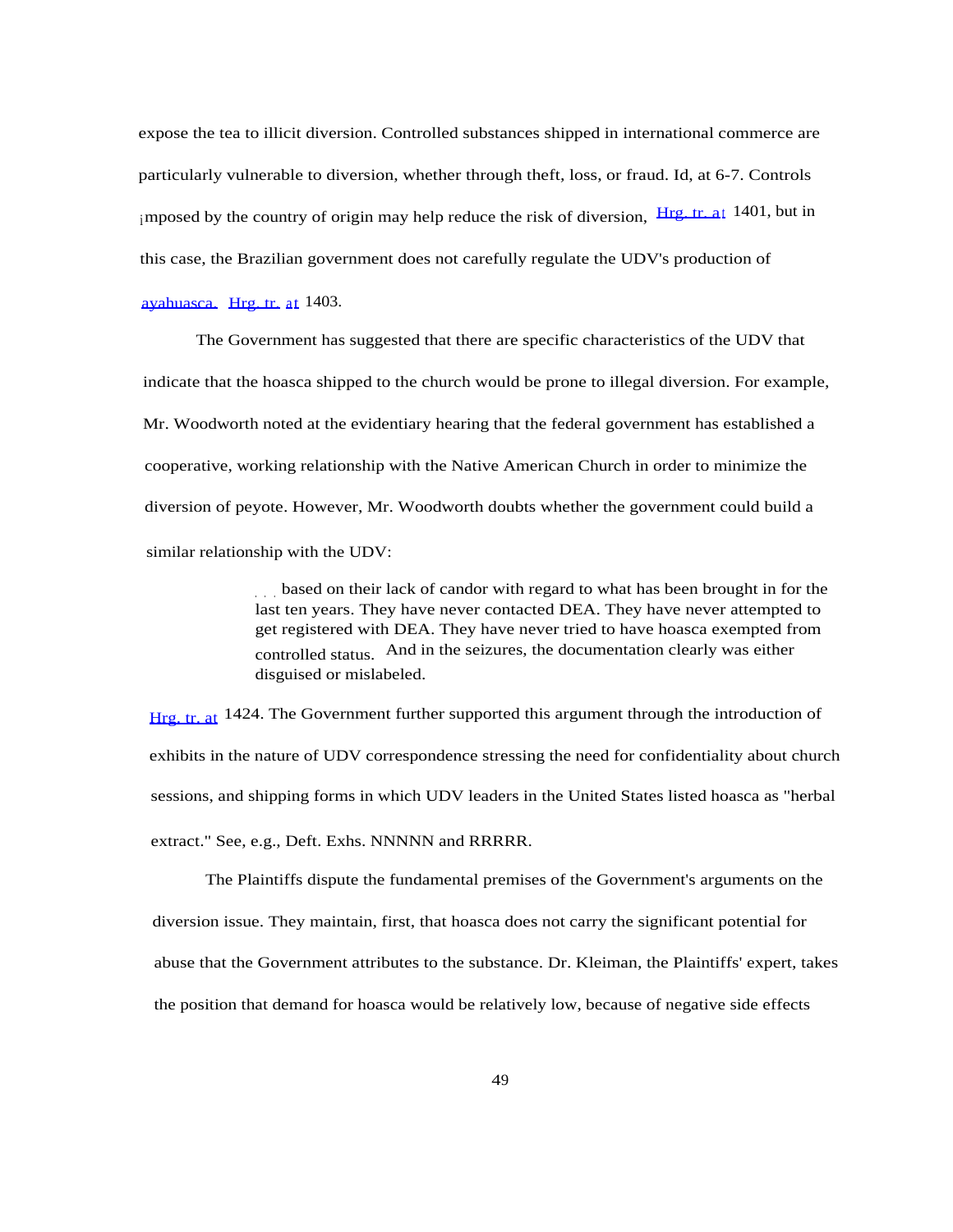associated with the substance and because of the availability of substitutes for hoasca." Hrg. tr. at 680. Dr. Kleiman disagrees with Dr. Jasinski about the deterrent effect of hoasca's nauseant properties. Dr. Kleiman has written that "[w]hile many drug abusers tolerate a variety of inconveniences and discomforts associated with the drugs they take and the ways in which they take them, it is not reported that drug abusers as a class, or users of hallucinogens in particular, enjoy nausea or vomiting." Pltf. Exh. 16, Decl. of Kleiman, at  $\parallel$  21. Dr. Kleiman explained that individuals using hallucinogens may be even less inclined to tolerate nausea than users of other

types of drugs, by observing:

According to the research literature, hallucinogenic substances, including DMT, score much lower on scales measuring reinforcement, and have much less tendency to create dependency, than opiates, such as heroin. That is, those exposed to hallucinogens once display far less motivation to experience second and subsequent doses than those exposed to opiates, and a far smaller proportion of them develop drug dependency as defined by accepted clinical criteria ("addiction"). This would suggest that a much smaller proportion of hallucinogen users than of opiate users would be so strongly driven to seek out the drug experience as to neglect the presence of side-effects.

[Id. at](http://Id.at)  $\oint$  22.

Dr. Kleiman also stressed that individuals interested in experiencing the effects of oral DMT would not necessarily demand the particular tea preparation employed in UDV ceremonies. Rather, "any preparation that included DMT and a sufficient quantity of any monoamine oxidase inhibitor would suffice." [Id. at](http://Id.at)  $\P$  16. Plants that contain DMT and plants that contain harmala alkaloids are available in the United [States. Id. at](http://States.Id.at)  $\parallel$  18. Some of the alternative preparations combining DMT and haramala alkaloids do not induce nausea in the way that hoasca does. Dr. Kleiman thus believes that "the widespread availability of

Dr. Kleiman is a Professor of Policy Studies at the University of California, Los Angeles.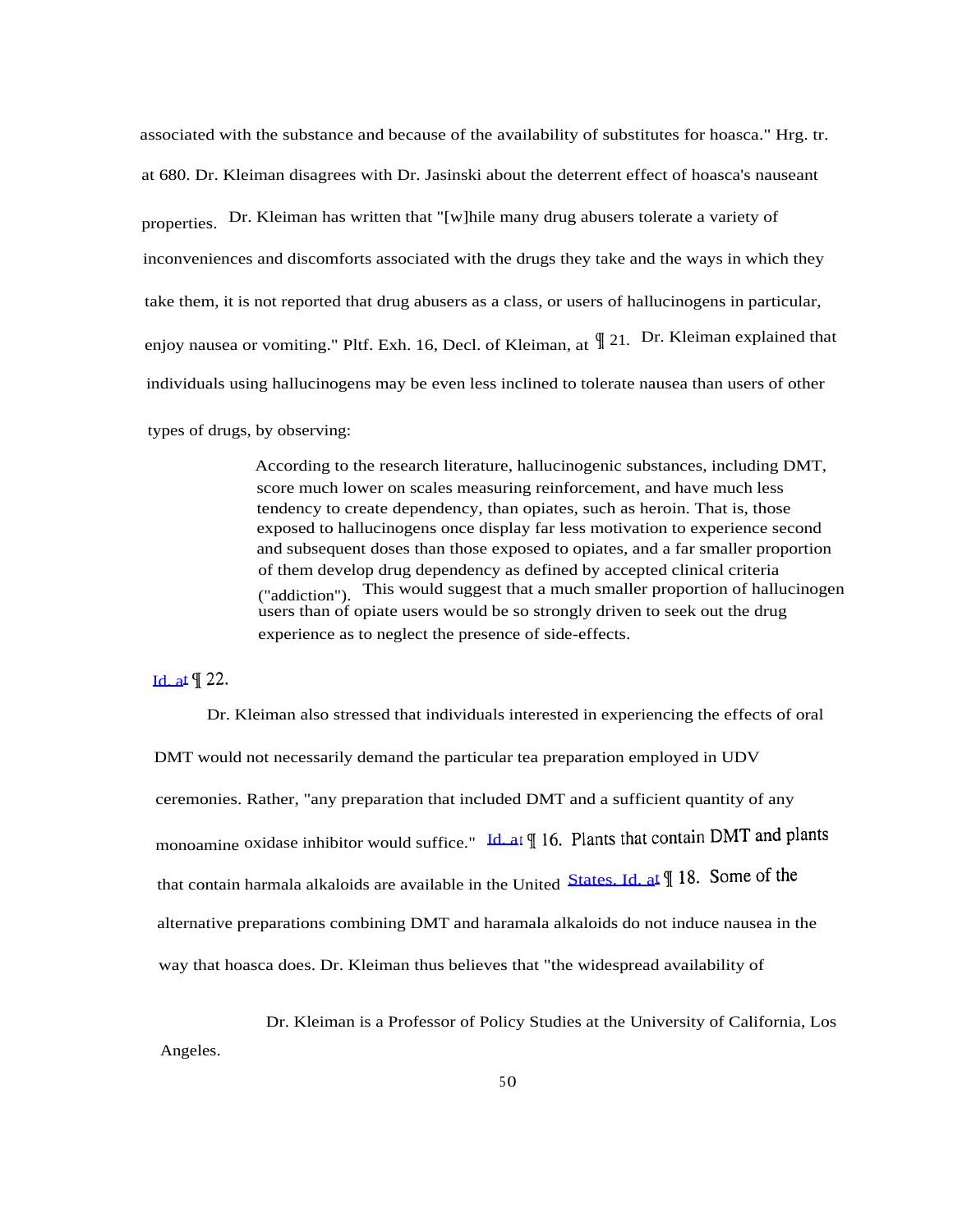pharmacologically equivalent substitutes, some of them with fewer unwanted side-effects and less apparent legal risk, would greatly reduce the motivation to divert the sacramental material for purposes of drug abuse." [Id. at](http://Id.at)  $\llbracket 25$ .

Dr. Kleiman also mentioned other factors that would tend to prevent widespread diversion of hoasca from the UDV. First, the United States UDV is a very small church and would not be importing huge quantities of tea from Brazil- only about 3,000 doses per year. Dr. Kleiman commented that, "[e]ven if, by some happenstance, all 3,000 doses were diverted and you would ask me as a drug policy expert: Did a big disaster just happen or not, I would say no, not a very big disaster." [Hrg. tr. at](http://Hrg.tr.at) 696.

Second, the relative "thinness of the potential market" for hoasca would reduce the likelihood of diversion that might occur with widely-used [drugs.](http://drugs.Hrg.tr.at) [Hrg. tr. at](http://drugs.Hrg.tr.at) 697. A casual thief in possession of a pharmaceutical cocaine shipment would have little trouble locating a buyer. In contrast, an individual would probably need to have some specific knowledge about the extremely limited hoasca market in order to distribute the tea. According to Dr. Kleiman, the nature of the hoasca market may thus discourage potential diversion of the tea to illicit [use.](http://use.Hrg.tr.at) [Hrg.](http://use.Hrg.tr.at) [tr. at](http://use.Hrg.tr.at) 698-99.

Third, the bulky form of hoasca would deter diversion. The 3,000 doses of tea that the UDV might import per year would produce several hundred liters of liquid. Dr. Kleiman testified that there is an inverse relationship between the volume of a substance and its susceptibility to theft. During the evidentiary hearing, he stated that "[t]he ease of stealing goes up as the volume goes down. The larger the volume, the harder something is to steal." [Hrg. tr.](http://Hrg.tr.at) [a](http://Hrg.tr.at)[t](http://Hrg.tr.at) 718.

5 1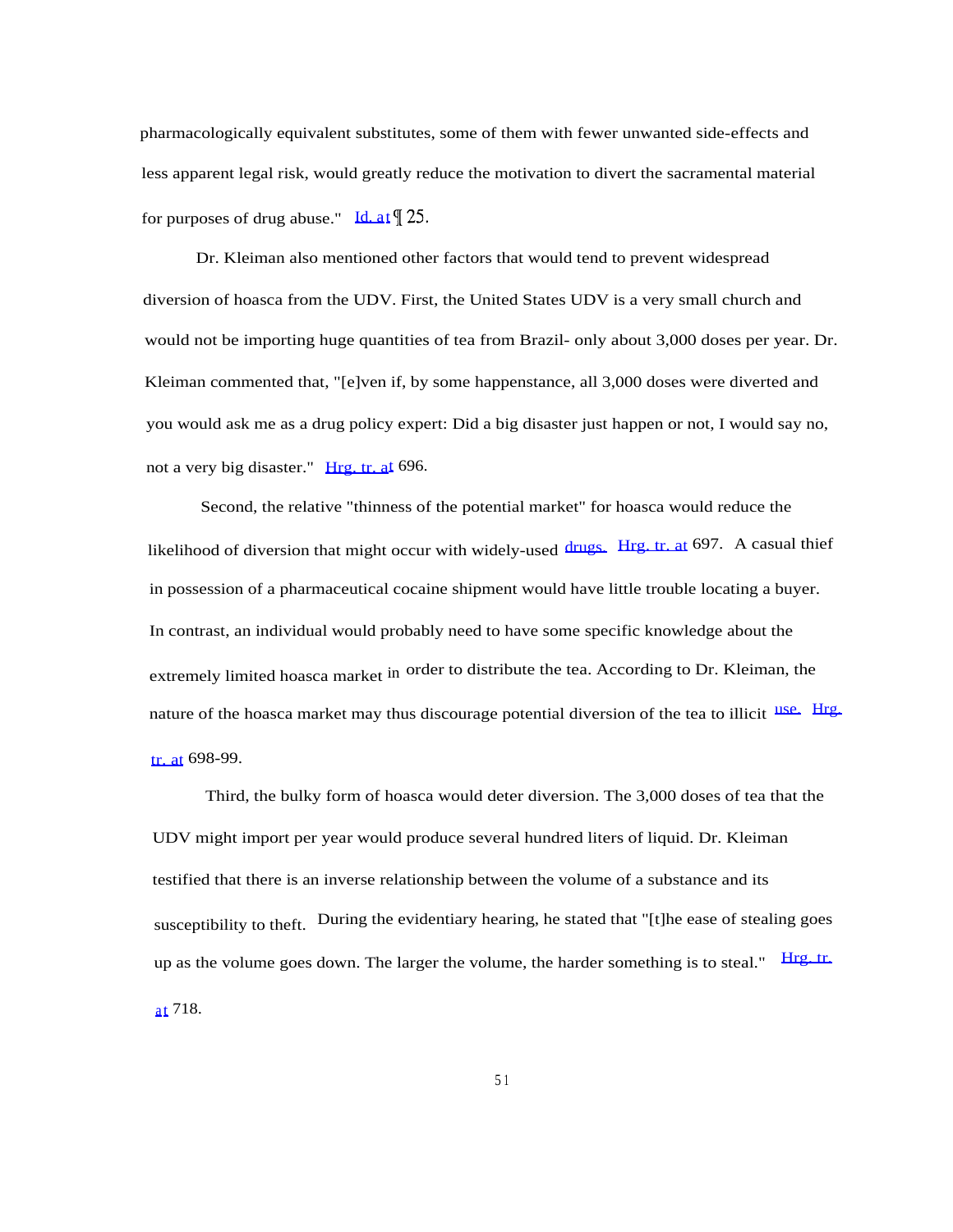Finally, Dr. Kleiman emphasized that the UDV has a strong motivation for keeping the hoasca supply from being diverted. The tea "is considered a sacrament within the UDV, and its use outside the ceremonial religious context of the church is considered by members of the UDV to be sacrilegious." Pltf. Exh. 16, Decl. of Kleiman, at J[ 26. Dr. Kleiman believes that the UDV's interest, under church doctrine, in preventing hoasca from being used improperly would make it likely that the church would cooperate with governmental authorities to track down any tea that is [diverted.](http://diverted.Hrg.tr.at) [Hrg. tr. at](http://diverted.Hrg.tr.at) 703.

As on the issue of health risks to UDV members, the parties have presented virtually balanced evidence on the risk of diversion issue." Again, this Court finds that the Government has failed to meet its difficult burden of showing a compelling interest in preventing the diversion of hoasca to illicit use.

## c. 1971 CONVENTION ON PSYCHOTROPIC SUBSTANCES

Upon its initial review of the parties' briefs, the Court believed that the Government's strongest arguments for prohibiting the UDV's use of hoasca stemmed from concerns about the safety of drinking the tea in a religious setting and the problems that might emerge if hoasca were diverted to use in non-religious settings. For that reason, the Court asked the parties to present evidence on these two subjects during the hearing held in October and November, 2001. However, the Government has alleged a third compelling interest in addition to those addressed at the hearing. According to the Government, the United States must apply the CSA's ban on DMT to the UDV's use of hoasca in order to adhere "to an important international treaty obligation." Response, at 16.

' ' The Court notes that the specificity of Dr. Kleiman's analysis may even tip the scale slightly in favor of the Plaintiffs' position.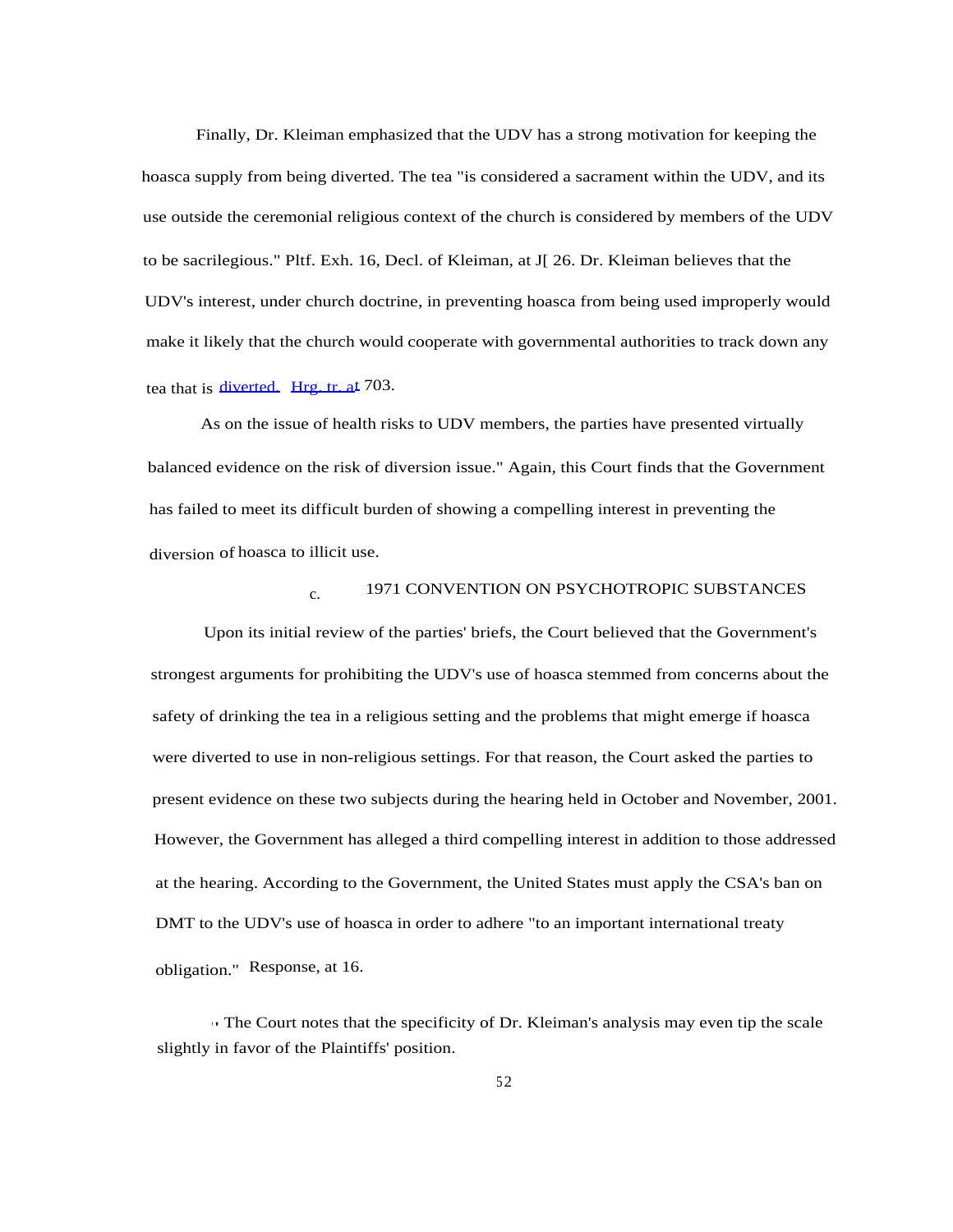The United Nations Convention on Psychotropic Substances, represents an international effort "to prevent and combat abuse of [psychotropic] substances and the illicit traffic to which it ted Nations Convention on Psychotropic Substances, 1971, opened for signature gives rise." February 21, 1971, 32 U.S.T. 543, 1019 U.N.T.S. 175, at Preamble. The treaty was opened for signature in 1971, entered into force in 1976, and was ratified by the United States in 1980. Decl. of Robert Dalton, [Exh. B. to](http://Exh.B.to) Deft. Response, at  $\mathcal{Y}$  3. More than 160 nations are party to the treaty, including Brazil. The treaty adopts a scheduling system for substances similar to that found in the CSA. DMT is listed in Schedule 1, the category subject to the strictest controls. Article 7 provides that parties to the treaty "[p]rohibit all use" of Schedule 1 substances, "except for scientific and very limited medical purposes." Article 7(a). Parties must also "[p]rohibit export and import" except under very restrictive conditions. Article 7(1).

The Government asserts that the Convention on Psychotropic Substances requires the United States to ban the UDV's ceremonial consumption of hoasca. Article 3(1) of the treaty makes clear that "a preparation is subject to the same measures of control as the psychotropic substances which it contains." The treaty defines a preparation as "[a]ny solution or mixture, in whatever physical state, containing one or more psychotropic substances." Article 1(f)(i). The Government appears to contend that even if the treaty's prohibition on DMT did not include hoasca tea, the provisions regarding "preparations" clearly extend the treaty's coverage to hoasca.

The Government notes that the treaty permits exceptions for the religious use of drugs, but argues that those exceptions are not applicable to the UDV. Article 32(4) reads: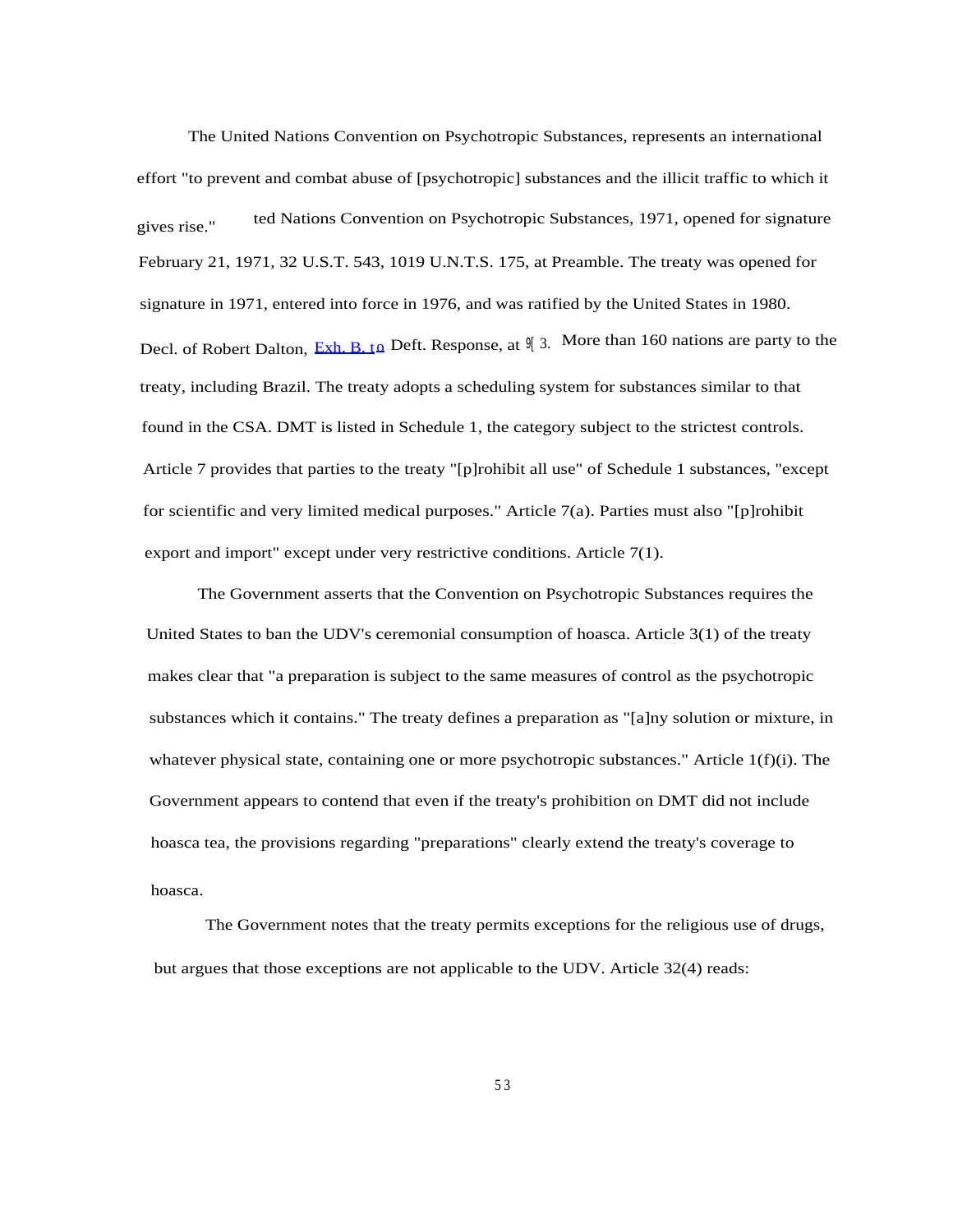A State on whose territory there are plants growing wild which contain psychotropic substances from among those in Schedule I and which are traditionally used by certain small, clearly determined groups in magical or religious rites, may, at the time of signature, ratification or accession, make reservations concerning these plants, in respect of the provisions of article 7, except for the provisions relating to international trade.

The United States could not have relied on this provision to justify permitting the religious use of hoasca because, among other reasons, the plant ingredients of hoasca are not indigenous to this country. The Government argues that the treaty's specific allowance for religious exceptions under particular circumstances implies that the treaty does not permit other exceptions for religious use of scheduled substances.

Abiding by the terms of the Convention on Psychotropic Substances is, the Government maintains, a compelling interest. In general, principles of international law instruct that nations must honor the obligations imposed through treaties. For example, the Vienna Convention on the Law of Treaties states that "[e]very treaty in force is binding upon the parties to it and must be performed by them in good faith." Decl. of Dalton,  $Exh$ ,  $B_t \phi$  Deft. Response, at 110. The Government takes the position that the United States has a particular interest in adhering to the Convention on Psychotropic Substances. The United States calls on the treaty to elicit cooperation from other nations in fighting international drug trafficking. According to the Government, breaching the obligations set forth in the Convention would undermine the United States' efforts to encourage other nations to comply with the agreement, and might interfere with the willingness of other nations to form treaties with the United States in the  $\frac{future\_Id. at \textcolor{red}{\textbf{I}}}{12}$ .

In responding to the Government's position, the Plaintiffs challenge whether the Convention on Psychotropic Substances actually applies to hoasca. The Plaintiffs point out that there are several indications that plants containing scheduled hallucinogenic substances are not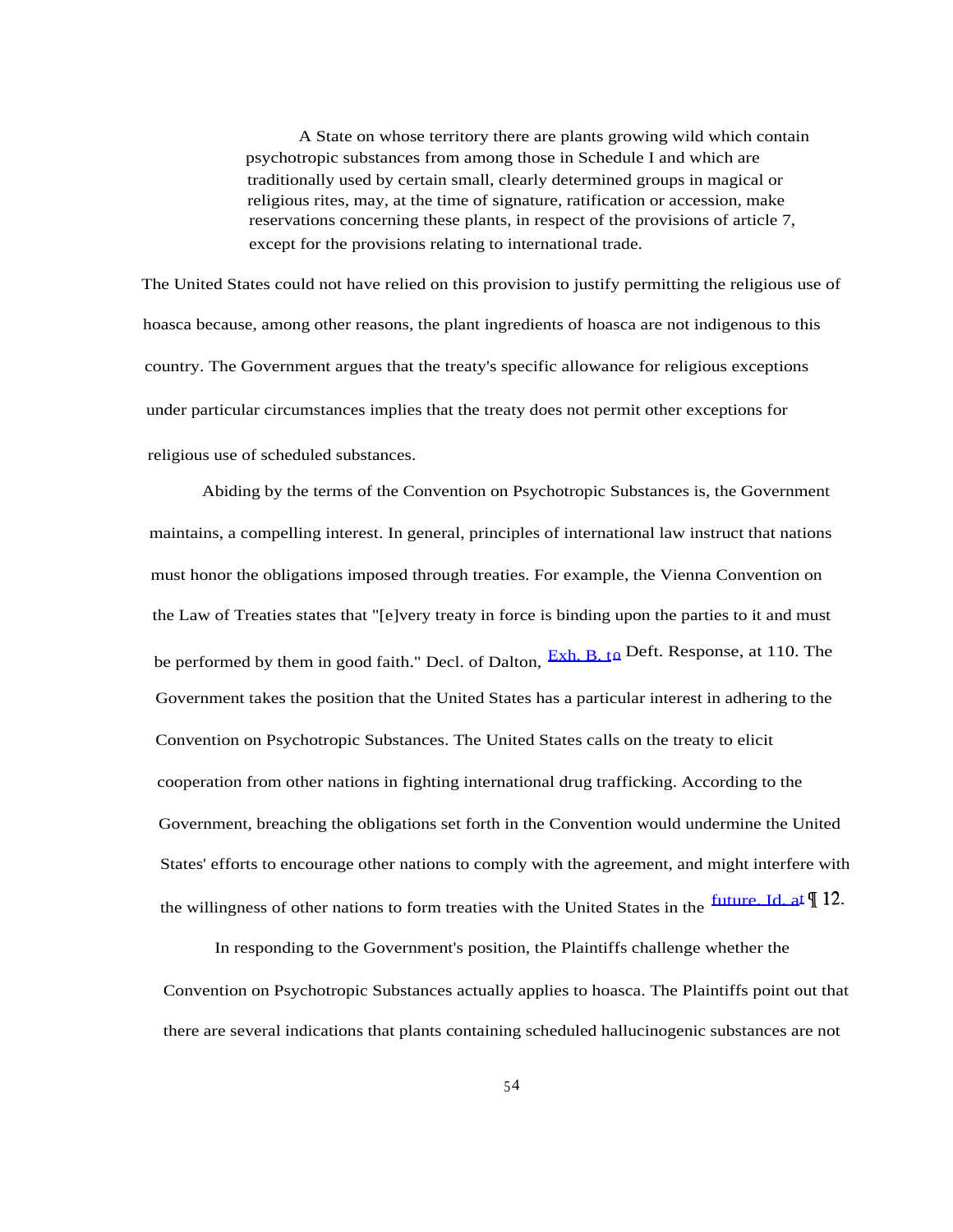necessarily prohibited under the treaty. The Commentary on the Convention on Psychotropic Substances, published by the United Nations in 1976, suggests that the listing of a chemical component in the treaty does not imply that a plant containing that chemical is likewise banned. For example, the Commentary notes that:

> Schedule I does not list any of the natural hallucinogenic materials in question, but only chemical substances which constitute the active principles contained in them. The inclusion in Schedule I of the active principle of a substance does not mean that the substance itself is also included therein if it is a substance clearly distinct from the substance constituting its active principle. Neither the crown (fruit, mescal button) of the Peyote cactus nor the roots of the plant Mimosa hostilis nor Psilocybe mushrooms themselves are included in Schedule I, but only their respective active principles, mescaline. DMT and psilocybine.

Commentary, at 387. Elsewhere, the Commentary states that "[p]lants as such are not, and- it is submitted- are also not likely to be, listed in Schedule I, but only some products obtained from plants." [Id. at](http://Id.at) 385.

Under the interpretation of the Convention favored by the Plaintiffs, the treaty included a provision allowing nations to reserve some religious uses of indigenous plants so that parties could ensure that any scheduling of plants in the future would not interfere with certain religious practices; the reservation provision was not inserted because plants are presently illegal under the treaty. The Commentary provides support for this analysis, noting that because there is a possibility "that the fruit of the Peyote cactus, the roots of Mimosa hostilis, Psilocybe mushrooms or other hallucinogenic plant parts used in traditional magical or religious rites will in the future be placed in Schedule I," that parties could "make a reservation assuring them the right to permit the continuation of the traditional use in question." [Id. at](http://Id.at) 387.

Certainly the United States Senate Committee on Foreign Relations, when it recommended the ratification of the Convention, seemed to hold the view that plants were not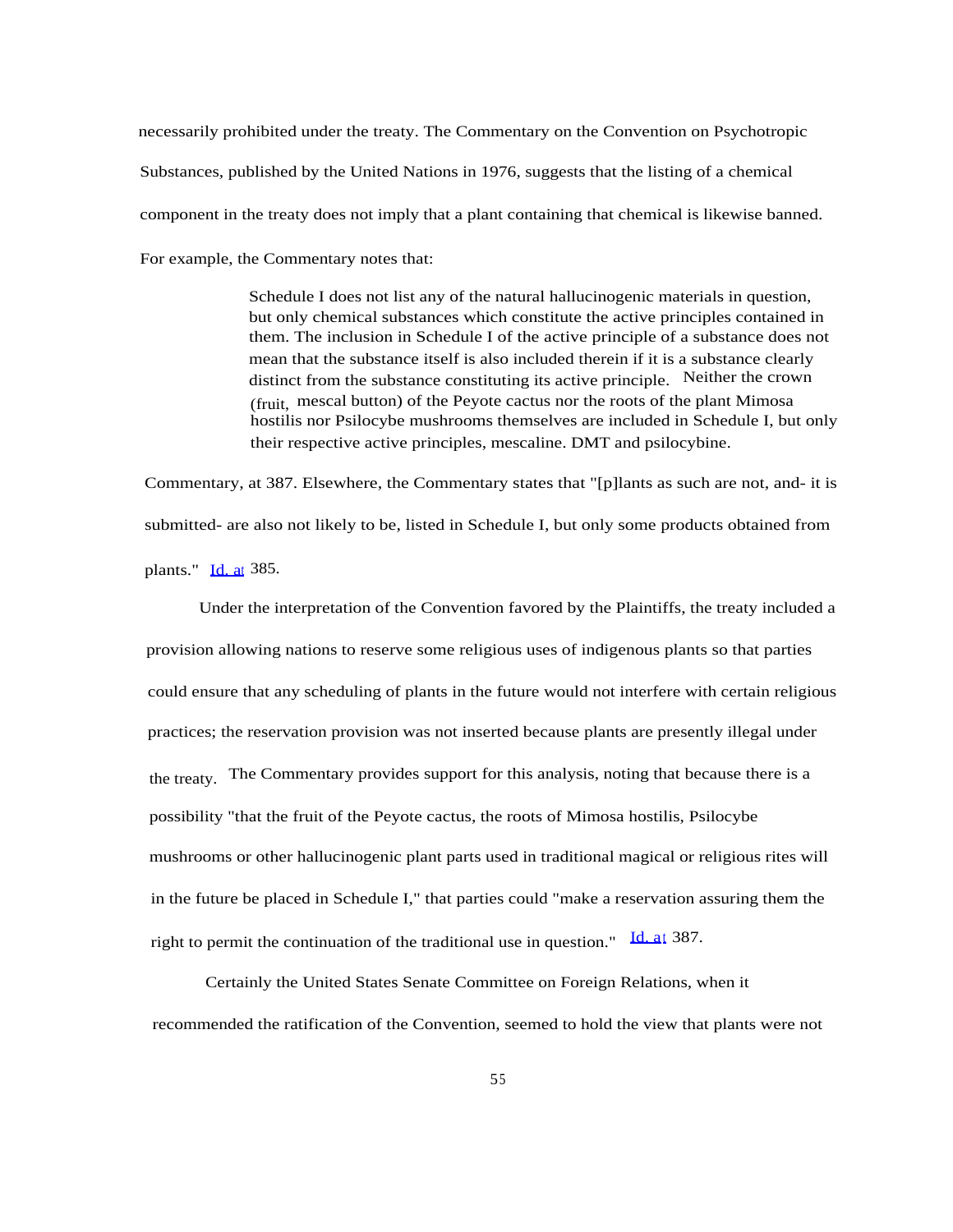automatically covered through the listing of their chemical components. The Committee's report stated that:

> Since mescaline, a derivative of the peyote cactus, is included in Schedule  $I$  of the Convention, and since the inclusion of peyote itself as an hallucinogenic substance is possible in the future, the Committee accepted the Administration's recommendation that the instrument of ratification include a reservation with respect to peyote harvested and distributed for use by the Native American Church in its religious rites.

S. Exec. Rept. No. 96-29, Convention on Psychotropic Substances, 96th Cong., 2d. Sess., at 4 (1980).

In addition, the Plaintiffs provide examples of how, in operation, the treaty seems to reflect the understanding that the listing of a hallucinogenic chemical does not imply the listing of a plant containing that chemical. While the United States made a reservation for the use of peyote by the Native American Church within this country, under Article 32(4), it did not make a reservation to export peyote for use by religious groups in other countries. However, the United States apparently permits the exportation of peyote to Native American Church groups in Canada. See 37 Tex. Admin. Code §§ 13.81-87; Exh. T to Pltf. Reply (list of Canadian Native American Church organizations registered with the Texas Department of Public Safety.) Exportation of a Schedule I substance for other than scientific or medical purposes would appear to violate the Convention, in the absence of a reservation. The conduct of the parties to the Convention, concerning the export of peyote, therefore suggests that peyote is not a scheduled substance, although mescaline is.

The Plaintiffs present a very persuasive analysis as to why plants containing hallucinogenic chemicals are not necessarily covered within Schedule I of the Convention. As the Defendants have emphasized, though, and as this Court noted above, the treaty contains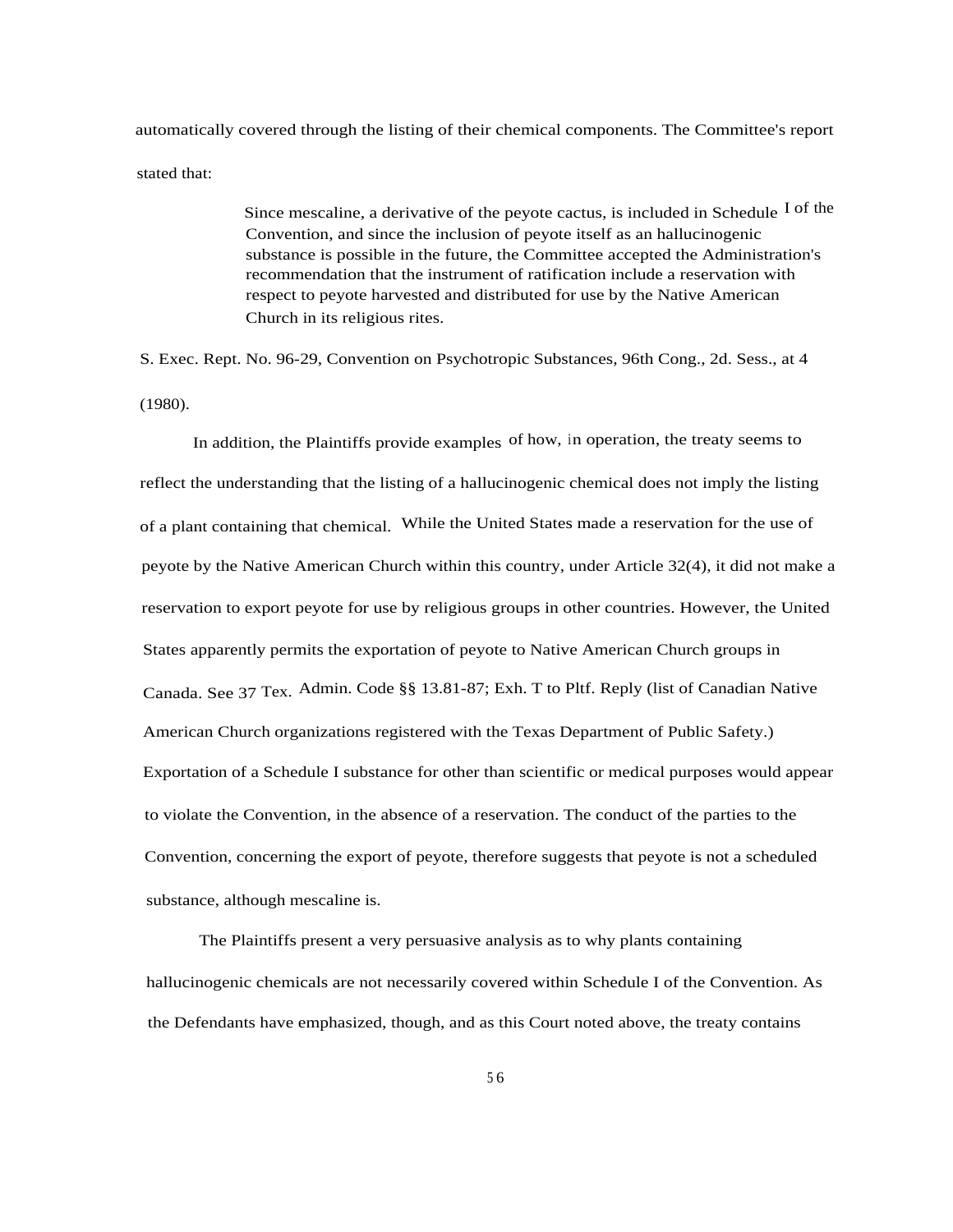special provisions regarding preparations: "a preparation is subject to the same measures of control as the psychotropic substance which it contains." Article 3(1). In applying the treaty to hoasca, it would be possible to conclude that even if Schedule I does not cover psychotria *viridis*- the plant component of hoasca that contains DMT- Schedule I does extend to hoasca tea under the treaty's "preparation" provision. To counter this proposition, the Plaintiffs have offered strong arguments concerning why, if the treaty does not extend to psychotria viridis, the treaty would not extend to a tea made from a combination *of psychotria viridis* and another plant.

First, the Plaintiffs rely on the statement in the Commentary to the Convention, quoted above, that "[t]he inclusion in Schedule I of the active principle of a substance does not mean that the substance itself is also included therein if it is a substance clearly distinct from the substance constituting its active principle." Commentary, at 387. The Plaintiffs maintain that hoasca is clearly distinct from DMT, just as *psychotria viridis* is, and that there are no indications that the tea-making process produces a chemical separation of DMT.

Second, the Plaintiffs point out that the Commentary *appears to* assume that infusions and beverages made from plants containing hallucinogenic substances do not fall within Schedule I. In noting that "[n]either ... the roots of the plant Mimosa hostilis nor Psilocybe mushrooms themselves are included in Schedule I, but only their respective active principles," the Commentary observes by footnote that "[a]n infusion of the roots is used" to consume Mimosa hostilis, and that "[b]everages ... are used" to consume Psilocybe mushrooms. Commentary, at 387; nn. 1227-28.

Based on the analysis offered by the Plaintiffs, this Court finds that the 1971 Convention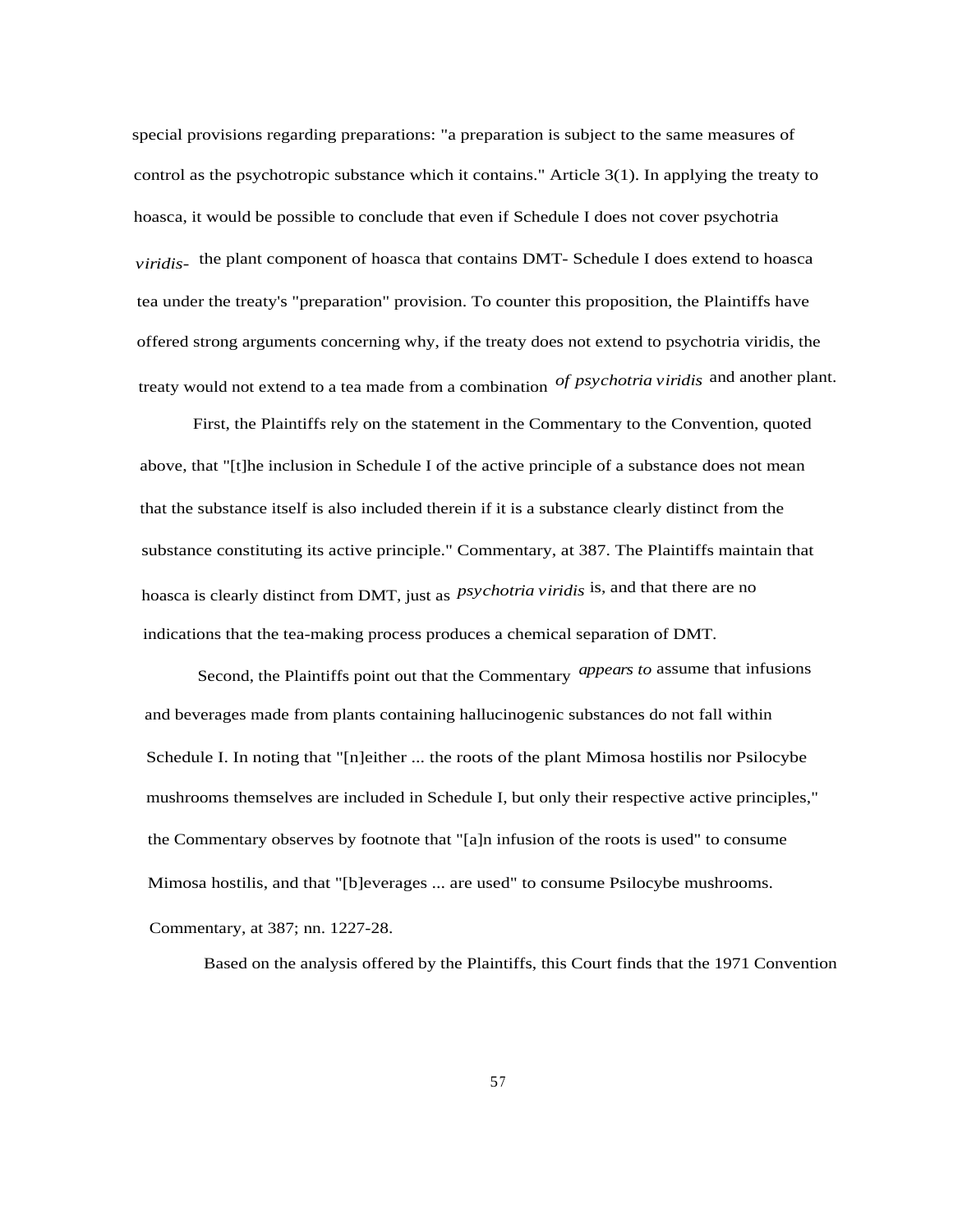on Psychotropic Substances does not apply to the hoasca tea used by the UDW<sup>3</sup> Therefore, the United States' interest in adhering to the Convention does not, in this case, represent a compelling reason for extending the CSR's ban on DMT to the UDV's ceremonial hoasca use.

# 2. LEAST RESTRICTIVE MEANS

Under RFRA, the Government must establish not only that a burden placed on an individual's religious practice "is in furtherance of a compelling governmental interest," but also that the burden "is the least restrictive means of furthering that compelling governmental interest." 42 U.S.C. § 2000bb-1(b). In this case, the Court has concluded that the Government has failed to carry its heavy burden of showing a compelling government interest in protecting the health of UDV members using hoasca or in preventing the diversion of hoasca to illicit use. In addition, the Government has not demonstrated that prohibiting the UDV's ceremonial use of hoasca furthers an interest in adhering to the 1971 Convention on Psychotropic Substances, because the treaty does not appear to extend to hoasca. The Court thus does not reach the question of whether the Government has employed the least restrictive means of accomplishing its stated goals.

# IV. REMAINING REQUIREMENTS FOR PRELIMINARY INJUNCTION

The Court has found that the Plaintiffs have demonstrated a substantial likelihood of success as to their RFRA claim. As this Court noted in its discussion of the standard of review,

<sup>13</sup> This Court acknowledges that its conclusion that the Convention on Psychotropic Substances does not extend to hoasca, without explanation, may appear to conflict with its interpretation of a similar provision in the CSA. However, the Convention significantly differs from the CSA in that the Convention introduces on its face, through the reservation provision, the proposition that plants may receive different treatment than chemical components. Given this, the Court felt it appropriate to turn to the Commentary, which makes clear that, unlike the CSA, the scheduling of a hallucinogenic chemical in the Convention does not imply the scheduling of a plant that contains that chemical.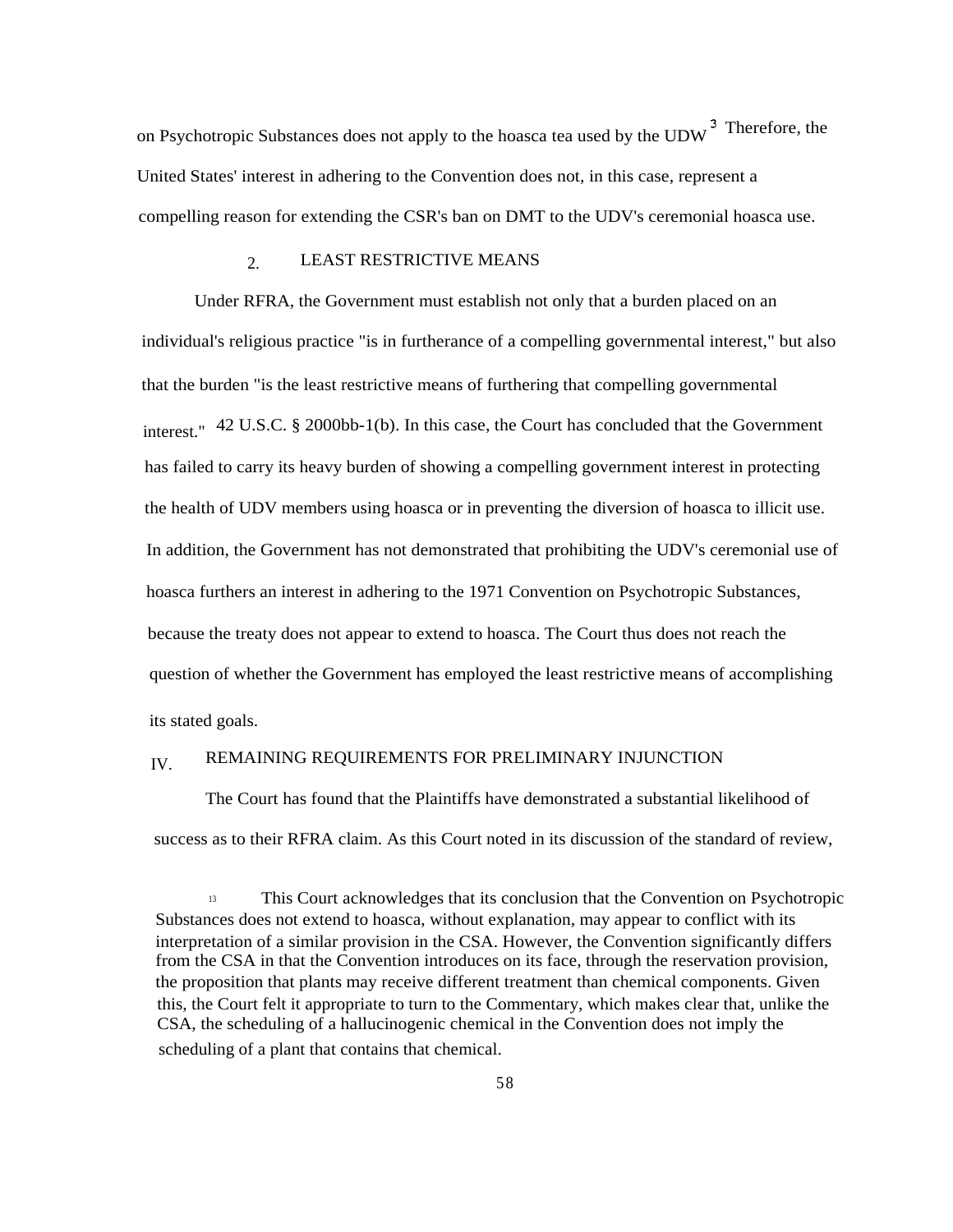parties seeking preliminary injunctions must show not only a substantial likelihood of success on the merits, but also that there will be "irreparable injury to the movant if the preliminary injunction is denied," that "the threatened injury to the movant outweighs the injury to the other party under the preliminary injunction," and that "the injunction is not adverse to the public interest." *Kikumura,* 242 F.3d at 955.

With respect to the first of these other requirements, Tenth Circuit law indicates that the violations of the religious exercise rights protected under RFRA represent irreparable injuries. In *Kikumura,* the Tenth Circuit observed that "courts have held that a plaintiff satisfies the irreparable harm analysis by alleging a violation of RFRA." [Id. at](http://Id.at) 963. In support of this proposition the *Kikumura* court quoted the Second Circuit, which has held that "although the plaintiff's free exercise claim is statutory rather than constitutional, the denial of plaintiff's right to the free exercise of his religious beliefs is a harm that cannot be adequately compensated monetarily." Jolly *v. Coughlin, 76* F.3d 468, 482 (2d Cir. 1996).

The Tenth Circuit's emphasis on the harms presented by the violation of religious rights, reflected in the *Kikumura* case, also informs this Court's conclusions regarding whether the Plaintiffs have met the remaining two requirements for preliminary injunction. This Court acknowledges that the Government has presented a great deal of evidence suggesting that hoasca may pose health risks to UDV members and may be subject to diversion to non-religious use. However, in balancing the Government's concerns against the injury suffered by the Plaintiffs when they are unable to consume hoasca in their religious ceremonies, this Court concludes that, in light of the closeness of the parties' evidence regarding the safety of hoasca use and its potential for diversion, the scale tips in the Plaintiffs' favor. Likewise, this Court believes that

59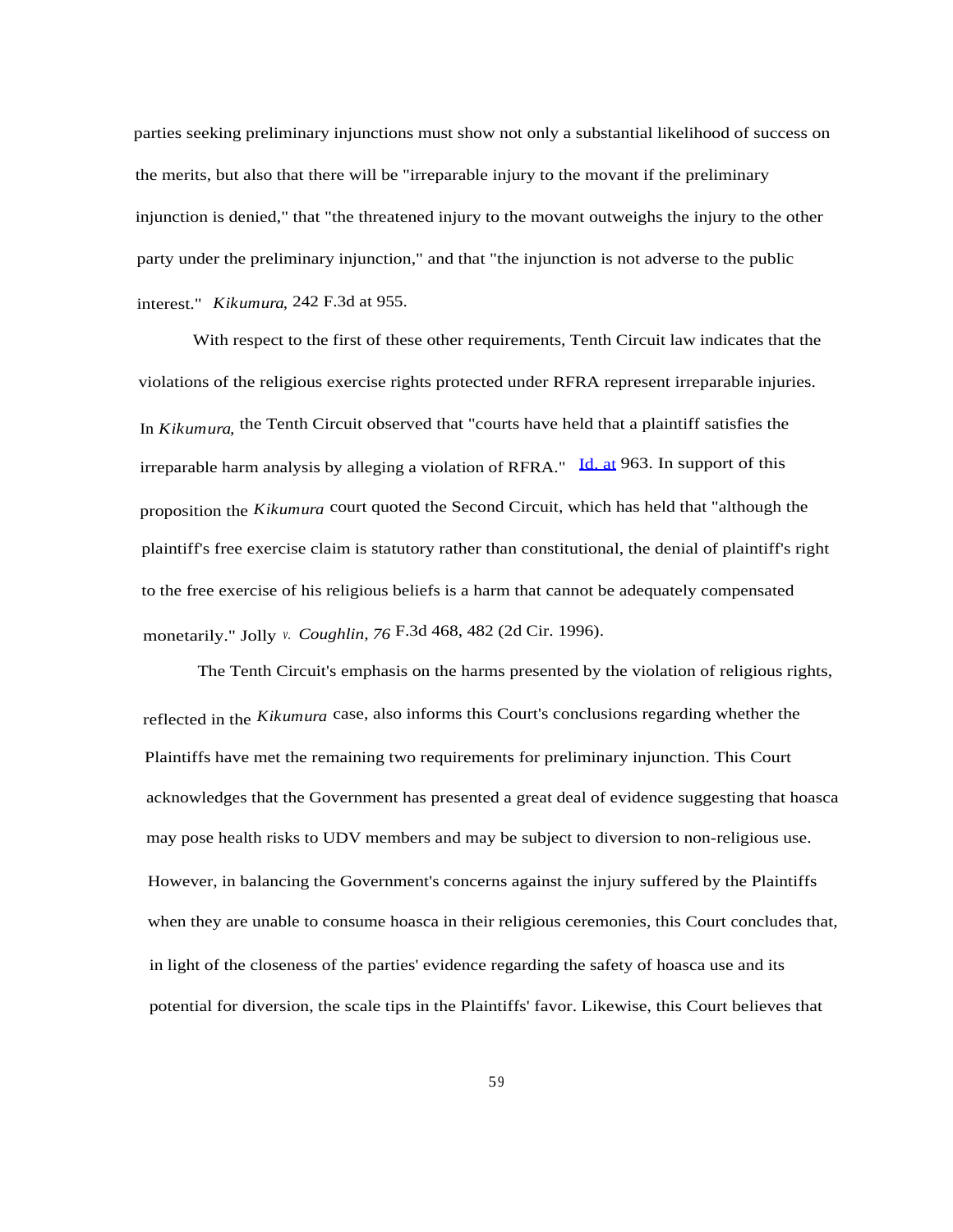an assessment of whether a preliminary injunction would be adverse to the public interest must take into account the public's interest in the vindication of the religious freedoms protected under RFRA- a statute which Congress, as the representative of the public, enacted specifically to countermand a Supreme Court ruling. See, e.g., *Elam Constr., Inc. v. Regional Transp. Dist.,* 129 F.3d 1343, 1347 (10th Cir. 1997) (stating in the context of a Constitutional claim that "[t]he public interest ... favors plaintiffs' assertion of their First Amendment rights.") This Court thus concludes that the Plaintiffs have satisfied the requirements for preliminary injunction as to their RFRA claim.

#### V. CONCLUSION

The Plaintiffs have failed to establish a likelihood of success on the merits of their claims under Equal Protection principles, the Free Exercise of the First Amendment to the United States Constitution, canons of statutory construction, and the international law of comity. However, the Court has concluded that the Plaintiffs are likely to succeed on the merits of their claim under RFRA. In addition, the Plaintiffs have satisfied the other requirements for preliminary injunction on the basis of their RFRA claim.

This Court has scheduled a hearing on August 19, 2002 to discuss with counsel issues concerning the nature and implementation of the preliminary injunctive relief to which the Plaintiffs are entitled. The Court will address the Plaintiffs' APA argument at that time, as well as the Plaintiffs' contention that the Fourth and Fifth Amendments to the United States Constitution require the Government to return to the UDV the hoasca confiscated by the Government.

#### IT IS THEREFORE ORDERED that:

1) The Plaintiffs' Motion for Preliminary Injunction (Doc. No. 10) is denied as to: